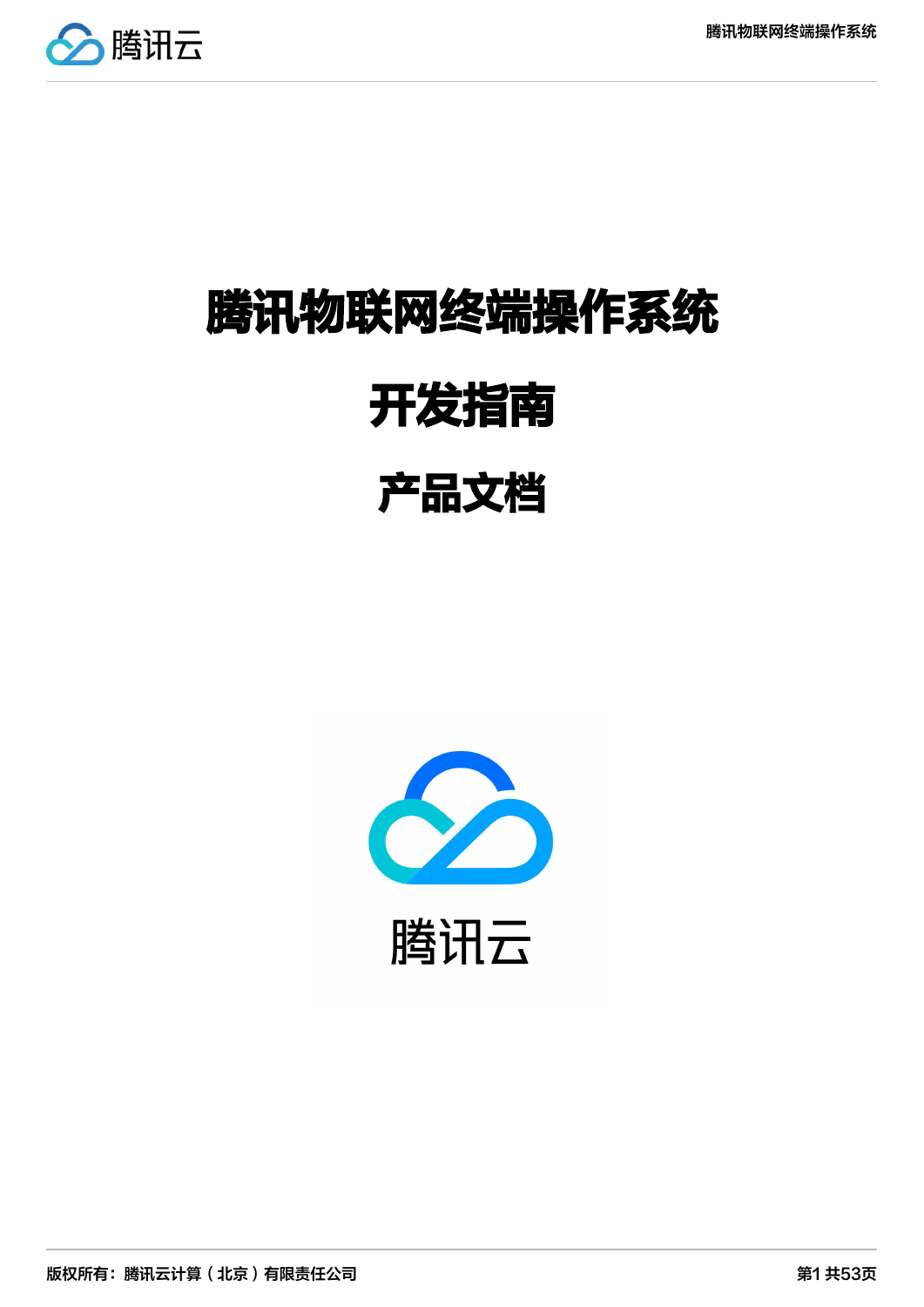

【版权声明】

©2013-2022 腾讯云版权所有

本文档(含所有文字、数据、图片等内容)完整的著作权归腾讯云计算(北京)有限责任公司单独所有,未经腾讯 云事先明确书面许可,任何主体不得以任何形式复制、修改、使用、抄袭、传播本文档全部或部分内容。前述行为 构成对腾讯云著作权的侵犯,腾讯云将依法采取措施追究法律责任。

【商标声明】

## 公腾讯云

及其它腾讯云服务相关的商标均为腾讯云计算(北京)有限责任公司及其关联公司所有。本文档涉及的第三方主体 的商标,依法由权利人所有。未经腾讯云及有关权利人书面许可,任何主体不得以任何方式对前述商标进行使用、 复制、修改、传播、抄录等行为,否则将构成对腾讯云及有关权利人商标权的侵犯,腾讯云将依法采取措施追究法 律责任。

【服务声明】

本文档意在向您介绍腾讯云全部或部分产品、服务的当时的相关概况,部分产品、服务的内容可能不时有所调整。 您所购买的腾讯云产品、服务的种类、服务标准等应由您与腾讯云之间的商业合同约定,除非双方另有约定,否 则,腾讯云对本文档内容不做任何明示或默示的承诺或保证。

【联系我们】

我们致力于为您提供个性化的售前购买咨询服务,及相应的技术售后服务,任何问题请联系 4009100100。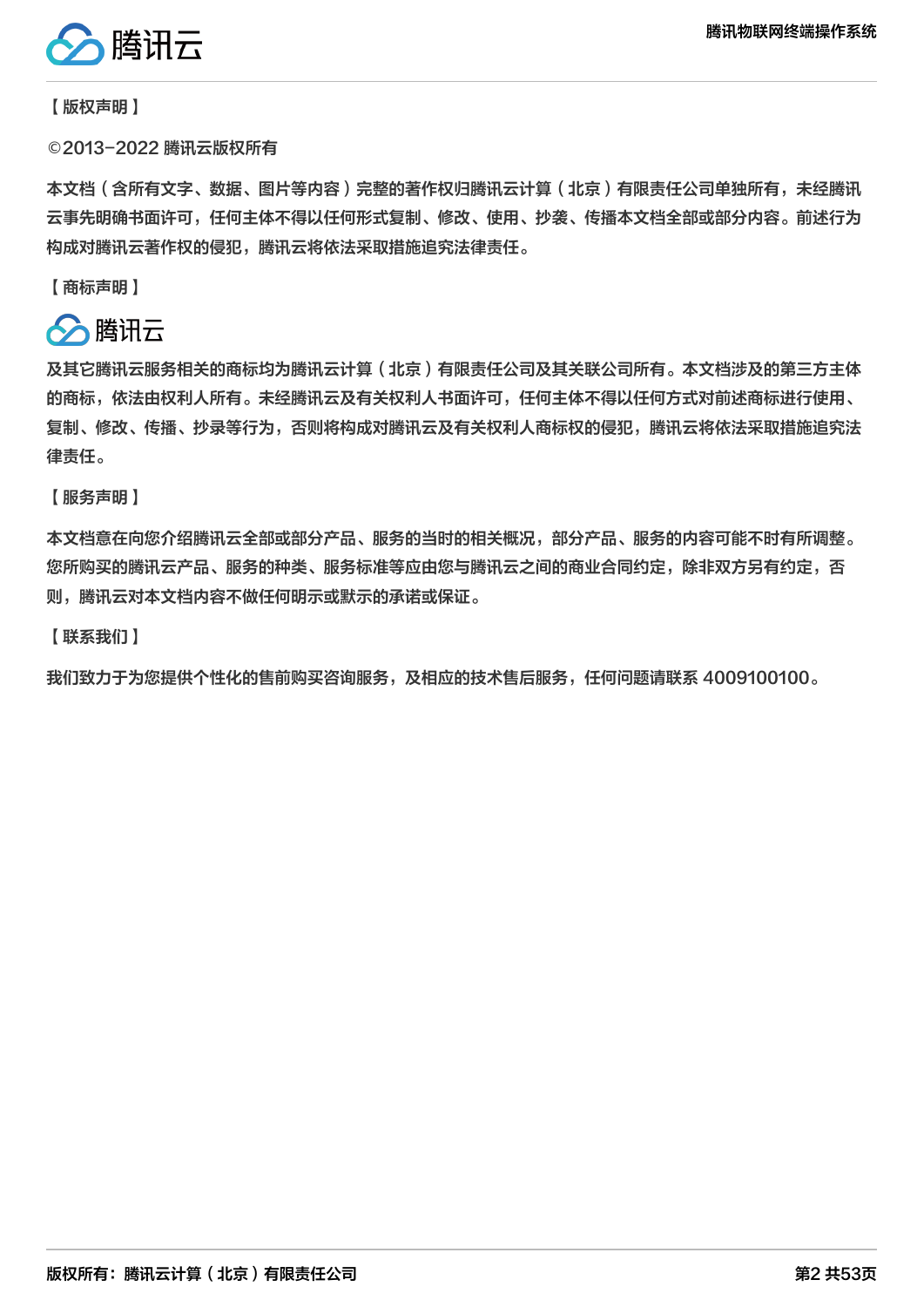

## 开发指南

最近更新时间:2020-11-03 17:21:19

#### 概述

TencentOS tiny 是面向物联网 (IOT) 领域的操作系统, 由一个实现精简的实时操作系统 (RTOS) 内核, 以及 丰富的物联网组件组成。

#### 基础内核组件

- 系统管理、系统管理模块,主要提供了内核的初始化、内核运行启动,中断进入/退出流程托管、系统调度锁定及 解锁等功能。
- 任务管理: 提供了任务的创建、删除、睡眠、取消睡眠、挂起、恢复、优先级修改、主动放弃 CPU 等功能。
- 任务间通信: 提供互斥量、信号量、队列、事件等常用任务间通信机制。
- 内存管理:提供了基于堆的动态内存管理,以及静态内存块管理机制。
- 时间管理: 提供了获取/设置系统时钟滴答数、系统时钟滴答数与墙上时钟时间转换、基于墙上时钟时间的任务睡 眠等机制。
- 软件定时器: 提供了软件定时器的创建、删除、启动、停止等机制。
- 时间片轮转机制: TencentOS tiny 内核在提供可抢占式调度内核基础上,还提供了按时间片轮转的 robin 机 制。
- 内核基础组件:提供了消息队列、字符流先入先出队列等机制。
- 功耗管理: 提供了 CPU 低功耗运行模式设置、低功耗设备注册、板级唤醒闹钟设置等机制。

#### 基础内核

#### 系统管理

#### 概述

系统管理模块提供了几个接口,用以初始化/启动 TencentOS tiny 内核、锁定/解锁系统调度等。

#### API 接口说明

| 接口名称                         | 说明               |
|------------------------------|------------------|
| k err t tos knl init(void);  | 初始化内核            |
| k err t tos knl start(void); | 启动运行内核,开始第一个任务调度 |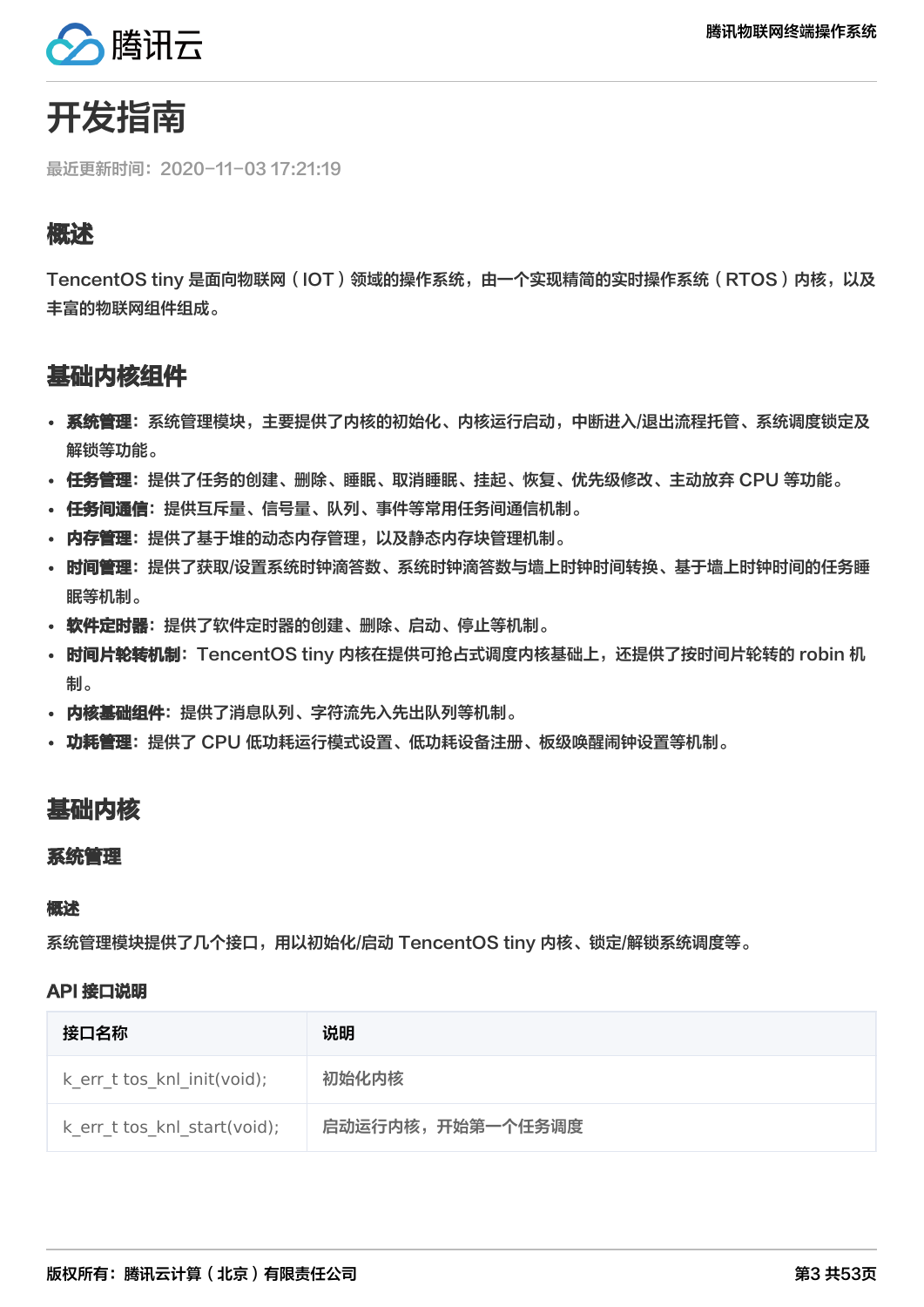

| 接口名称                                   | 说明                                                        |
|----------------------------------------|-----------------------------------------------------------|
| int<br>tos knl is running(void);       | 判断内核是否已启动运行                                               |
| tos knl irq enter();                   | 此函数应该在中断调用函数的最前端被调用                                       |
| tos knl irq leave();                   | 此函数应该在中断调用函数的尾端被调用                                        |
| k err t<br>tos knl sched lock(void);   | 锁定系统调度,此函数被调用并返回 K_ERR_NONE 时,系统调度会被<br>锁定,系统调度器不再进行任务的切换 |
| k err t<br>tos knl sched unlock(void); | 解锁系统调度,允许任务切换                                             |

#### 任务管理

#### 概述

TencentOS tiny 内核是单地址空间的可抢占式实时内核, TencentOS tiny 内核不提供进程模型, 任务对应线 程的概念,是最小的调度运行体,也是最小的资源持有单位。

任务的本质是一个拥有独立栈空间的可调度运行实体,用户可以在任务的入口函数中编写自己的业务逻辑;多个任 务之间可以通过系统提供的任务间通信机制进行同步或者信息传递等操作;每个任务都有优先级,高优先级任务可 以抢占低优先级任务的运行。

#### API 接口说明

创建任务的系统 API 接口为 tos\_task\_create,接口原型如下:

| k_err_t tos_task_create(k_task_t *task, |  |
|-----------------------------------------|--|
| char *name,                             |  |
| k_task_entry_t entry,                   |  |
| void *arg,                              |  |
| k prio t prio,                          |  |
| k stack t *stk base,                    |  |
| size t stk size,                        |  |
| k timeslice t timeslice);               |  |

#### 详细的 API 参数说明如下:

| 接口名称 | 说明 |
|------|----|
|      |    |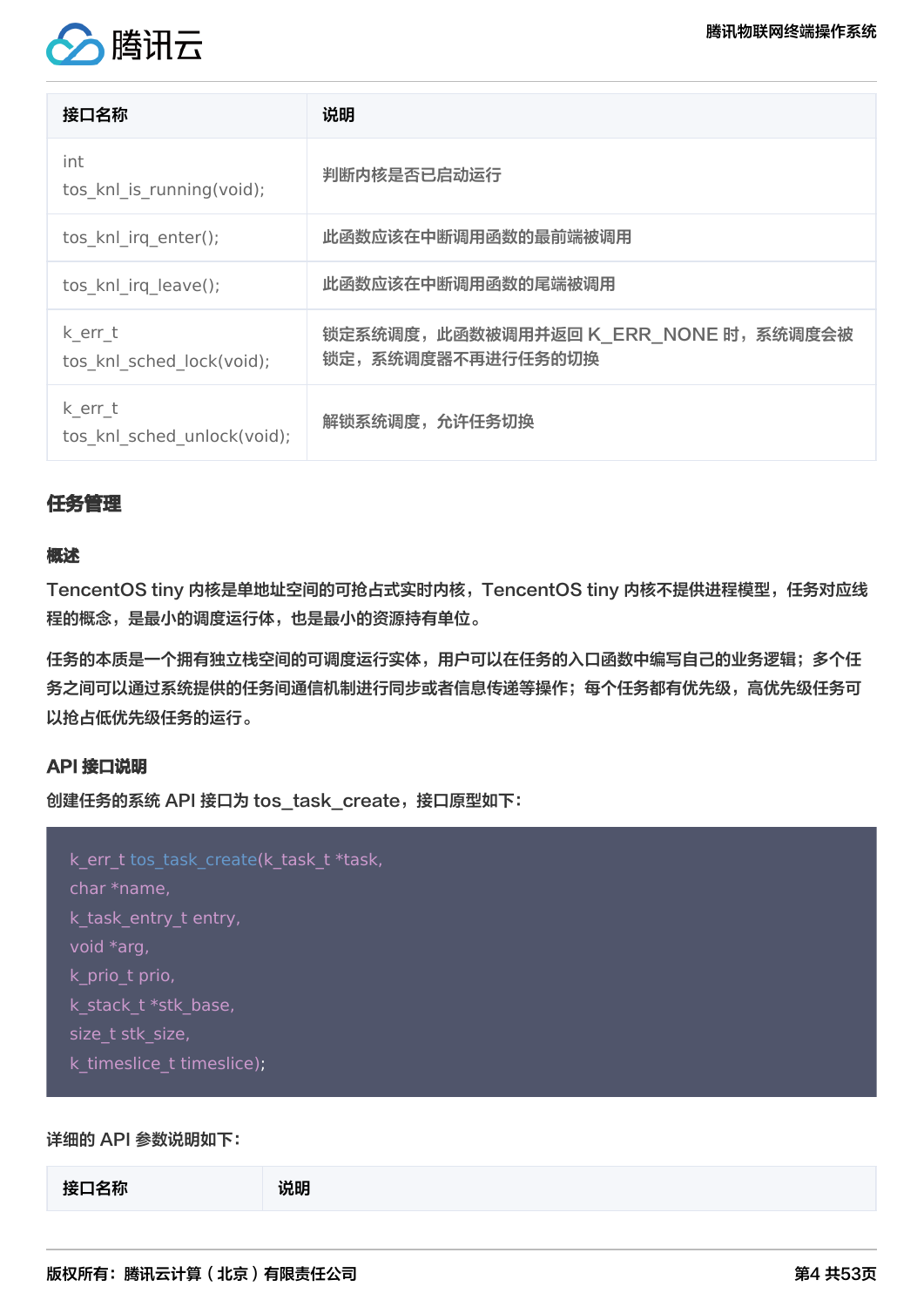

| 接口名称      | 说明                 |
|-----------|--------------------|
| task      | 一个 k_task_t 类型的指针  |
| name      | 指向任务名字符串的指针        |
| entry     | 任务体运行的函数入口         |
| arg       | 传递给任务入口函数的参数       |
| prio      | 任务优先级              |
| stk_base  | 任务在运行时使用的栈空间的起始地址  |
| stk_size  | 任务的栈空间大小           |
| timeslice | 时间片轮转机制下当前任务的时间片大小 |

#### 编程实例

- 1. 在 tos\_config.h 中,配置最大任务优先级 TOS\_CFG\_TASK\_PRIO\_MAX: #define TOS\_CFG\_TASK\_PRIO\_MAX 10u
- 2. 配置每秒钟的系统滴答数 TOS\_CFG\_CPU\_TICK\_PER\_SECOND: #define TOS\_CFG\_CPU\_TICK\_PER\_SECOND 1000u
- 3. 编写 main.c 示例代码:

#include "tos.h" // 添加TencentOS tiny内核接口头文件 #include "mcu\_init.h" // 包含mcu初始化头文件, 里面有board\_init等板级启动代码函数原型声明

#define STK SIZE TASK PRIO4 512 // 优先级为4的任务栈大小为512 #define STK\_SIZE\_TASK\_PRIO5 1024 // 优先级为5的任务栈大小为1024

k stack t stack task prio4[STK SIZE TASK PRIO4]; // 优先级为4的任务栈空间 k\_stack\_t stack\_task\_prio5[STK\_SIZE\_TASK\_PRIO5]; // 优先级为5的任务栈空间

k\_task\_t task\_prio4; // 优先级为4的任务体 k task t task prio5; // 优先级为5的任务体

extern void entry\_task\_prio4(void \*arg); // 优先级为4的任务体入口函数 extern void entry task\_prio5(void \*arg); // 优先级为5的任务体入口函数

uint32\_t arg\_task\_prio4\_array[3] = { // 优先级为4的任务体入口函数入参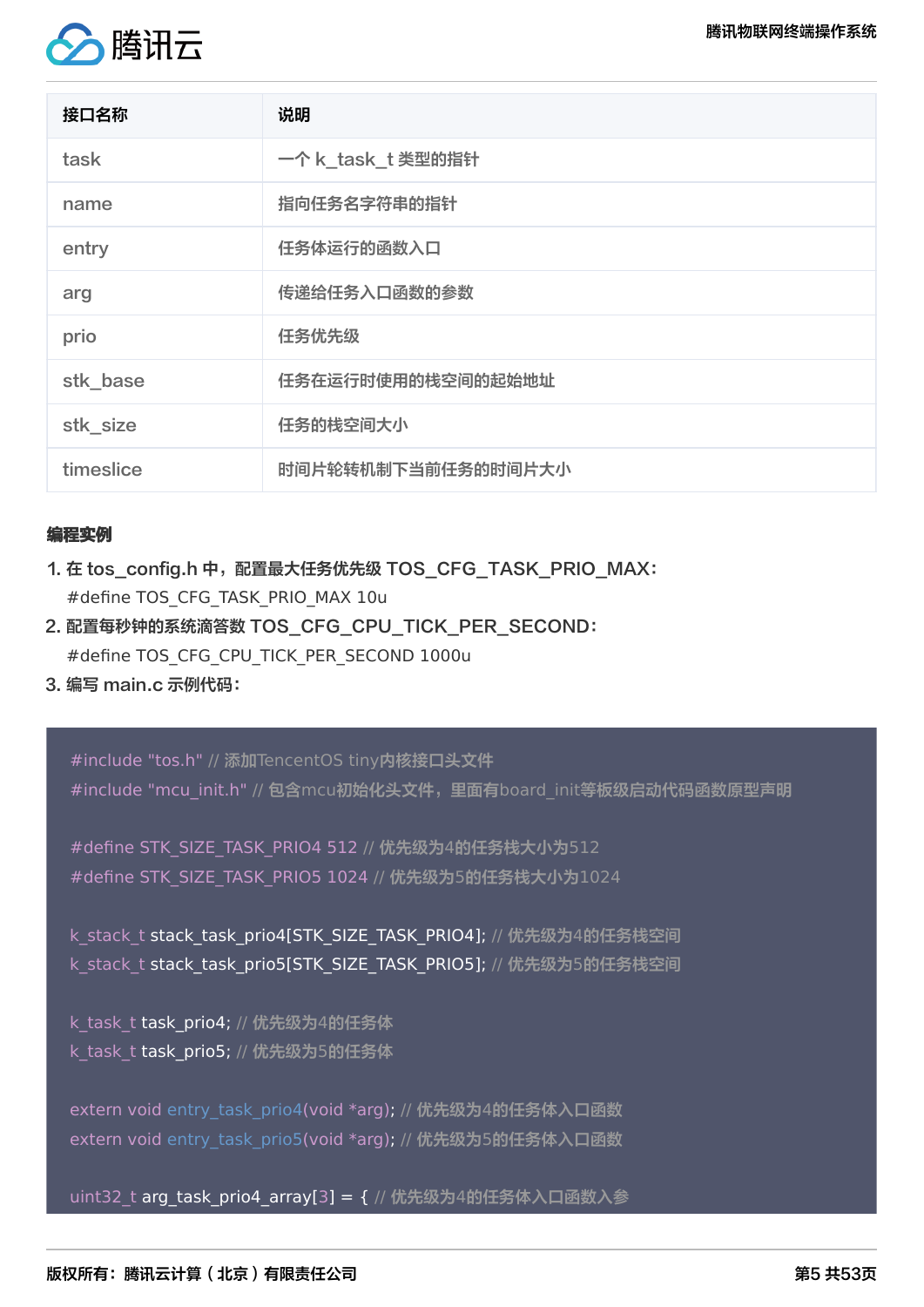

```
1, 2, 3,
};
char *arg_task_prio5_string = "arg for task_prio5"; // 优先级为5的任务体入口函数入参
static void dump_uint32_array(uint32_t *array, size_t len)
{
size t i = 0;
for (i = 0; i < len; ++i) {
printf("%d\t", array[i]);
}
printf("\n\n");
}
void entry task prio4(void *arg)
{
uint32 t *array from main = (uint32 t *)arg; // 捕获调用者传入的参数
printf("array from main:\n");
dump_uint32_array(array_from_main, 3); // dump传入的参数(数组)
while (K_TRUE) {
printf("task_prio4 body\n"); // 任务运行体, 不断打印这条信息
tos task delay(1000); // 睡眠1000个系统时钟滴答(以下记作systick), 因为TOS CFG CPU TICK PE
R_SECOND为1000,也就是一秒钟会有1000个systick,因此睡眠1000个systick就是睡眠了1秒。
}
}
void entry task prio5(void *arg)
{
int i = 0;
char *string_from_main = (char *)arg;printf("string from main:\n");
printf("%s\n\n", string_from_main); // 打印出调用者传入的字符串参数
while (K_TRUE) {
```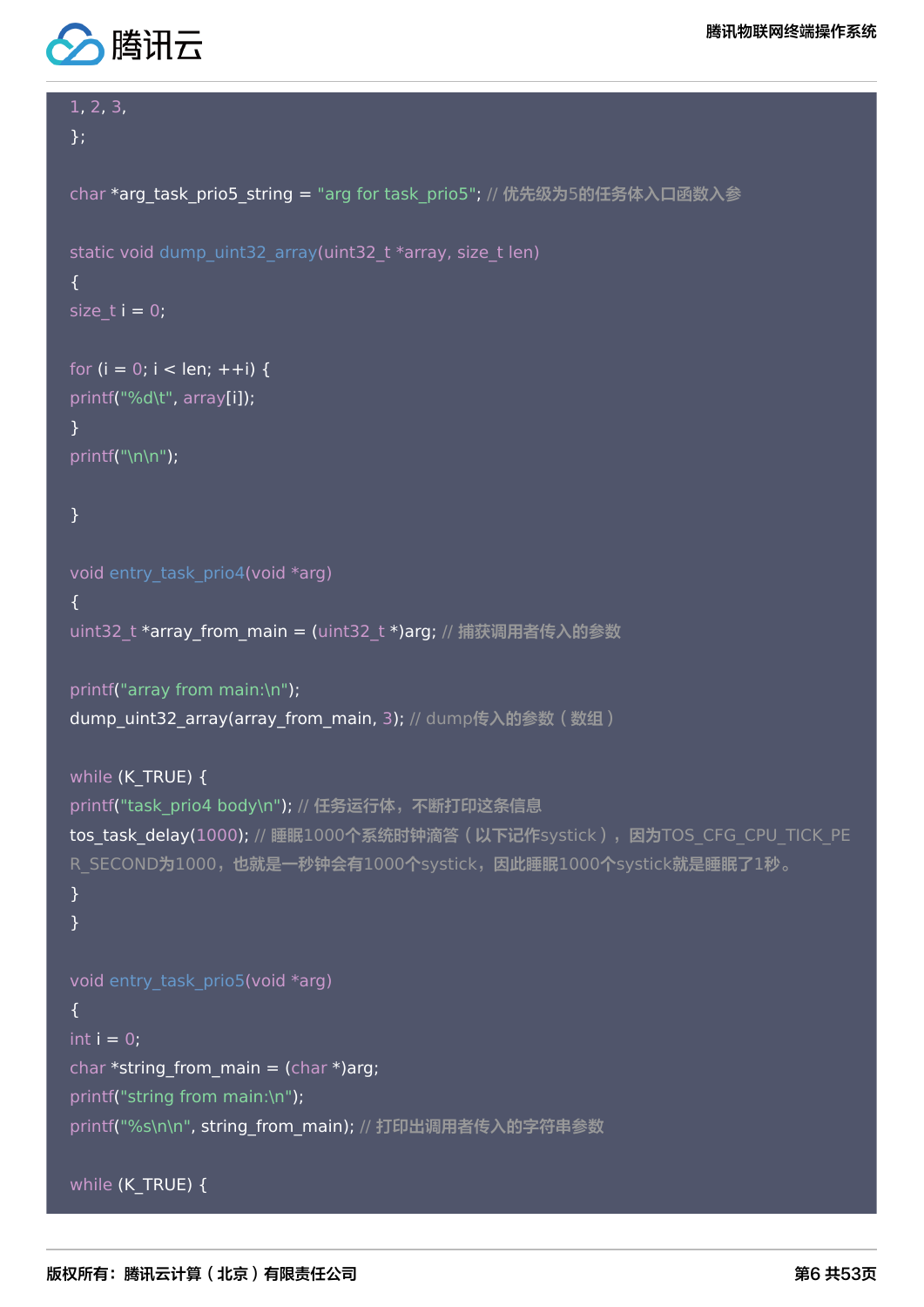

#### if  $(i == 2)$  {

printf("i = %d\n", i); // i为2时, 挂起task\_prio4, task\_prio4停止运行

```
tos task suspend(&task prio4);
```
} else if  $(i == 4)$  {

printf("i = %d\n", i); // i为4时, 恢复task\_prio4的运行

tos task resume(&task prio4);

```
\} else if (i == 6) {
```
printf(" $i = %d\{n\}$ , i); // i为6时, 删除task\_prio4, task\_prio4不再运行

```
tos_task_destroy(&task_prio4);
```

```
}
```

```
printf("task_prio5 body\n");
tos task delay(1000);
++i:
```
}

}

int main(void)

```
{
board_init(); // 执行板级初始化代码, 初始化串口等外设。
tos knl init(); // 初始化TencentOS tiny内核
// 创建一个优先级为4的任务
(void)tos task create(&task prio4, "task prio4", entry task prio4,
(void *)(\&arg_task_prio4_array[0]), 4,
stack task prio4, STK SIZE TASK PRIO4, 0);
// 创建一个优先级为5的任务
(void)tos_task_create(&task_prio5, "task_prio5", entry_task_prio5,
(void *)arg_task_prio5_string, 5,
stack_task_prio5, STK_SIZE_TASK_PRIO5, 0);
// 开始内核调度
tos knl start();
```
}

#### 运行效果

array from main: 1 2 3

task prio4 body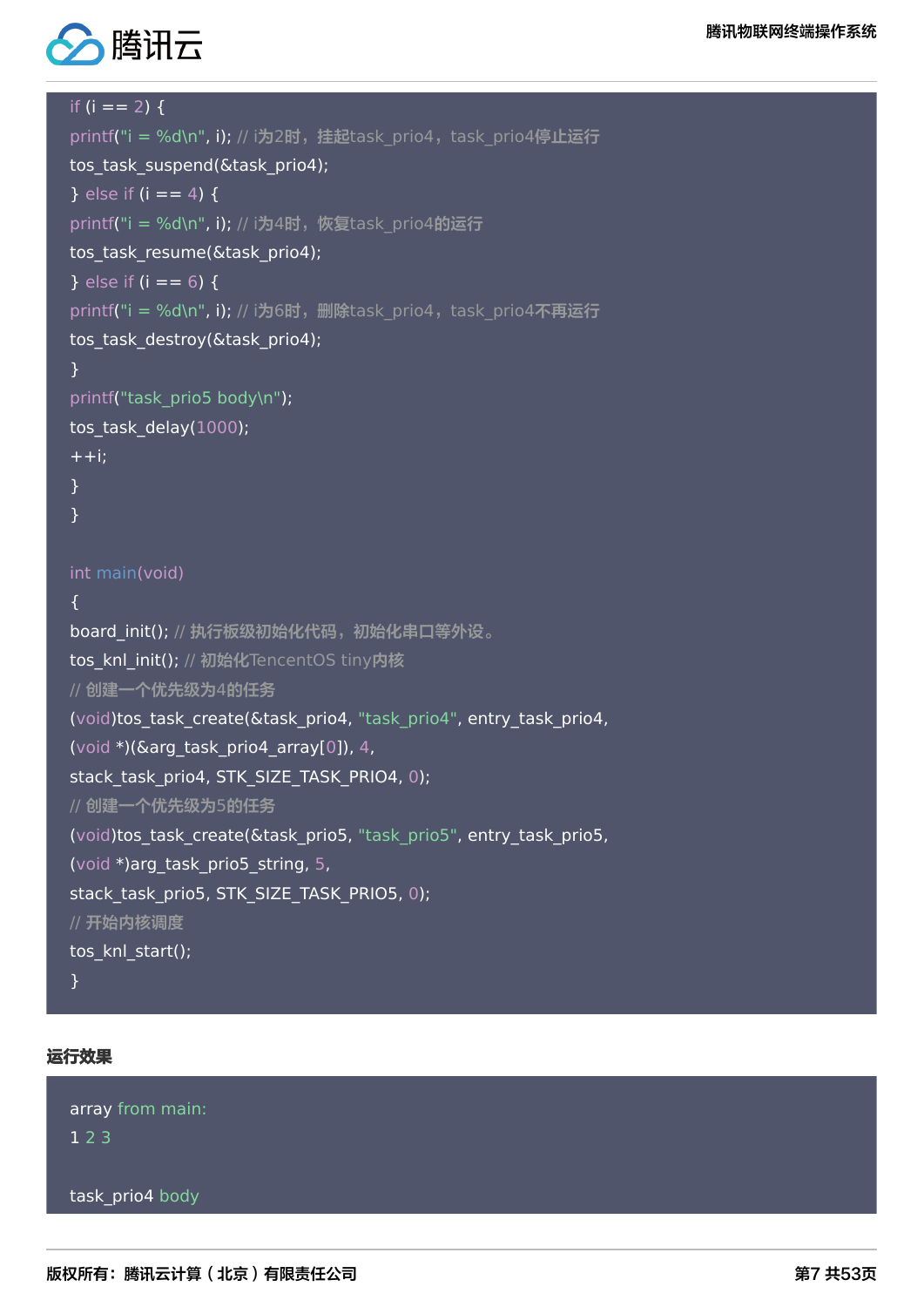

string from main: arg for task\_prio5 task\_prio5 body task prio4 body task prio5 body task prio4 body  $i = 2$ task\_prio5 body task prio5 body  $i = 4$ task prio4 body task prio5 body task prio4 body task\_prio5 body task prio4 body  $i = 6$ task prio5 body task prio5 body task prio5 body task prio5 body task prio5 body task prio5 body task prio5 body

#### 任务间通信

#### 互斥量

#### 概述

互斥量又称互斥锁,一般用于共享资源的互斥排他性访问保护。

互斥量在任意时刻处于且仅会处于解锁或锁定状态,当一个任务获取到一把锁后(互斥量锁定),其他任务再尝试 获得这把锁时会失败或进入阻塞状态,当该任务释放持有的锁时(互斥量解锁),会唤醒一个正阻塞等待此互斥量 的任务,被唤醒的任务将会获取这把锁。

在多任务运行环境中,有些共享资源不具有多线程可重入性,对于这类不希望被多任务同时访问的资源(临界资 源),可以采用互斥量来进行保护。

#### 编程实例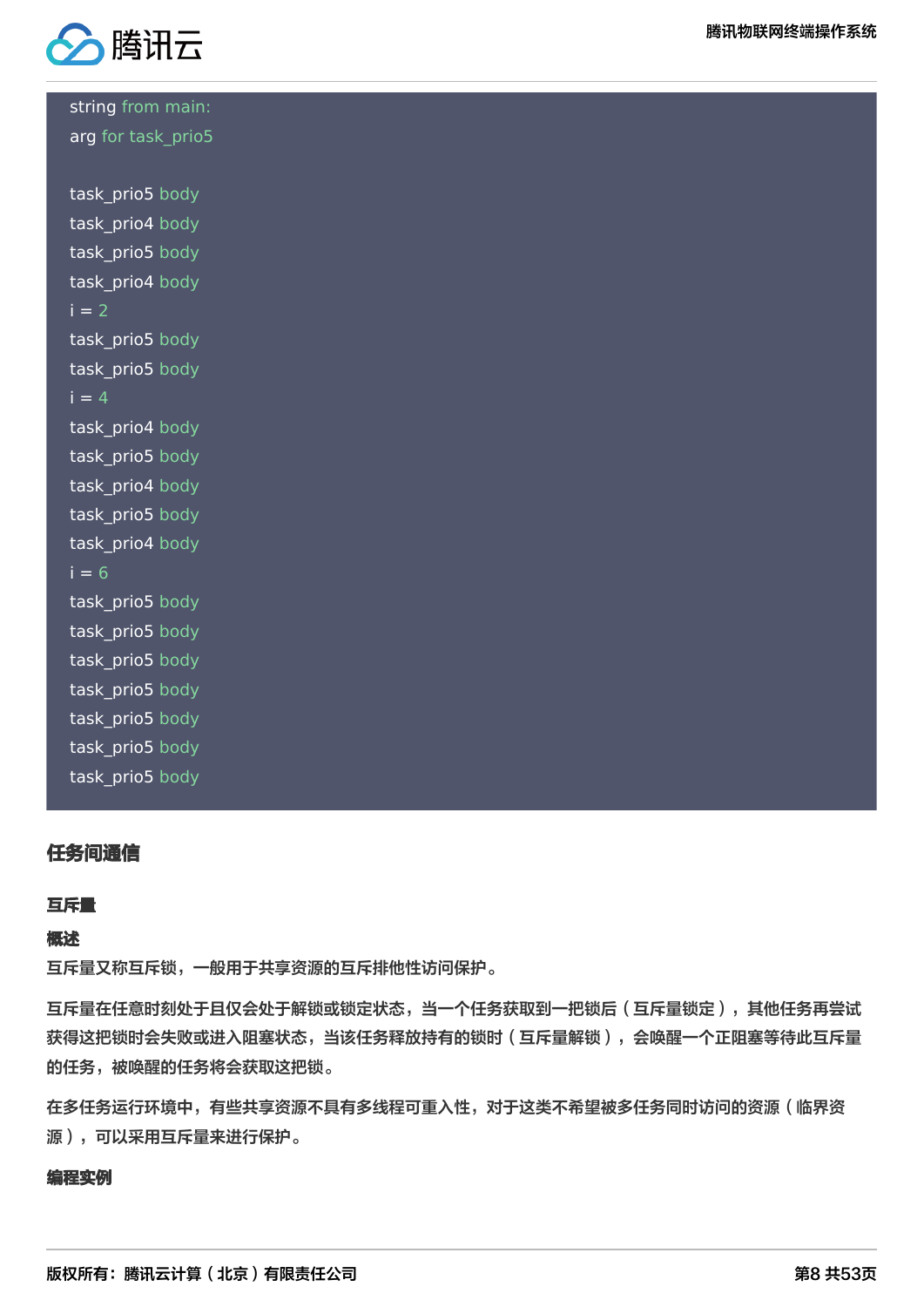

### 1. 在 tos\_config.h 中,配置互斥量组件开关 TOS\_CFG\_MUTEX\_EN: #define TOS\_CFG\_MUTEX\_EN 1u

2. 编写 main.c 示例代码:

#include "tos.h" #include "mcu\_init.h"

#define STK\_SIZE\_TASK\_WRITER 512 #define STK\_SIZE\_TASK\_READER 512

k stack t stack task writer[STK\_SIZE\_TASK\_WRITER]; k\_stack\_t stack\_task\_reader[STK\_SIZE\_TASK\_READER];

k task t task writer; k\_task\_t task\_reader;

extern void entry task writer(void \*arg); extern void entry task reader(void \*arg);

k mutex t critical resource locker;

```
// 一片临界区内存
static uint32_t critical_resource[3];
```

```
static void write critical resource(int salt)
{
size t i = 0;
// 此函数每次向共享内存中按递增顺序写入三个无符号整数
printf("writting critical resource:\n");
for (i = 0; i < 3; ++i) {
printf("%d\t", salt + i);
critical resource[i] = salt + i;
}
printf("\n");
}
```
void entry\_task\_writer(void \*arg)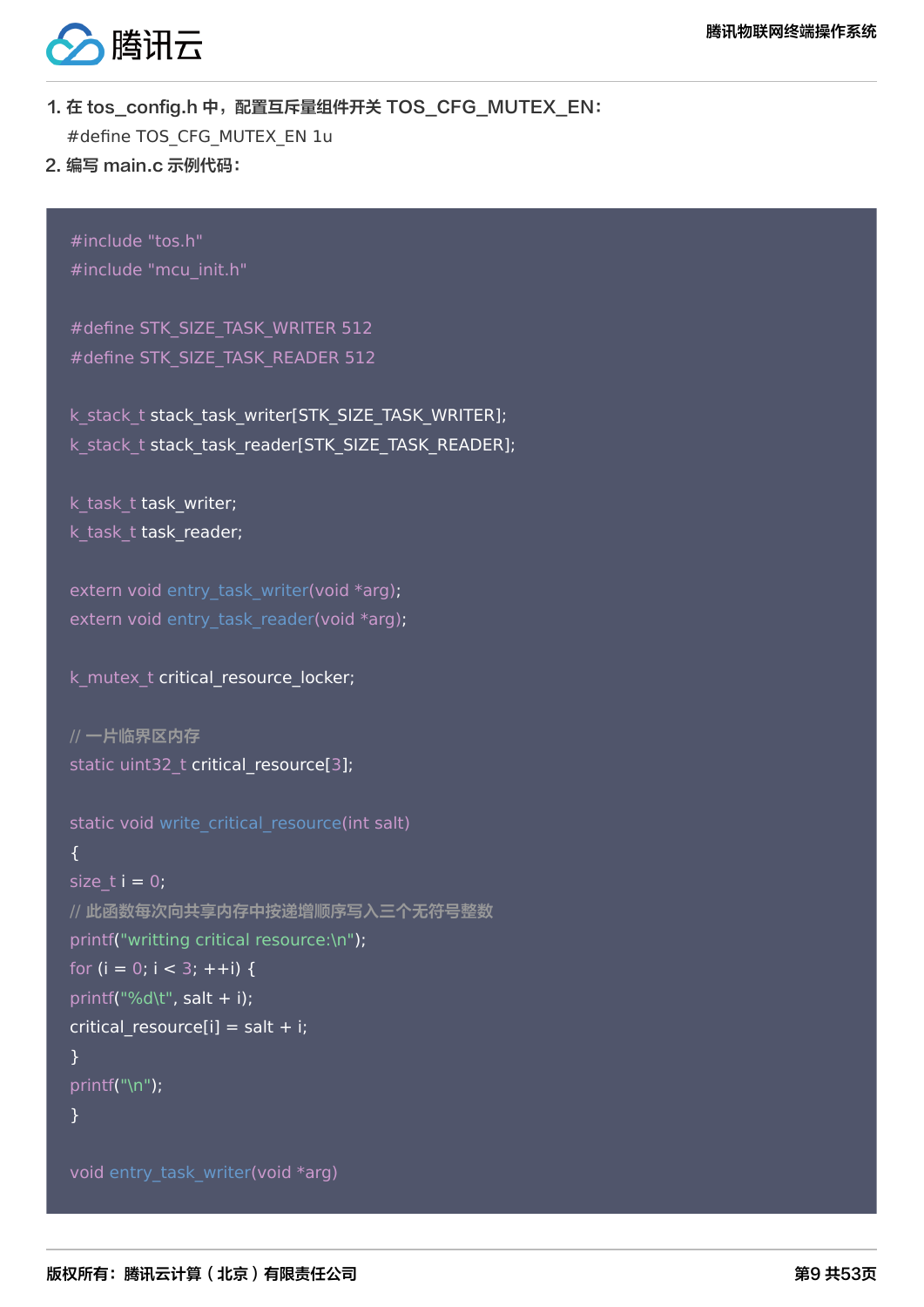

```
{
size t salt = 0;
k err t err;
while (K_TRUE) {
// 在向临界区写入数据之前,先尝试获取临界区保护锁
err = tos_mutex_pend(&critical_resource_locker);
if (err == K_{ERR} NONE) {
// 成功获取锁之后,向临界区写入数据
write critical resource(salt);
// 写完数据后,释放互斥锁
tos mutex post(&critical resource locker);
}
tos task delay(1000);
++salt:}
}
static void read critical resource(void)
{
size t i = 0;
// 从临界区读取数据
printf("reading critical resource:\n");
for (i = 0; i < 3; ++i) {
printf("%d\t", critical_resource[i]);
}
printf("\n");
}
void entry task reader(void *arg)
{
k_err_t err;
while (K_TRUE) {
// 读取临界区数据之前,先尝试获取临界区保护锁
err = tos_mutex_pend(&critical_resource_locker);
if (err == K ERR NONE) {
```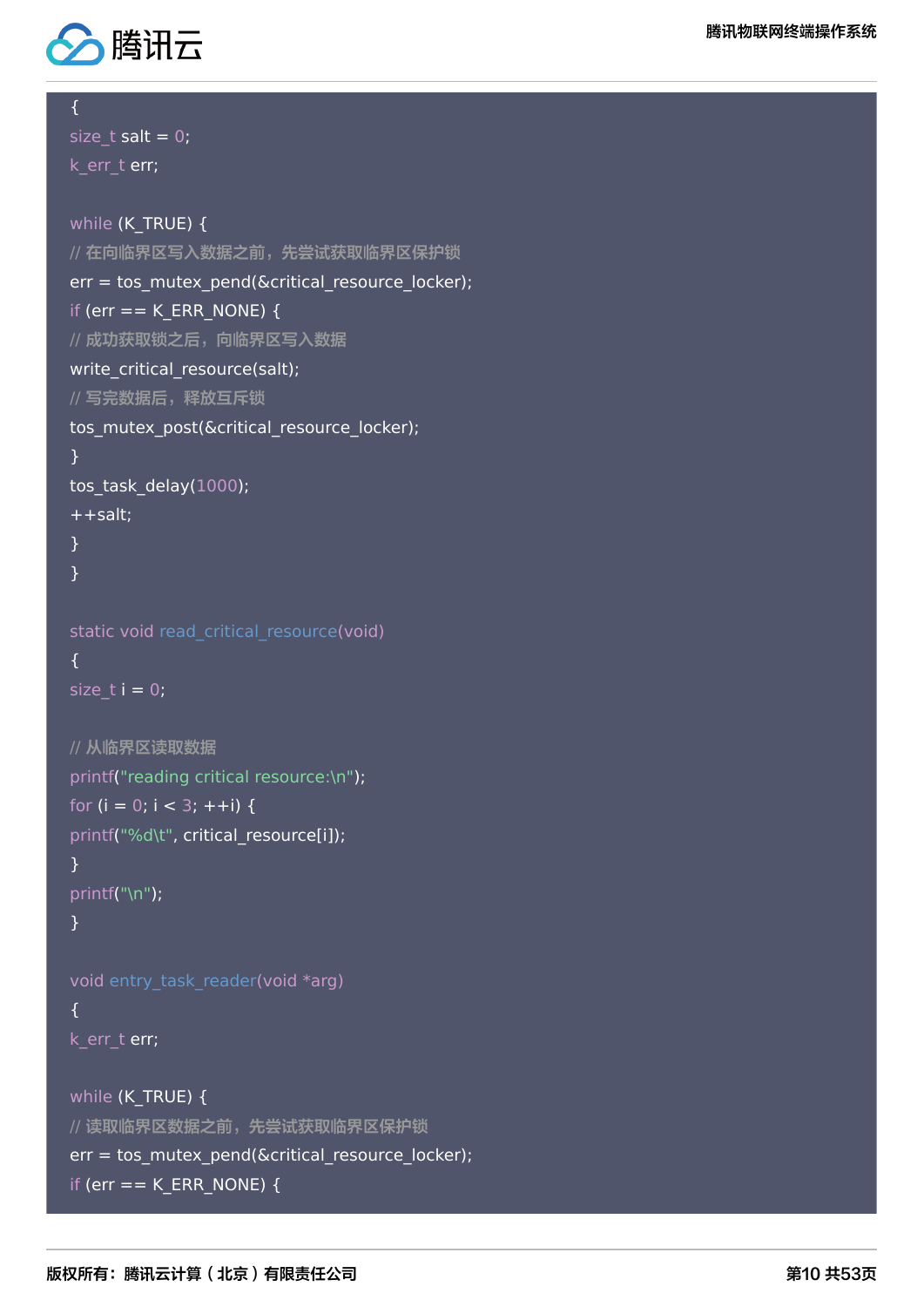

```
// 成功获取锁之后,从临界区读取数据
read critical resource();
// 读取数据完毕后,释放互斥锁
tos_mutex_post(&critical_resource_locker);
}
tos task delay(1000);
}
}
int main(void)
{
board init();
tos knl init();
// 创建临界区保护互斥锁
tos mutex create(&critical resource locker);
(void)tos_task_create(&task_writer, "writer", entry_task_writer, NULL,
4, stack_task_writer, STK_SIZE_TASK_WRITER, 0);
(void)tos task create(&task reader, "reader", entry task reader, NULL,
4, stack_task_reader, STK_SIZE_TASK_READER, 0);
tos knl start();
}
```
#### 运行效果

```
writting critical resource:
0 1 2
reading critical resource:
0 1 2
writting critical resource:
1 2 3
reading critical resource:
1 2 3
writting critical resource:
2 3 4
reading critical resource:
2 3 4
writting critical resource:
```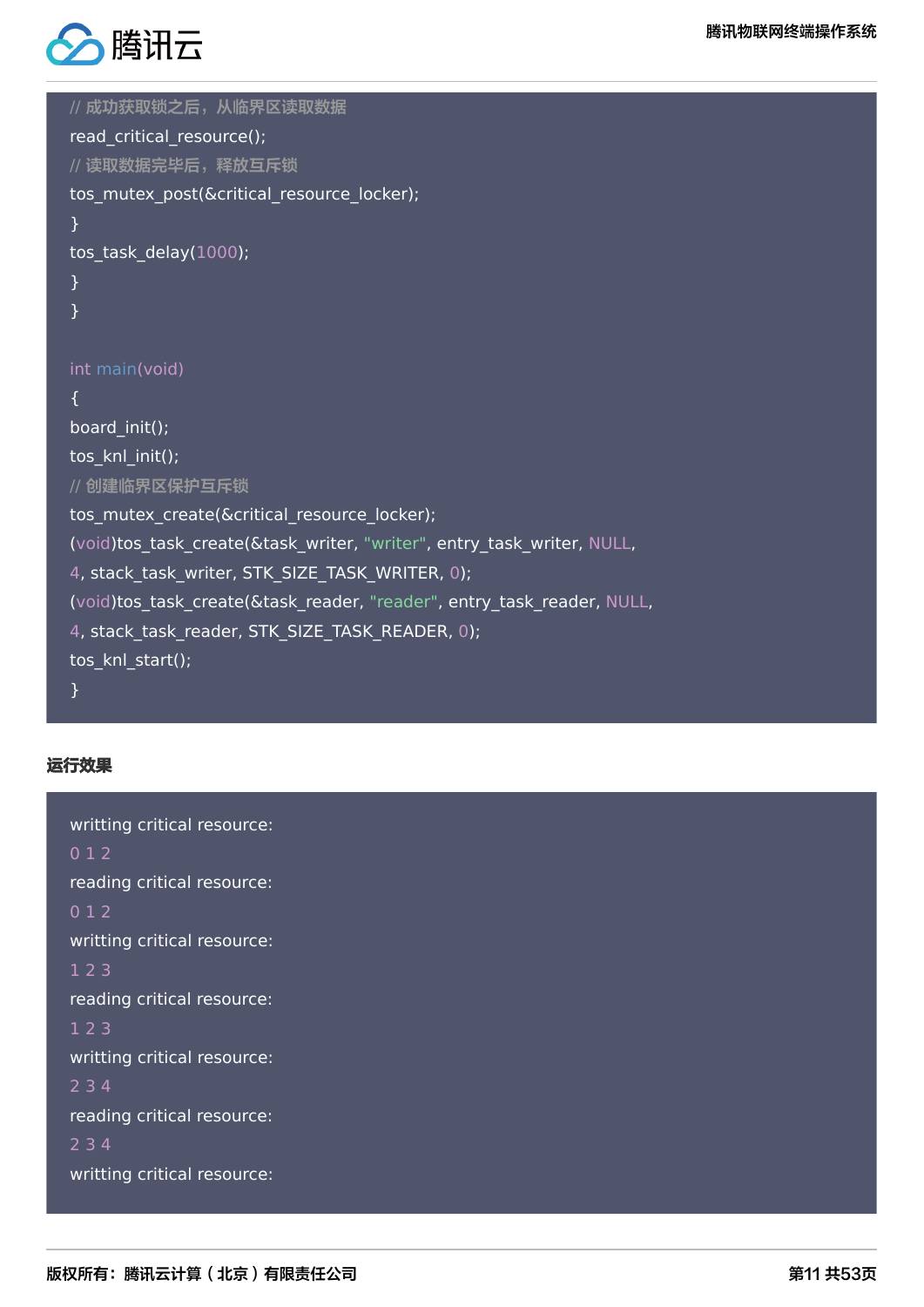

3 4 5

reading critical resource: 3 4 5 writting critical resource: 4 5 6 reading critical resource: 4 5 6 writting critical resource: 5 6 7 reading critical resource: 5 6 7 writting critical resource: 6 7 8 reading critical resource: 6 7 8 writting critical resource: 7 8 9 reading critical resource: 7 8 9

#### 信号量

#### 概述

信号量是一种实现任务间同步的机制,一般用于多个任务间有限资源竞争访问。

一个信号量中持有一个整形数值,用以表示可用资源的数量。

- 当一个信号量的可用资源数量大于0时,任务尝试获取该信号量成功,信号量的可用资源数减一。
- 当一个信号量的可用资源数等于0时,任务尝试获取该信号量失败或进入阻塞状态。
- 信号量的这一模式,当可用资源数为1时,可将其用于资源的互斥访问,或者解决生产者 消费者问题中的资源 生产 - 消费问题。

#### 编程实例

- 1. 在tos\_config.h中, 配置信号量组件开关 TOS\_CFG\_SEM\_EN: #define TOS\_CFG\_SEM\_EN 1u
- 2. 编写 main.c 示例代码: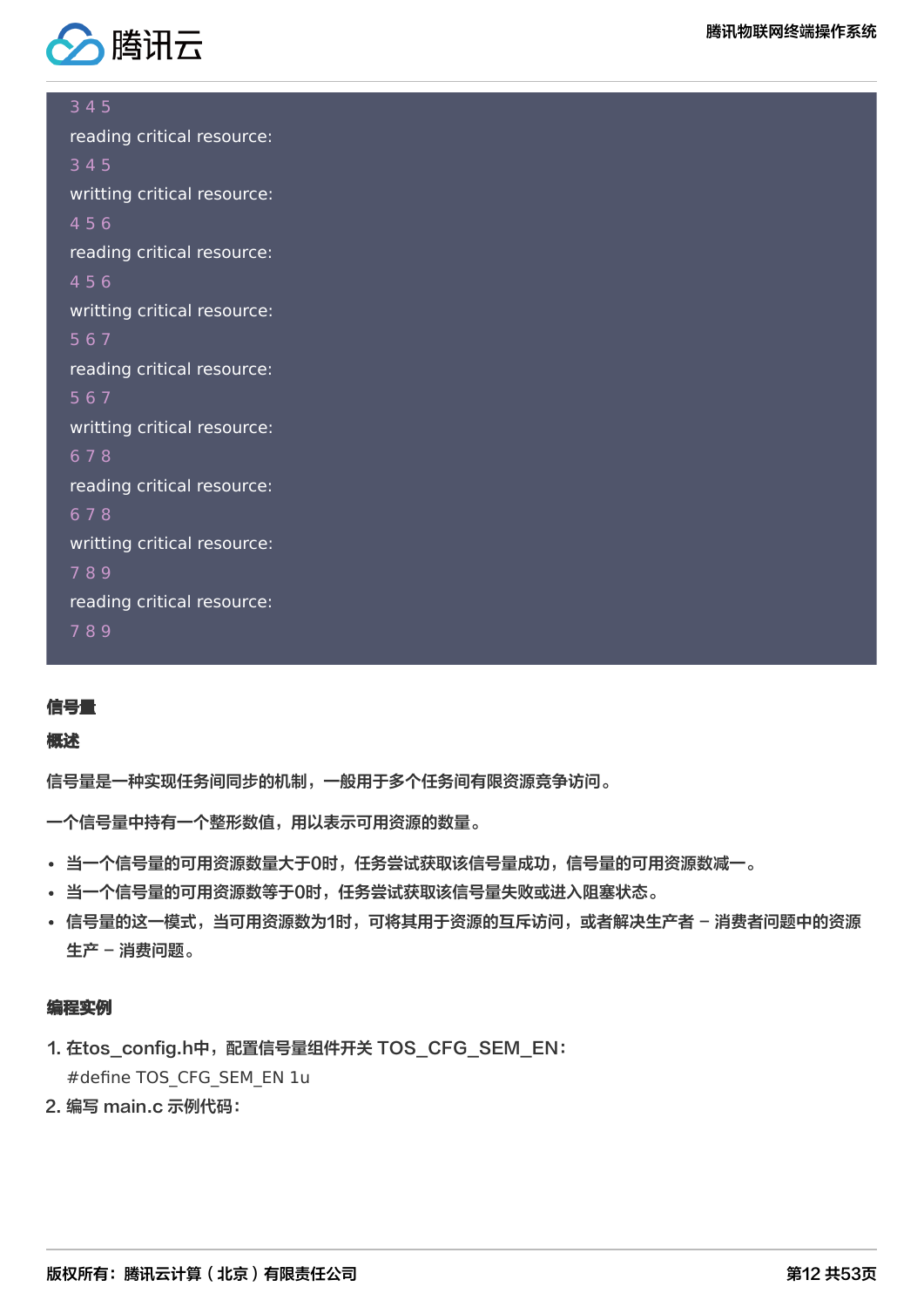



#include "tos.h" #include "mcu\_init.h"

#define STK\_SIZE\_TASK\_PRODUCER 512 #define STK\_SIZE\_TASK\_CONSUMER 512

k\_stack\_t stack\_task\_producer[STK\_SIZE\_TASK\_PRODUCER]; k\_stack\_t stack\_task\_consumer[STK\_SIZE\_TASK\_CONSUMER];

k task t task producer; k task t task consumer;

extern void entry task producer(void \*arg); extern void entry task consumer(void \*arg);

k mutex t buffer locker; k\_sem\_t full; k\_sem\_t empty;

```
#define RESOURCE_COUNT_MAX 3
```

```
struct resource st {
int cursor;
uint32_t buffer[RESOURCE_COUNT_MAX];
} resource = \{ 0, \{0\} \};
```

```
static void produce_item(int salt)
{
printf("produce item:\n");
```

```
printf("%d", salt);
resource.buffer[resource.cursort+] = salt;printf("\n");
}
```

```
void entry task producer(void *arg)
{
```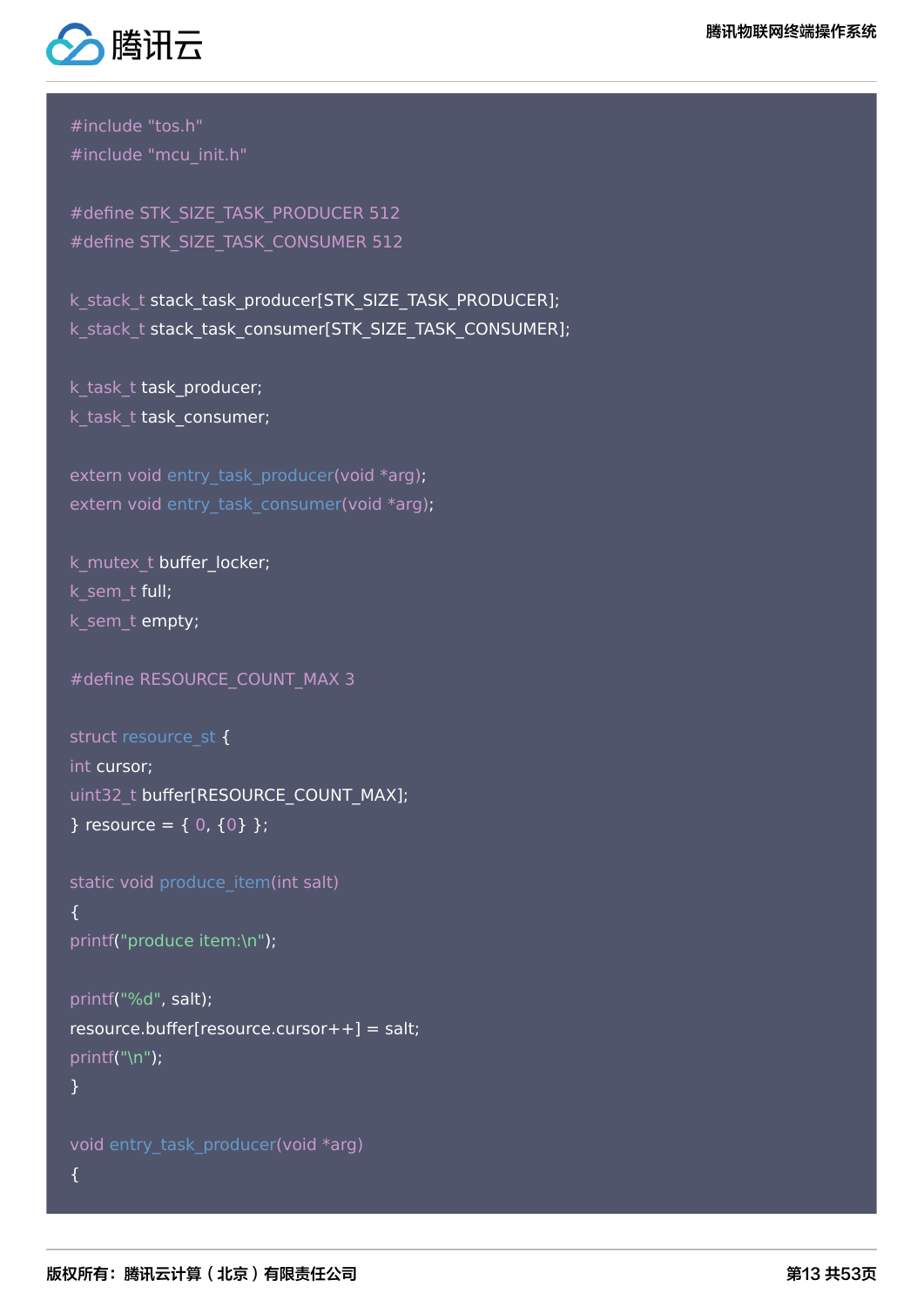

```
size t salt = 0;
k_err_t err;
while (K_TRUE) {
err = tos_sem_pend(&empty, TOS_TIME_FOREVER);
if (err != K_ERR_NONE) {
continue;
}
err = tos_mutex_pend(&buffer_locker);
if (err := K_ERR_NOWE)continue;
}
produce item(salt);
tos_mutex_post(&buffer_locker);
tos sem post(&full);
tos task delay(1000);
++salt:}
}
static void consume_item(void)
{
printf("cosume item:\n");
printf("%d\t", resource.buffer[--resource.cursor]);
printf("\n");
}
void entry_task_consumer(void *arg)
{
k_err_t err;
while (K_TRUE) {
err = tos_sem_pend(&full, TOS_TIME_FOREVER);
if (err != K_ERR_NONE) {
continue;
}
```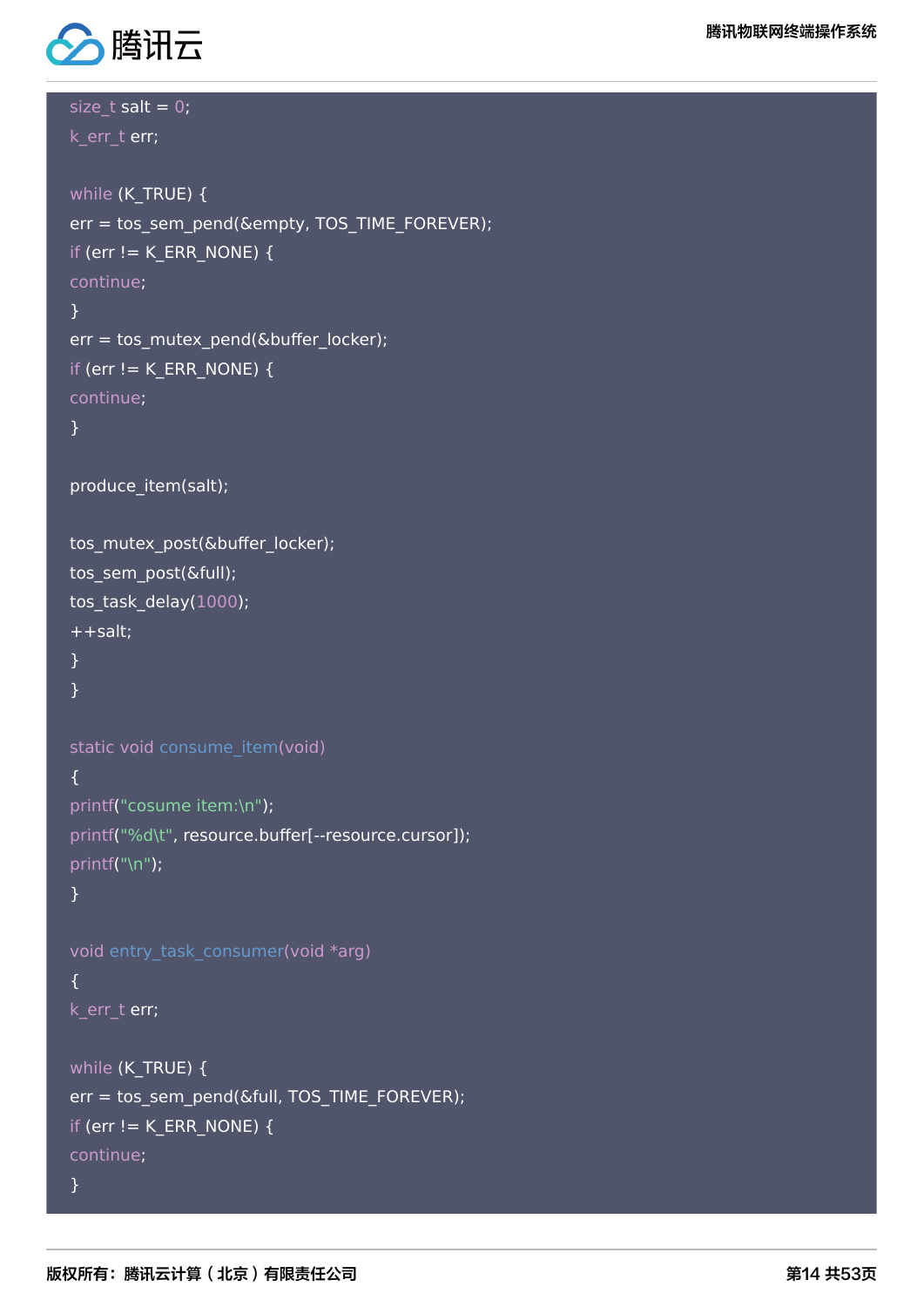

```
tos_mutex_pend(&buffer_locker);
if (err != K_ERR_NONE) {
continue;
}
consume_item();
tos_mutex_post(&buffer_locker);
tos_sem_post(&empty);
tos_task_delay(2000);
}
}
int main(void)
{
board init();
tos knl init();
tos mutex create(&buffer locker);
tos sem create(&full, 0);
tos sem create(&empty, RESOURCE COUNT MAX);
(void)tos_task_create(&task_producer, "producer", entry_task_producer, NULL,
4, stack_task_producer, STK_SIZE_TASK_PRODUCER, 0);
(void)tos_task_create(&task_consumer, "consumer", entry_task_consumer, NULL,
4, stack_task_consumer, STK_SIZE_TASK_CONSUMER, 0);
tos knl start();
}
```
运行效果

| produce iterm: |  |  |  |
|----------------|--|--|--|
| $\mathbf 0$    |  |  |  |
| cosume iterm:  |  |  |  |
| $\mathbf 0$    |  |  |  |
| produce iterm: |  |  |  |
| 1              |  |  |  |
| produce iterm: |  |  |  |
| $\overline{2}$ |  |  |  |
|                |  |  |  |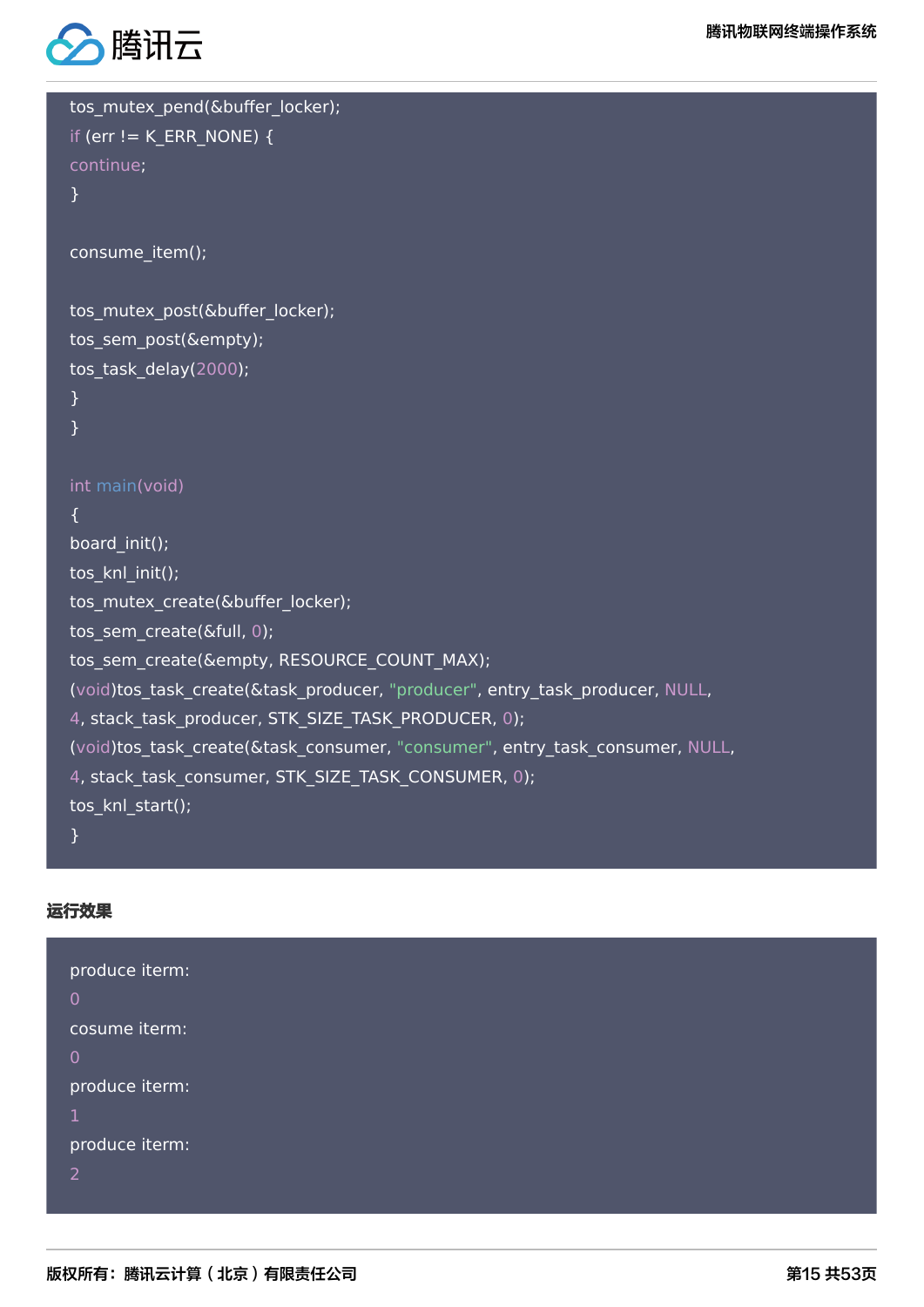

腾讯物联网终端操作系统

| cosume iterm:  |  |  |  |
|----------------|--|--|--|
| $\overline{2}$ |  |  |  |
| produce iterm: |  |  |  |
| 3              |  |  |  |
| produce iterm: |  |  |  |
| $\overline{4}$ |  |  |  |
| cosume iterm:  |  |  |  |
| $\overline{4}$ |  |  |  |
| produce iterm: |  |  |  |
| $\overline{5}$ |  |  |  |
| cosume iterm:  |  |  |  |
| 5              |  |  |  |
| produce iterm: |  |  |  |
| $6\phantom{1}$ |  |  |  |
| cosume iterm:  |  |  |  |
| $6\phantom{1}$ |  |  |  |
| produce iterm: |  |  |  |
| 7              |  |  |  |
| cosume iterm:  |  |  |  |
| 7              |  |  |  |
| produce iterm: |  |  |  |
| $\, 8$         |  |  |  |
| cosume iterm:  |  |  |  |
| 8              |  |  |  |
| produce iterm: |  |  |  |
| 9 <sup>°</sup> |  |  |  |
| cosume iterm:  |  |  |  |
| 9 <sup>°</sup> |  |  |  |
| produce iterm: |  |  |  |
| $10\,$         |  |  |  |

#### 事件

#### 概述

- 事件提供了一种任务间实现同步和信息传递的机制。一个事件中包含了一个旗标,这个旗标的每一位表示一 个"事件"。
- 一个任务可以等待一个或者多个"事件"的发生,其他任务在一定的业务条件下可以通过写入特定"事件"唤醒 等待此"事件"的任务,实现一种类似信号的编程范式。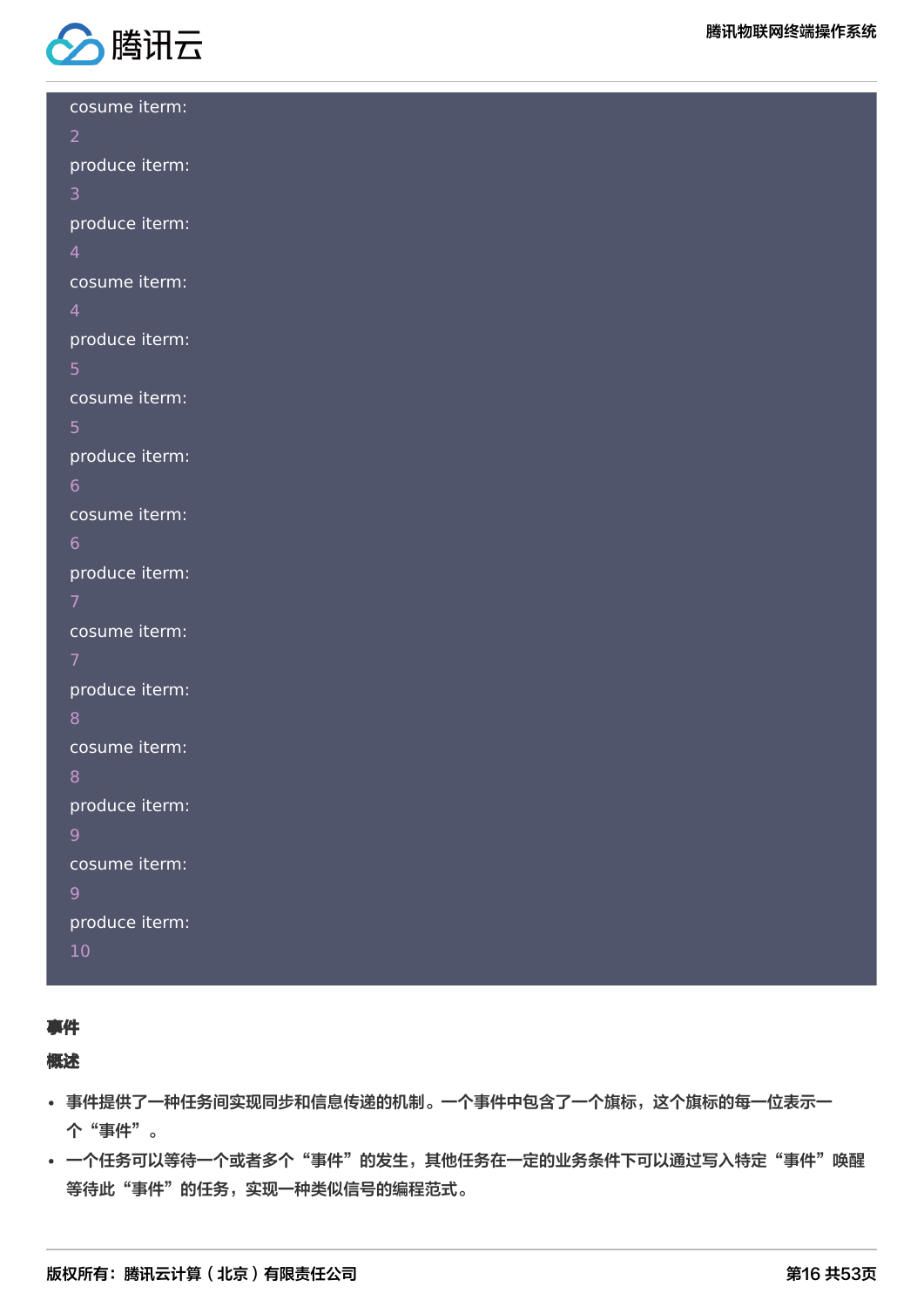

#### 编程实例

- 1. 在 tos\_config.h 中, 配置事件组件开关 TOS\_CFG\_EVENT\_EN: #define TOS\_CFG\_EVENT\_EN 1u
- 2. 编写 main.c 示例代码:

#include "tos.h" #include "mcu\_init.h"

#define STK\_SIZE\_TASK\_LISTENER 512 #define STK\_SIZE\_TASK\_TRIGGER 512

k stack t stack task listener1[STK\_SIZE\_TASK\_LISTENER]; k stack t stack task listener2[STK\_SIZE\_TASK\_LISTENER]; k stack t stack task trigger[STK\_SIZE\_TASK\_TRIGGER];

k task t task listener1; k task t task listener2; k task t task trigger;

extern void entry task listener1(void \*arg); extern void entry task listener2(void \*arg); extern void entry task trigger(void \*arg);

const k event flag t event eeny = (k event flag t)(1 << 0); const k\_event\_flag\_t event\_meeny =  $(k$ \_event\_flag\_t $)(1 < 1)$ ; const k event flag t event miny = (k event flag t)(1 << 2); const k event flag t event moe = (k event flag t)(1 << 3);

#### k event t event;

void entry task listener1(void \*arg) { k\_event\_flag\_t flag\_match; k err t err;

while (K\_TRUE) { // 此任务监听四个事件,因为使用了TOS\_OPT\_EVENT\_PEND\_ALL选项,因此必须是四个事件同时到达此任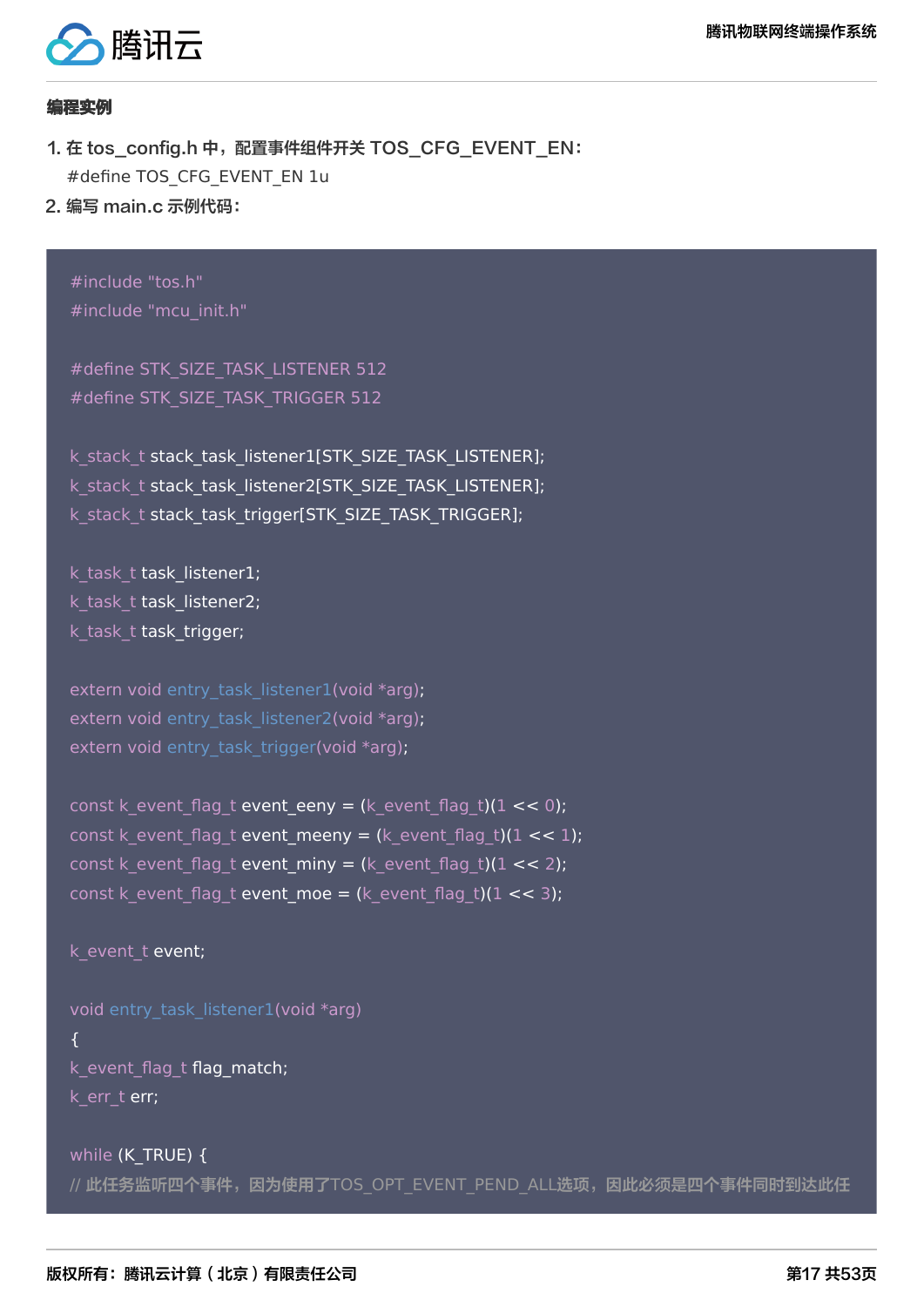

```
务才会被唤醒
err = tos_event_pend(&event, event_eeny | event_meeny | event_miny | event_moe,
&flag_match, TOS_TIME_FOREVER, TOS_OPT_EVENT_PEND_ALL | TOS_OPT_EVENT_PEND_CLR);
if (err == K_ERR_NONE) {
printf("entry_task_listener1:\n");
printf("eeny, meeny, miny, moe, they all come\n");
}
}
}
void entry task listener2(void *arg)
{
k event flag t flag match;
k err t err;
while (K_TRUE) {
// 此任务监听四个事件, 因为使用了TOS_OPT_EVENT_PEND_ANY选项, 因此四个事件任意一个到达(包
括四个事件同时到达)任务就会被唤醒
err = tos event pend(&event, event eeny | event meeny | event miny | event moe,
&flag_match, TOS_TIME_FOREVER, TOS_OPT_EVENT_PEND_ANY | TOS_OPT_EVENT_PEND_CLR);
if (err == K_ERR_NONE) {
printf("entry task listener2:\n");
// 有事件到达,判断具体是哪个事件
if (flag match == event eeny) {
printf("eeny comes\n");
}
if (flag match == event meeny) {
printf("meeny comes\n"); 
}
if (flag match == event miny) {
printf("miny comes\n");
}
if (flag match == event moe) {
printf("moe comes\n");
}
if (flag_match == (event_eeny | event_meeny | event_miny | event_moe)) {
printf("all come\n");
}
```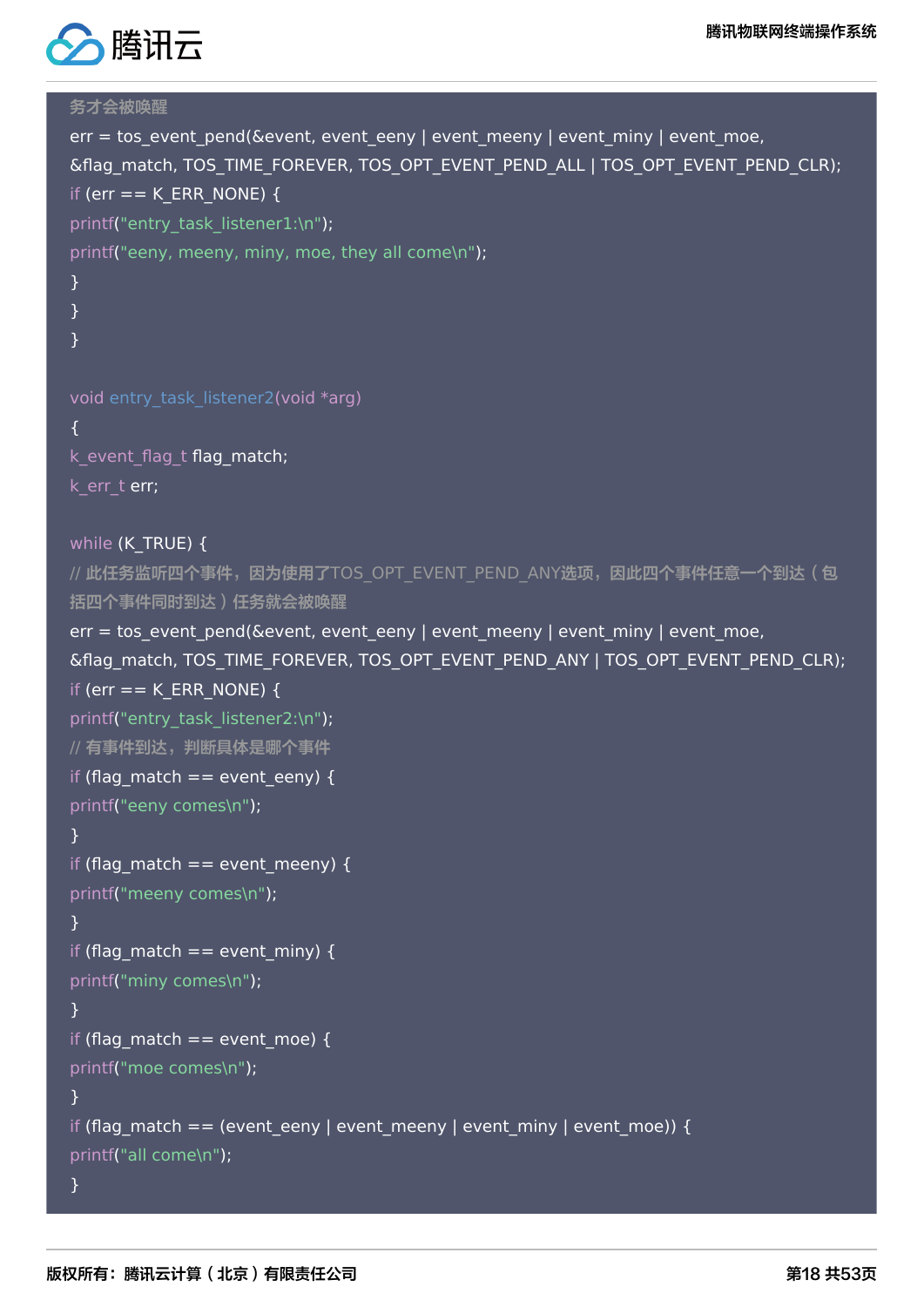

#### } }

}

```
void entry_task_trigger(void *arg)
{
int i = 1;
```

```
while (K_TRUE) {
if (i == 2) {
printf("entry_task_trigger:\n");
printf("eeny will come\n");
// 发送eeny事件, task listener2会被唤醒
tos_event_post(&event, event_eeny);
}
if (i == 3) {
printf("entry_task_trigger:\n");
printf("meeny will come\n");
// 发送eeny事件, task listener2会被唤醒
tos_event_post(&event, event_meeny);
}
if (i == 4) {
printf("entry task trigger:\n");
printf("miny will come\n");
// 发送eeny事件, task listener2会被唤醒
tos event post(&event, event miny);
}
if (i == 5) {
printf("entry_task_trigger:\n");
printf("moe will come\n");
// 发送eeny事件, task listener2会被唤醒
tos event post(&event, event moe);
}
if (i == 6) {
printf("entry_task_trigger:\n");
printf("all will come\n");
// 同时发送四个事件, 因为task_listener1的优先级高于task_listener2, 因此这里task_listener1会被唤醒
```
tos\_event\_post(&event, event\_eeny | event\_meeny | event\_miny | event\_moe);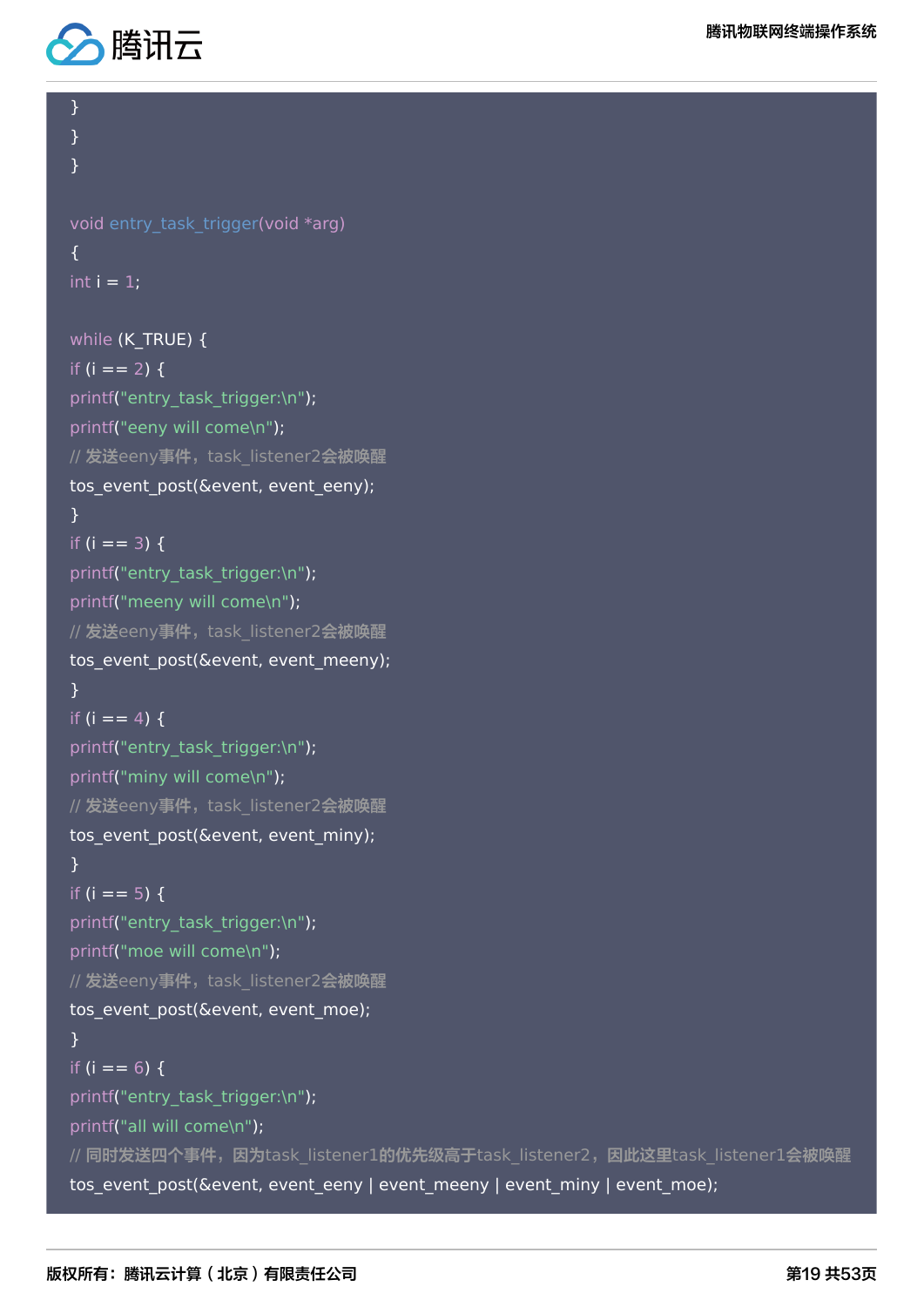

} tos task delay( $1000$ );  $++i$ : } } int main(void)  $\left\{ \right.$ board init(); tos knl init(); tos event create(&event, (k event flag t)0u); // 这里task listener1的优先级比task listener2高, 因此在task trigger发送所有事件时, task listener1 会被唤醒 // 读者可以尝试将task\_listener1优先级修改为5(比task\_listener2低), 此设置下, 在task\_trigger发送 所有事件时, task listener2将会被唤醒。 (void)tos\_task\_create(&task\_listener1, "listener1", entry\_task\_listener1, NULL, 3, stack\_task\_listener1, STK\_SIZE\_TASK\_LISTENER, 0); (void)tos\_task\_create(&task\_listener2, "listener2", entry\_task\_listener2, NULL, 4, stack\_task\_listener2, STK\_SIZE\_TASK\_LISTENER, 0); (void)tos\_task\_create(&task\_trigger, "trigger", entry\_task\_trigger, NULL, 4, stack\_task\_trigger, STK\_SIZE\_TASK\_TRIGGER, 0); tos knl start(); }

#### 运行效果

entry\_task\_trigger: eeny will come entry task listener2: eeny comes entry task trigger: meeny will come entry\_task\_listener2: meeny comes entry task trigger: miny will come entry task listener2: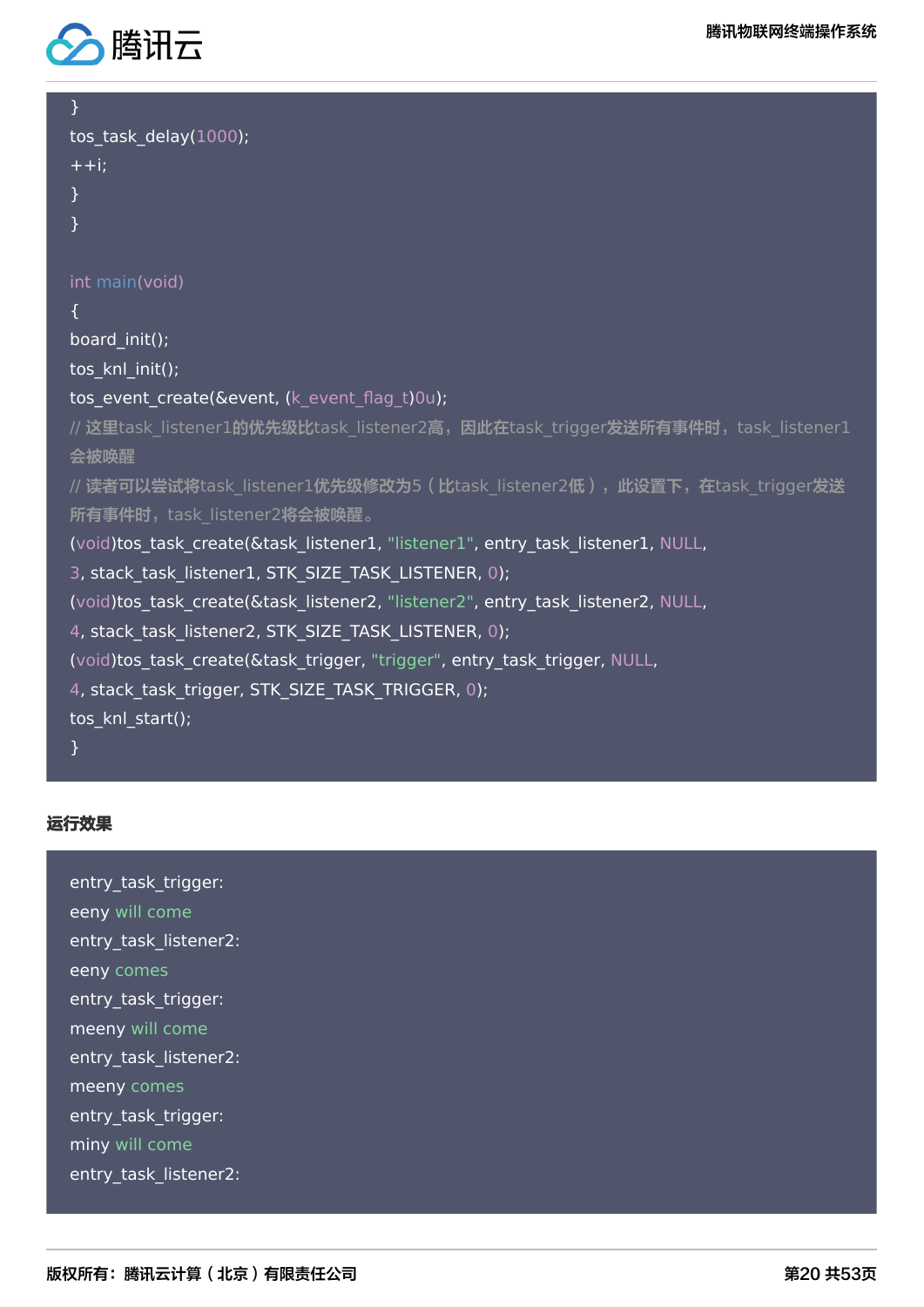

miny comes entry\_task\_trigger: moe will come entry task listener2: moe comes entry task trigger: all will come entry task listener1: eeny, meeny, miny, moe, they all come

#### 队列

#### 概述

队列提供了一种任务间实现同步和数据传递的机制。事件只能用于任务间传递某类"事件"是否发生的信号,无法 传递更为复杂的数据,队列弥补了事件的这一不足,可以在任务间传递不定长度的消息。

#### 编程实例

- 1. 在 tos\_config.h 中,配置队列组件开关 TOS\_CFG\_OUEUE\_EN: #define TOS CFG QUEUE EN 1u
- 2. 在 tos\_config.h 中,配置消息队列组件开关 TOS\_CFG\_MSG\_EN: #define TOS\_CFG\_MSG\_EN 1u
- 3. 编写 main.c 示例代码:

#include "tos.h" #include "mcu\_init.h"

```
#define STK_SIZE_TASK_RECEIVER 512
#define STK_SIZE_TASK_SENDER 512
```
#define PRIO\_TASK\_RECEIVER\_HIGHER\_PRIO 4 #define PRIO TASK RECEIVER LOWER PRIO (PRIO TASK RECEIVER HIGHER PRIO + 1)

k stack t stack task receiver higher prio[STK\_SIZE\_TASK\_RECEIVER]; k\_stack\_t stack\_task\_receiver\_lower\_prio[STK\_SIZE\_TASK\_RECEIVER]; k\_stack\_t stack\_task\_sender[STK\_SIZE\_TASK\_SENDER];

k\_task\_t task\_receiver\_higher\_prio; k\_task\_t task\_receiver\_lower\_prio;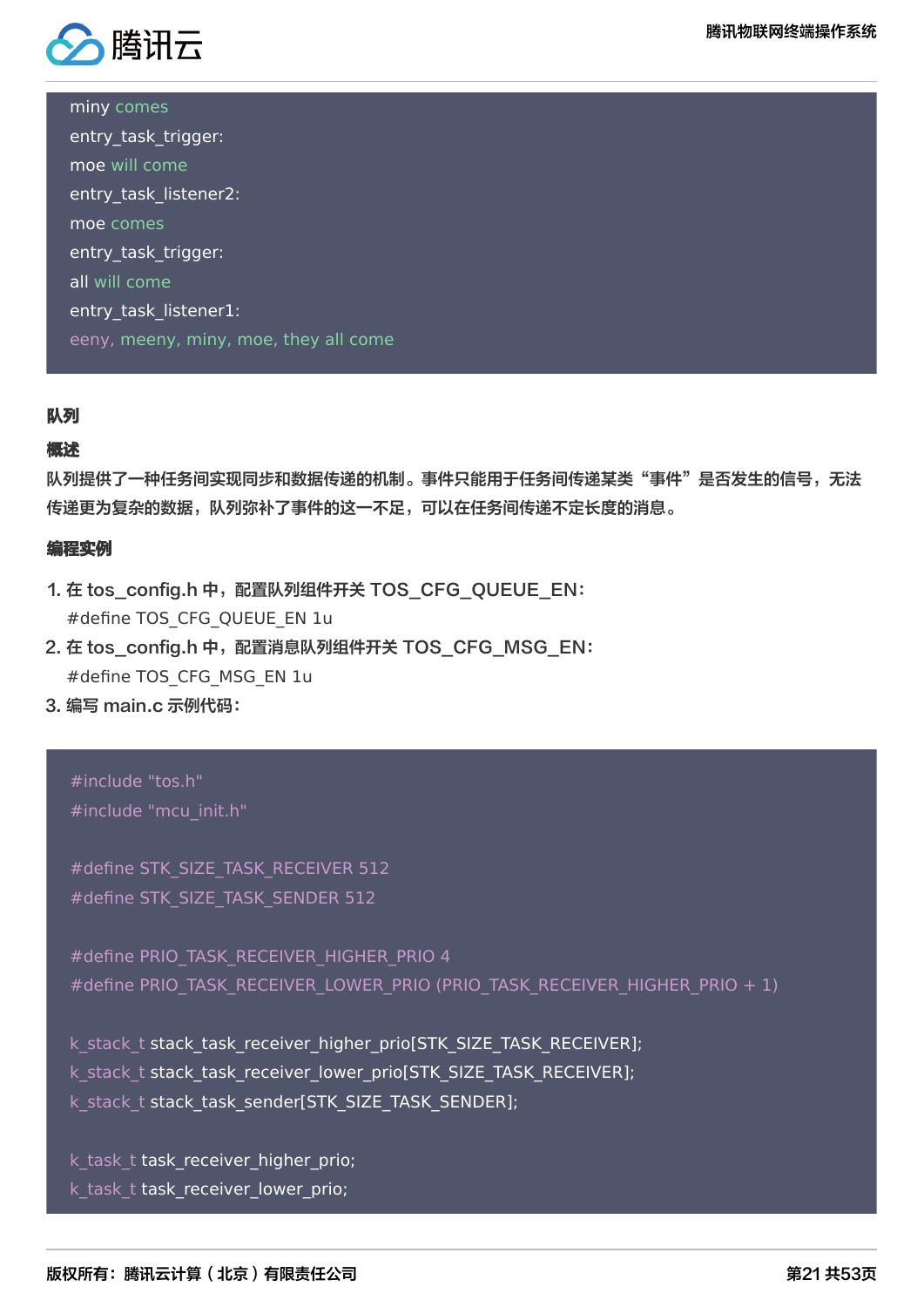

k task t task sender;

k queue t queue;

```
extern void entry_task_receiver_higher_prio(void *arg);
extern void entry task receiver lower prio(void *arg);
extern void entry task sender(void *arg);
```

```
void entry_task_receiver_higher_prio(void *arg)
\left\{ \right.k err t err;
```
void \*msg\_received; size t msg\_size;

```
while (K TRUE) {
err = tos_queue_pend(&queue, &msg_received, &msg_size, TOS_TIME_FOREVER);
if (err == K_ERR_NONE) {
printf("entry_task_receiver_higher_prio:\n");
printf("message body: %s\n", (char *)msg_received);
printf("message size: %d\n", msg_size);
}
}
}
```

```
void entry task receiver lower prio(void *arg)
{
k err t err;
void *msg_received;
```

```
size_t msg_size;
```

```
while (K TRUE) {
err = tos_queue_pend(&queue, &msg_received, &msg_size, TOS_TIME_FOREVER);
if (err == K ERR NONE) {
printf("entry_task_receiver_lower_prio:\n");
printf("message body: %s\n", (char *)msg_received);
printf("message size: %d\n", msg_size);
}
}
```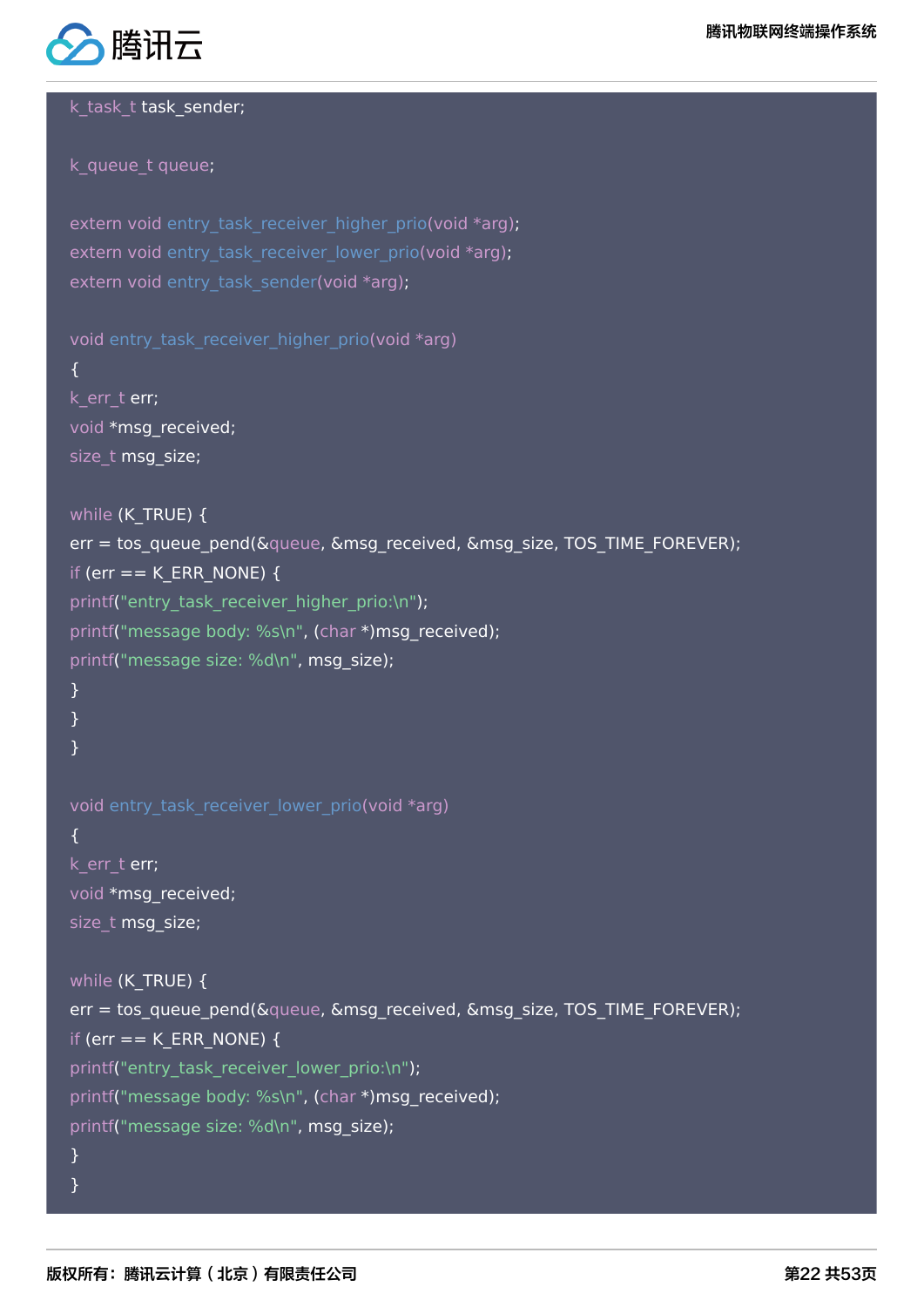

#### }

```
void entry task sender(void *arg)
{
int i = 1:
char *msg to one receiver = "message for one receiver[with highest priority]";
char *msg to all receiver = "message for all receivers";
// 此任务不断通过队列queue发送消息
while (K_TRUE) {
if (i == 2) {
printf("entry task sender:\n");
printf("send a message to one receiver, and shoud be the highest priority one\n");
// 发送消息并唤醒一个等待任务,唤醒的应该是等待任务中优先级最高的
tos queue post(&queue, msg_to_one_receiver, strlen(msg_to_one_receiver));
}
if (i == 3) {
printf("entry_task_sender:\n");
printf("send a message to all recevier\n");
// 发送消息并唤醒所有正在等待的任务
tos queue post all(&queue, msg to all receiver, strlen(msg to all receiver));
}
if (i == 4) {
printf("entry task sender:\n");
printf("send a message to one receiver, and shoud be the highest priority one\n");
// 发送消息并唤醒一个等待任务,唤醒的应该是等待任务中优先级最高的
tos queue post(&queue, msg_to_one_receiver, strlen(msg_to_one_receiver));
}
if (i == 5) {
printf("entry task sender:\n");
printf("send a message to all recevier\n");
// 发送消息并唤醒所有正在等待的任务
tos_queue_post_all(&queue, msg_to_all_receiver, strlen(msg_to_all_receiver));
}
tos task delay(1000);
++i;}
}
```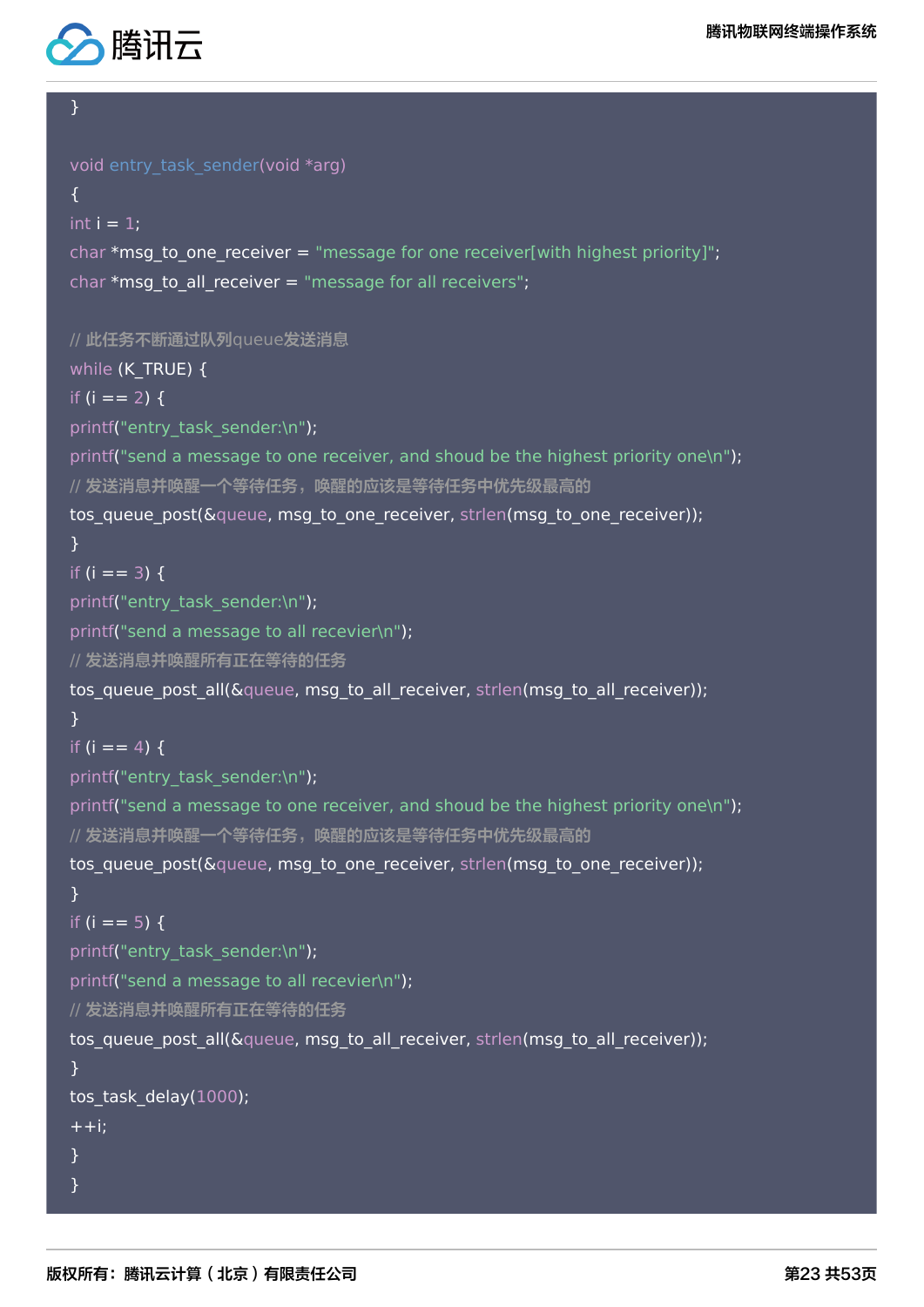

#### int main(void)

{ board init(); tos knl init(); tos queue create(&queue); // task\_receiver\_higher\_prio任务的优先级较高 (void)tos\_task\_create(&task\_receiver\_higher\_prio, "receiver\_higher\_prio", entry task receiver higher prio, NULL, PRIO TASK RECEIVER HIGHER PRIO, stack task receiver higher prio, STK SIZE TASK RECEIVER, 0); // task\_receiver\_lower\_prio任务的优先级较低 (void)tos task create(&task receiver lower prio, "receiver lower prio", entry task receiver lower prio, NULL, PRIO TASK RECEIVER LOWER PRIO, stack\_task\_receiver\_lower\_prio, STK\_SIZE\_TASK\_RECEIVER, 0); (void)tos\_task\_create(&task\_sender, "sender", entry\_task\_sender, NULL, 4, stack\_task\_sender, STK\_SIZE\_TASK\_SENDER, 0); tos knl start();

}

#### 运行效果

entry task trigger: send a message to one receiver, and shoud be the highest priority one entry task receiver higher prio: message body: message for one receiver[with highest priority] message size: 47 entry task trigger: send a message to all recevier entry task receiver higher prio: message body: message for all receivers message size: 25 entry task receiver lower prio: message body: message for all receivers message size: 25 entry task trigger: send a message to one receiver, and shoud be the highest priority one entry task receiver higher prio: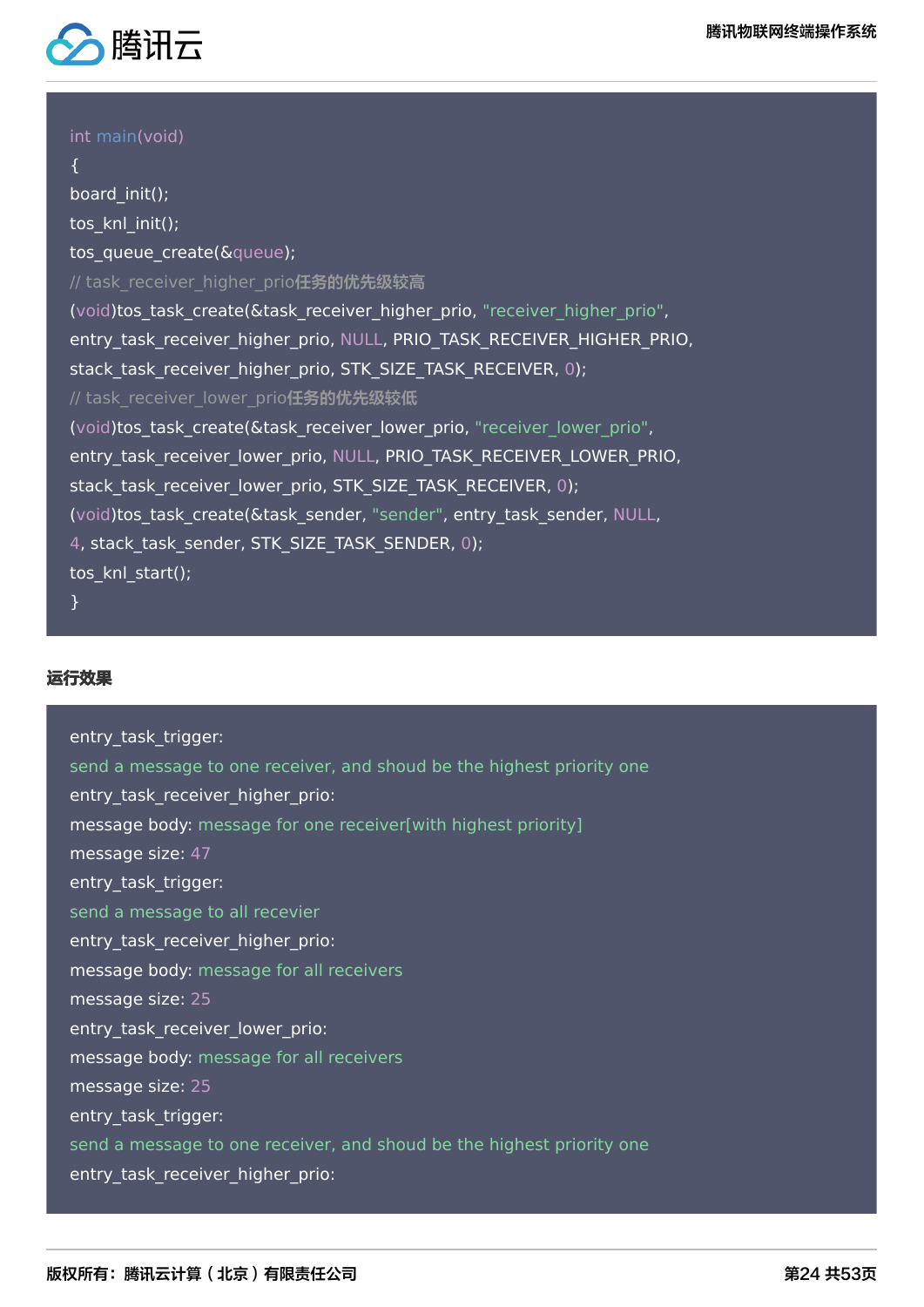

message body: message for one receiver[with highest priority] message size: 47 entry task trigger: send a message to all recevier entry\_task\_receiver\_higher\_prio: message body: message for all receivers message size: 25 entry\_task\_receiver\_lower\_prio: message body: message for all receivers message size: 25

#### 内存管理

#### 动态内存

#### 概述

动态内存管理模块,提供了一套动态管理系统内存的机制,支持用户动态的申请、释放不定长内存块。

#### 编程实例

- 1. 在 tos\_config.h 中,配置动态内存组件开关 TOS\_CFG\_MMHEAP\_EN: #define TOS CFG MMHEAP EN 1u
- 2. 在 tos\_config.h 中,配置动态内存池大小: #define TOS\_CFG\_MMHEAP\_POOL\_SIZE 0x2000
- 3. 编写 main.c 示例代码:

#### #include "tos.h" #include "mcu\_init.h"

#define STK\_SIZE\_TASK\_DEMO 512

k\_stack\_t stack\_task\_demo[STK\_SIZE\_TASK\_DEMO];

k\_task\_t task\_demo;

extern void entry\_task\_demo(void \*arg);

void entry\_task\_demo(void \*arg)

#### {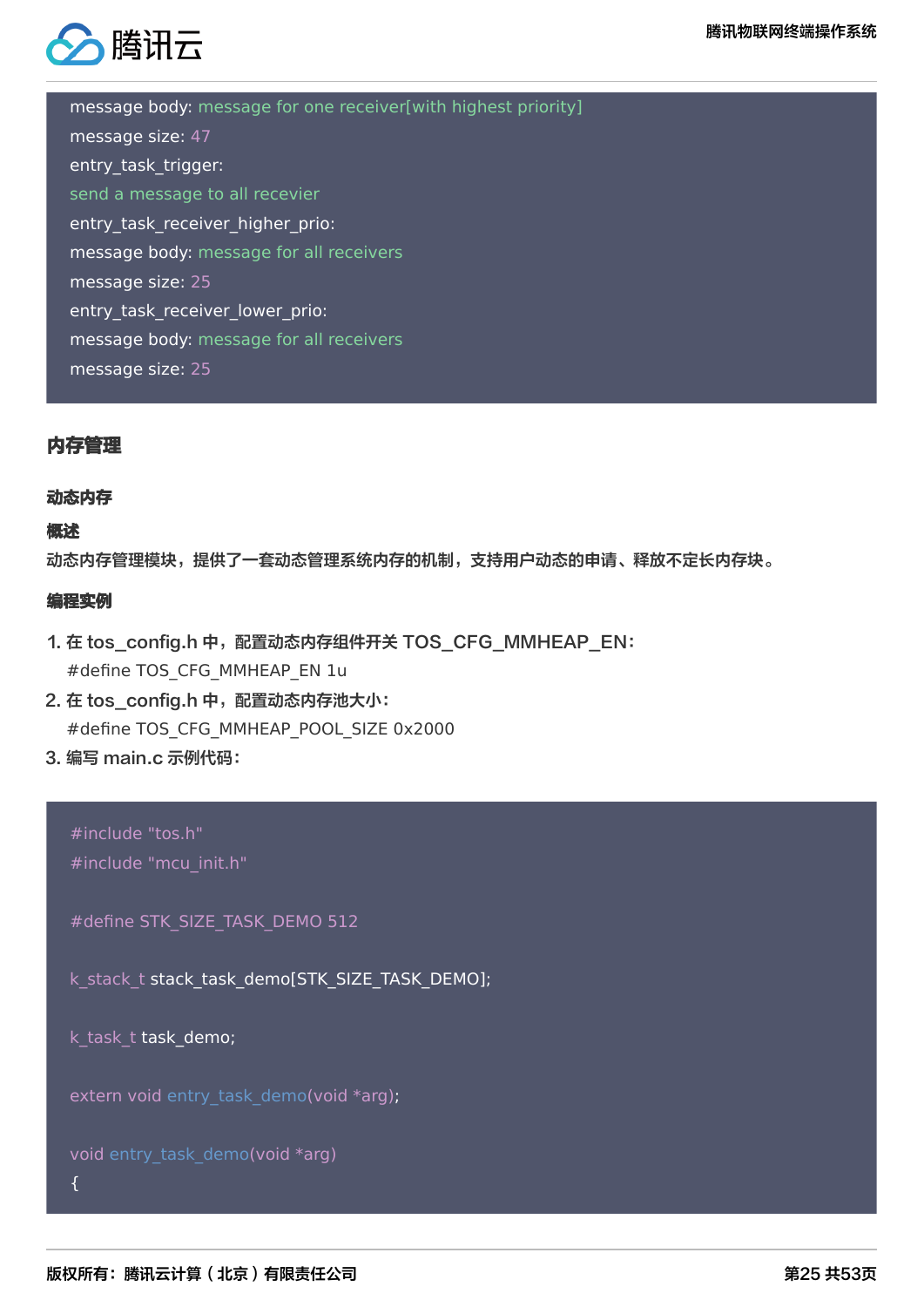

```
void *p = K_NULL, *p_aligned = K_NULL;
int i = 0;
while (K_TRUE) {
if (i == 1) {
p = \text{tos\_mmheap\_alloc}(0 \times 30);if (p) \{printf("alloc: %x\n", (cpu_addr_t)p);
}
} else if (i == 2) {
if (p) {
printf("free: %x\n", p);
tos mmheap free(p);
}
} else if (i == 3) {
p = tos mmheap alloc(0x30);
if (p) {
printf("alloc: %x\n", (cpu_addr_t)p);
} 
} else if (i == 4) {
p aligned = tos mmheap aligned alloc(0x50, 16);
if (p_aligned) {
printf("aligned alloc: %x\n", (cpu_addr_t)p_aligned);
if ((cpu_addr_t)p_aligned % 16 == 0) {
printf("%x is 16 aligned\n", (cpu_addr_t)p_aligned);
} else {
printf("should not happen\n");
}
}
} else if (i == 5) {
p = tos_mmheap_realloc(p, 0x40);
if (p) {
printf("realloc: %x\n", (cpu_addr_t)p);
}
} else if (i == 6) {
if (p) {
tos_mmheap_free(p);
}
```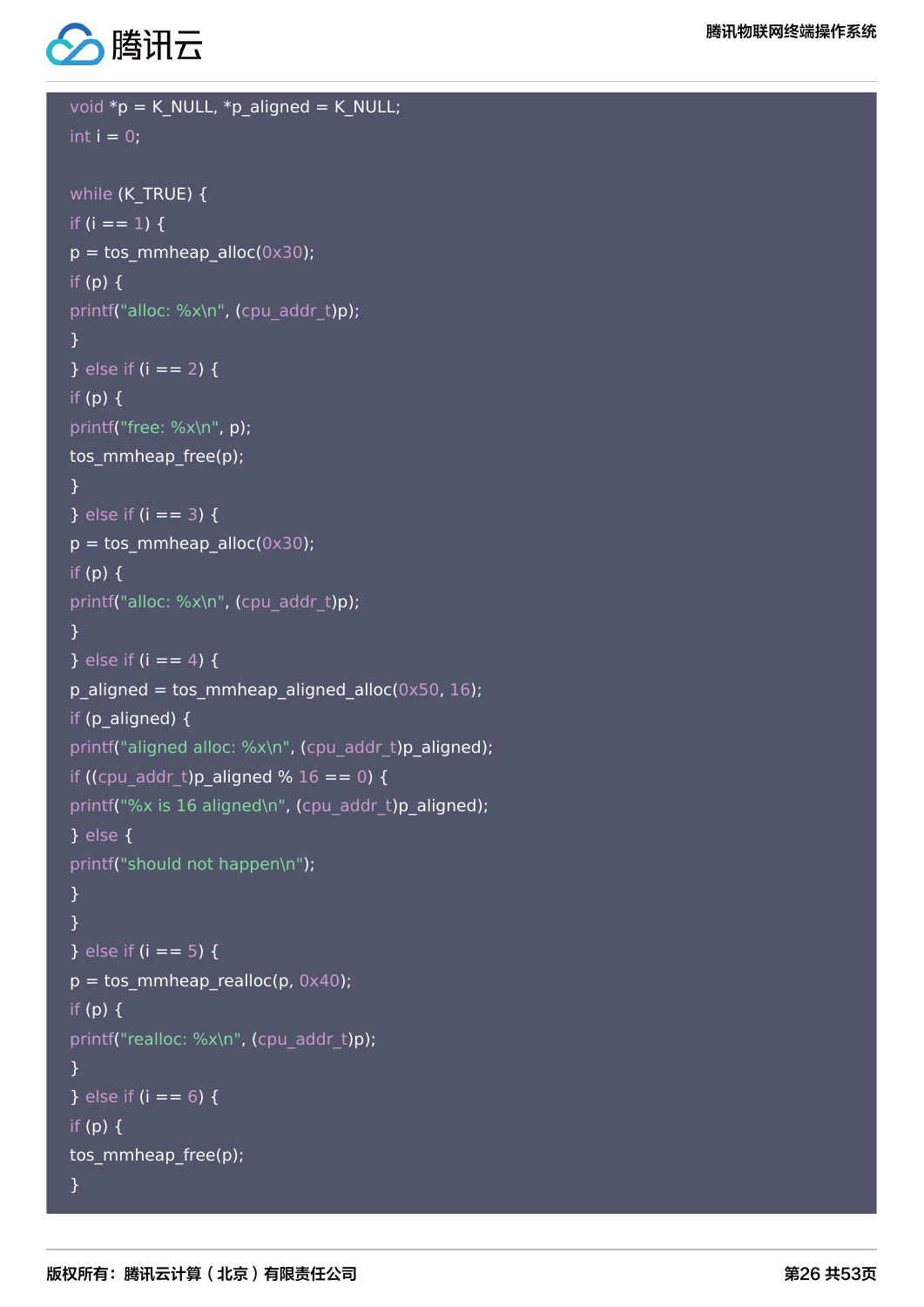

| if (p_aligned) {                                                                 |
|----------------------------------------------------------------------------------|
| tos_mmheap_free(p_aligned);                                                      |
| $\}$                                                                             |
| $\mathcal{E}$                                                                    |
|                                                                                  |
| tos_task_delay(1000);                                                            |
| $++i;$                                                                           |
| $\mathcal{E}$                                                                    |
| $\mathcal{F}$                                                                    |
|                                                                                  |
| int main(void)                                                                   |
| $\{$                                                                             |
| board_init();                                                                    |
| tos_knl_init();                                                                  |
| (void)tos_task_create(&task_demo, "receiver_higher_prio", entry_task_demo, NULL, |
| 4, stack_task_demo, STK_SIZE_TASK_DEMO, 0);                                      |
| tos_knl_start();                                                                 |
| $\mathcal{F}$                                                                    |

#### 运行效果

alloc: 20000c8c free: 20000c8c alloc: 20000c8c aligned alloc: 20000cc0 20000cc0 is 16 aligned realloc: 20000d14

#### 静态内存

#### 概述

静态内存管理模块,提供了一套管理静态内存块的机制,支持用户申请、释放定长的内存块。

#### API 接口说明

创建静态内存池接口:

k\_err\_t tos\_mmblk\_pool\_create(k\_mmblk\_pool\_t \*mbp, void \*pool\_start, size\_t blk\_num, size\_t b lk\_size);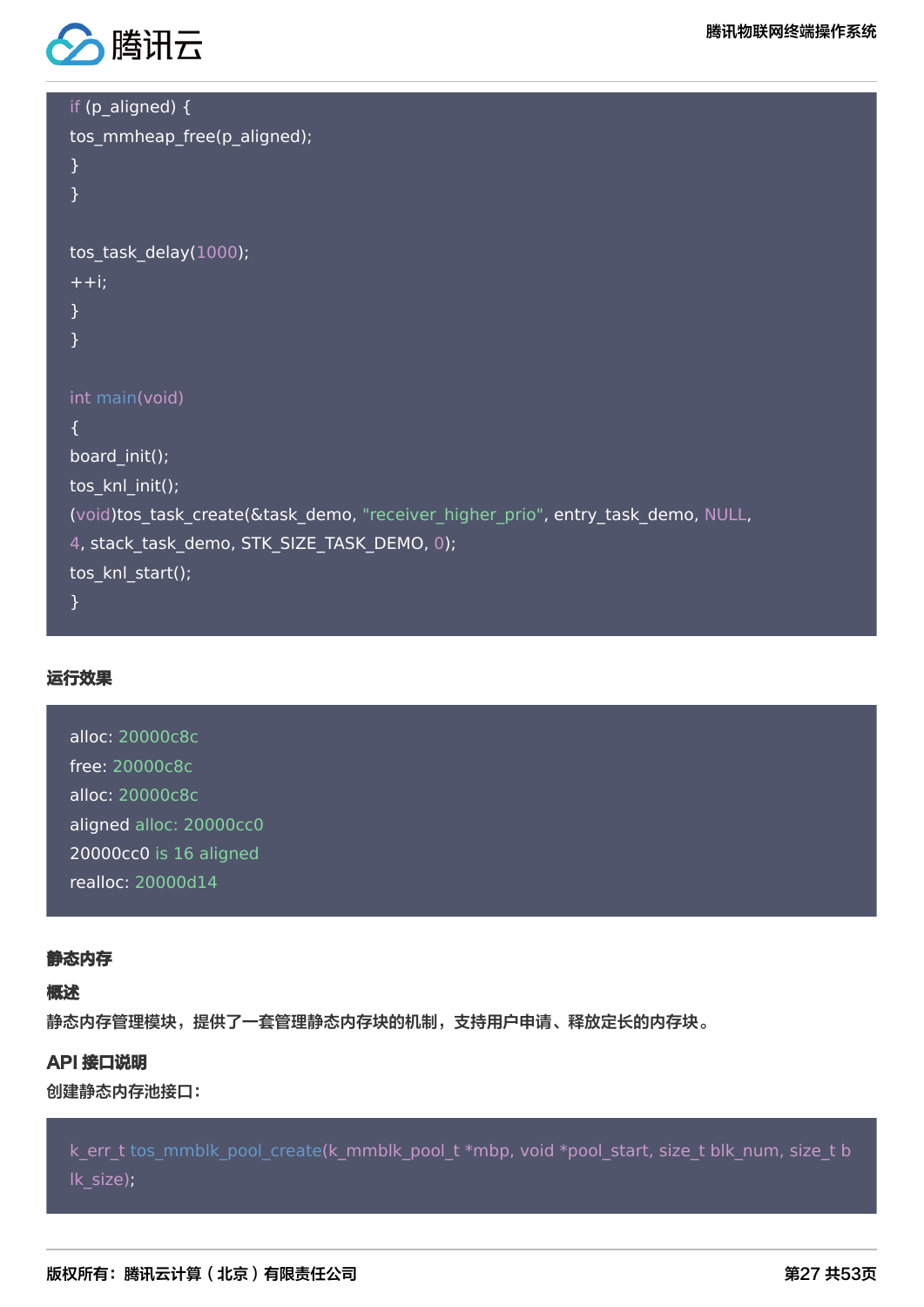

#### 详细的 API 参数说明如下:

| 参数名称       | 参数说明          |
|------------|---------------|
| mbp        | 静态内存池句柄       |
| pool_start | 静态内存池起始地址     |
| blk_num    | 内存池将要划分的内存块个数 |
| blk_size   | 每个内存块的大小      |

#### 编程实例

#### 1. 在 tos\_config.h 中,配置静态内存组件开关 TOS\_CFG\_MMBLK\_EN: #define TOS\_CFG\_MMBLK\_EN 1u

2. 编写 main.c 示例代码:

#include "tos.h" #include "mcu\_init.h"

#define STK\_SIZE\_TASK\_DEMO 512

k\_stack\_t stack\_task\_demo[STK\_SIZE\_TASK\_DEMO];

k\_task\_t task\_demo;

#define MMBLK\_BLK\_NUM 5 #define MMBLK\_BLK\_SIZE 0x20

```
k_mmblk_pool_t mmblk_pool;
```
// 需要管理的静态内存池 uint8\_t mmblk\_pool\_buffer[MMBLK\_BLK\_NUM \* MMBLK\_BLK\_SIZE];

// 记录从内存池中分配到的地址 void  $[pMMBLK_BLK_NUM] = \{ K_MULL \};$ 

extern void entry\_task\_demo(void \*arg);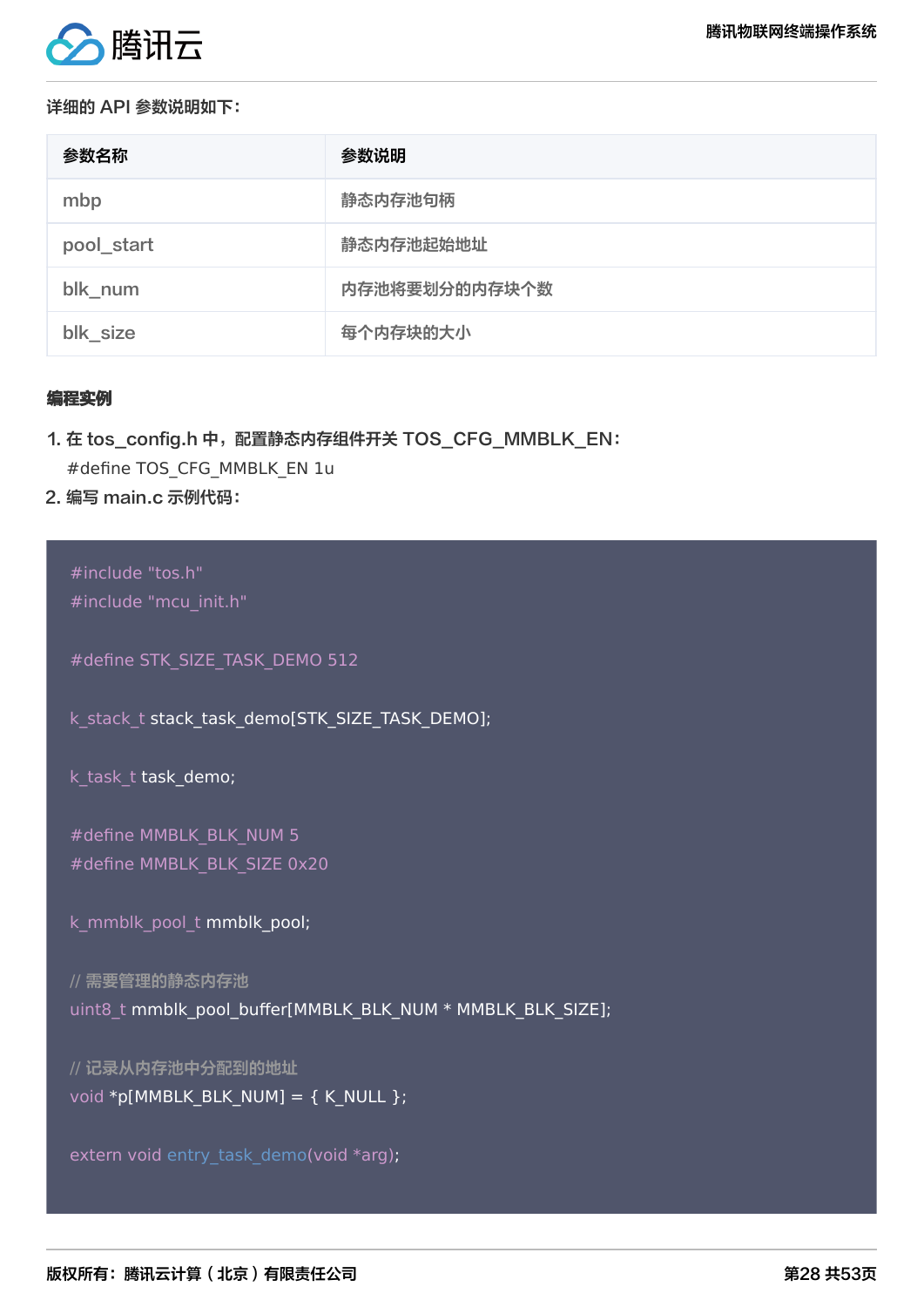

```
void entry task demo(void *arg)
{
```

```
void *p_dummy = K_NULL;
k err t err;
int i = 0;
```

```
printf("mmblk_pool has %d blocks, size of each block is 0x%x\n", 5, 0x20);
// 从内存池中获取所有的block
for (; i < MMBLK BLK NUM; ++i) {
err = tos_mmblk_alloc(&mmblk_pool, &p[i]);
if (err == K_ERR_NONE) {
printf("%d block alloced: 0x%x\n", i, p[i]);
} else {
printf("should not happen\n");
}
}
```

```
// 前文逻辑已经将所有可用block分配完毕,继续分配会返回K ERR_MMBLK_POOL EMPTY错误码
err = tos_mmblk_alloc(&mmblk_pool, &p_dummy);
if (err == K_ERR_MMBLK_POOL_EMPTY) {
printf("blocks exhausted, all blocks is alloced\n");
} else {
printf("should not happen\n");
}
```

```
// 将前文分配得到的所有block归还到池中
for (i = 0; i < MMBLK BLK NUM; ++i) {
err = tos_mmblk_free(&mmblk_pool, p[i]);
if (err != K_ERR_NONE) {
printf("should not happen\n");
}
}
// 前文的归还动作中已经将所有的block归还到池中,继续规范会返回K_ERR_MMBLK_POOL_FULL错误码
err = tos_mmblk_free(&mmblk_pool, p[0]);
if (err == K_ERR_MMBLK_POOL_FULL) {
printf("pool is full\n");
} else {
printf("should not happen\n");
```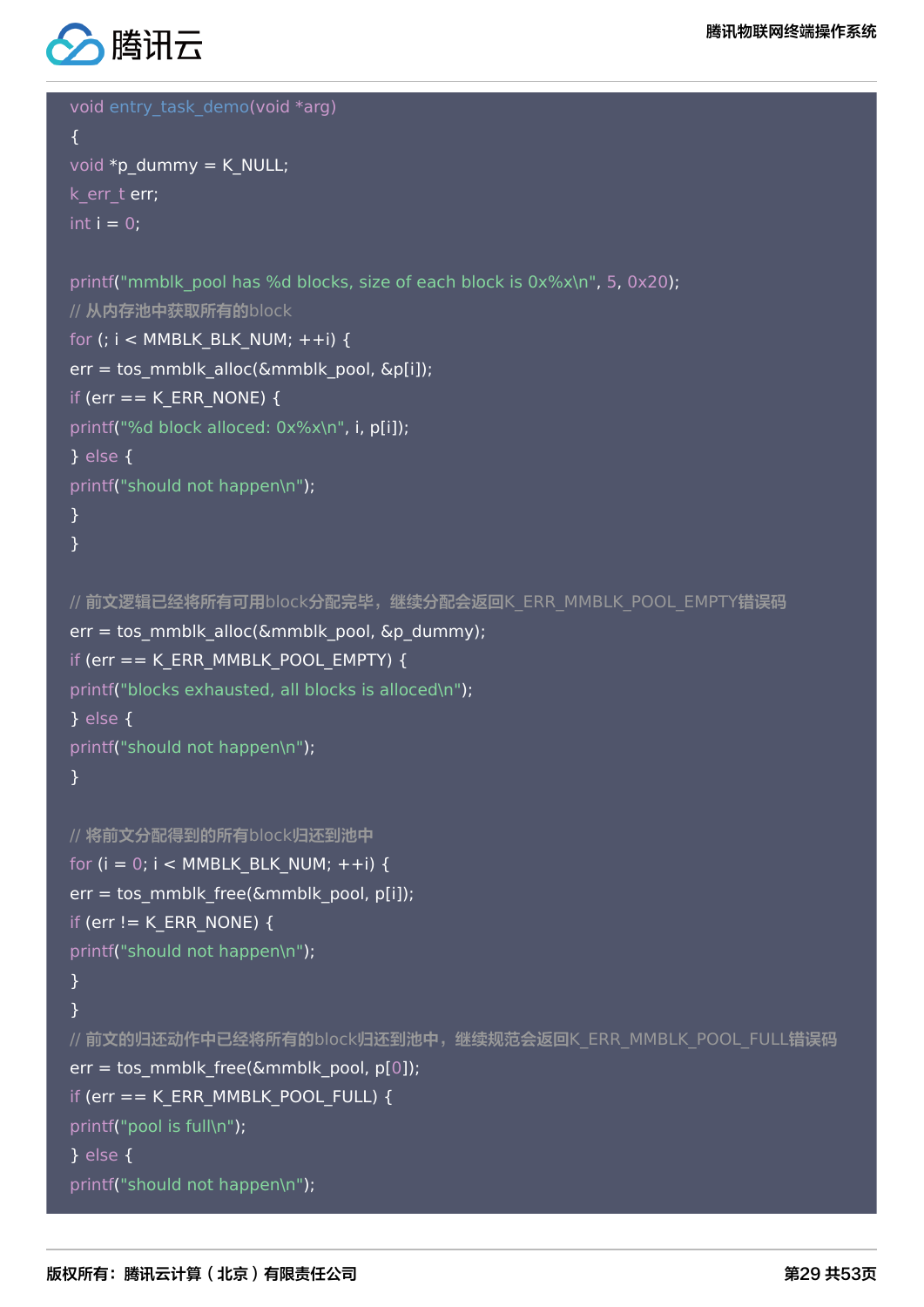

| int main(void)                                                                     |
|------------------------------------------------------------------------------------|
|                                                                                    |
| board_init();                                                                      |
| tos_knl_init();                                                                    |
| // 创建静态内存池                                                                         |
| tos mmblk pool create(&mmblk pool, mmblk pool buffer, MMBLK BLK NUM, MMBLK BLK SIZ |
| $E)$ ;                                                                             |
| (void)tos_task_create(&task_demo, "receiver_higher_prio", entry_task_demo, NULL,   |
| 4, stack_task_demo, STK_SIZE_TASK_DEMO, 0);                                        |
| tos knl start();                                                                   |
|                                                                                    |
|                                                                                    |

#### 运行效果

mmblk\_pool has 5 blocks, size of each block is 0x20

- 0 block alloced: 0x20000974
- 1 block alloced: 0x20000994
- 2 block alloced: 0x200009b4
- 3 block alloced: 0x200009d4
- 4 block alloced: 0x200009f4

blocks exhausted, all blocks is alloced

pool is full

#### 时间管理

#### 概述

时间管理,提供了一种与时间相关的函数,可以获取/设置系统时钟滴答数 (systick) 、systick 与毫秒单位之间 互相转化、按毫秒、墙上时钟等单位进行任务睡眠的功能。

#### 编程实例

- 1. 配置每秒钟的系统滴答数 TOS\_CFG\_CPU\_TICK\_PER\_SECOND: #define TOS\_CFG\_CPU\_TICK\_PER\_SECOND 1000u
- 2. 编写 main.c 示例代码: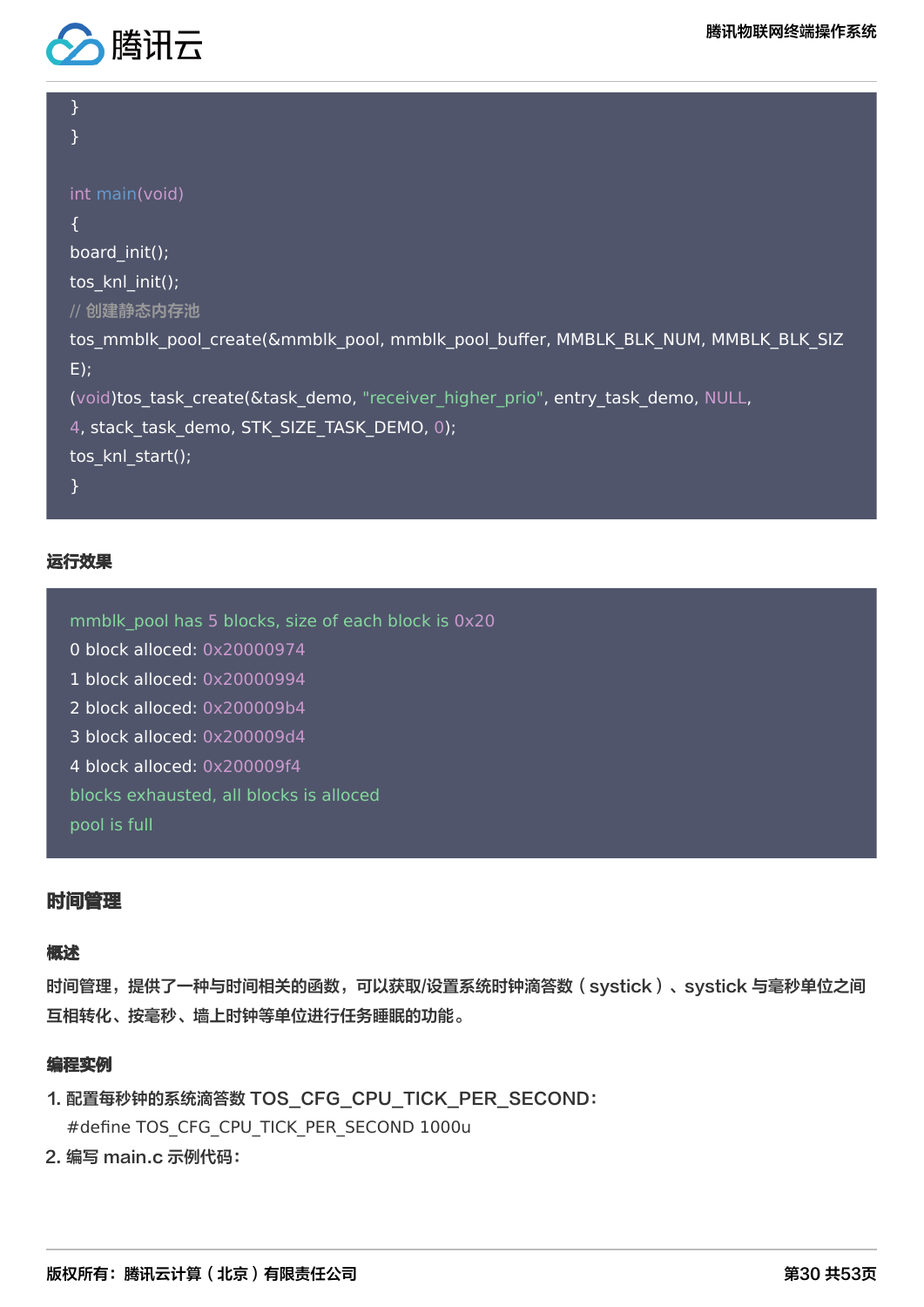



#include "tos.h" #include "mcu\_init.h"

#define STK\_SIZE\_TASK\_DEMO 512

k\_stack\_t stack\_task\_demo[STK\_SIZE\_TASK\_DEMO];

k\_task\_t task\_demo;

extern void entry\_task\_demo(void \*arg);

void entry task demo(void \*arg) { k time t ms; k tick t systick, after systick;

// 因为TOS\_CFG\_CPU\_TICK\_PER\_SECOND为1000, 也就是一秒钟会有1000个systick, 因此1000个sys tick等于1000毫秒。

systick = tos millisec2tick(2000); printf("%d millisec equals to %lld ticks\n", 2000, systick);

 $ms =$  tos\_tick2millisec(1000); printf("%lld ticks equals to %d millisec\n", (k\_tick\_t)1000, ms);

systick = tos systick get(); printf("before sleep, systick is %lld\n", systick);

tos\_msleep(2000);

after\_systick = tos\_systick\_get(); printf("after sleep %d ms, systick is %lld\n", 2000, after systick);

printf("milliseconds sleep is about: %d\n", tos\_ticks2millisec(after\_systick - systick)); }

int main(void) {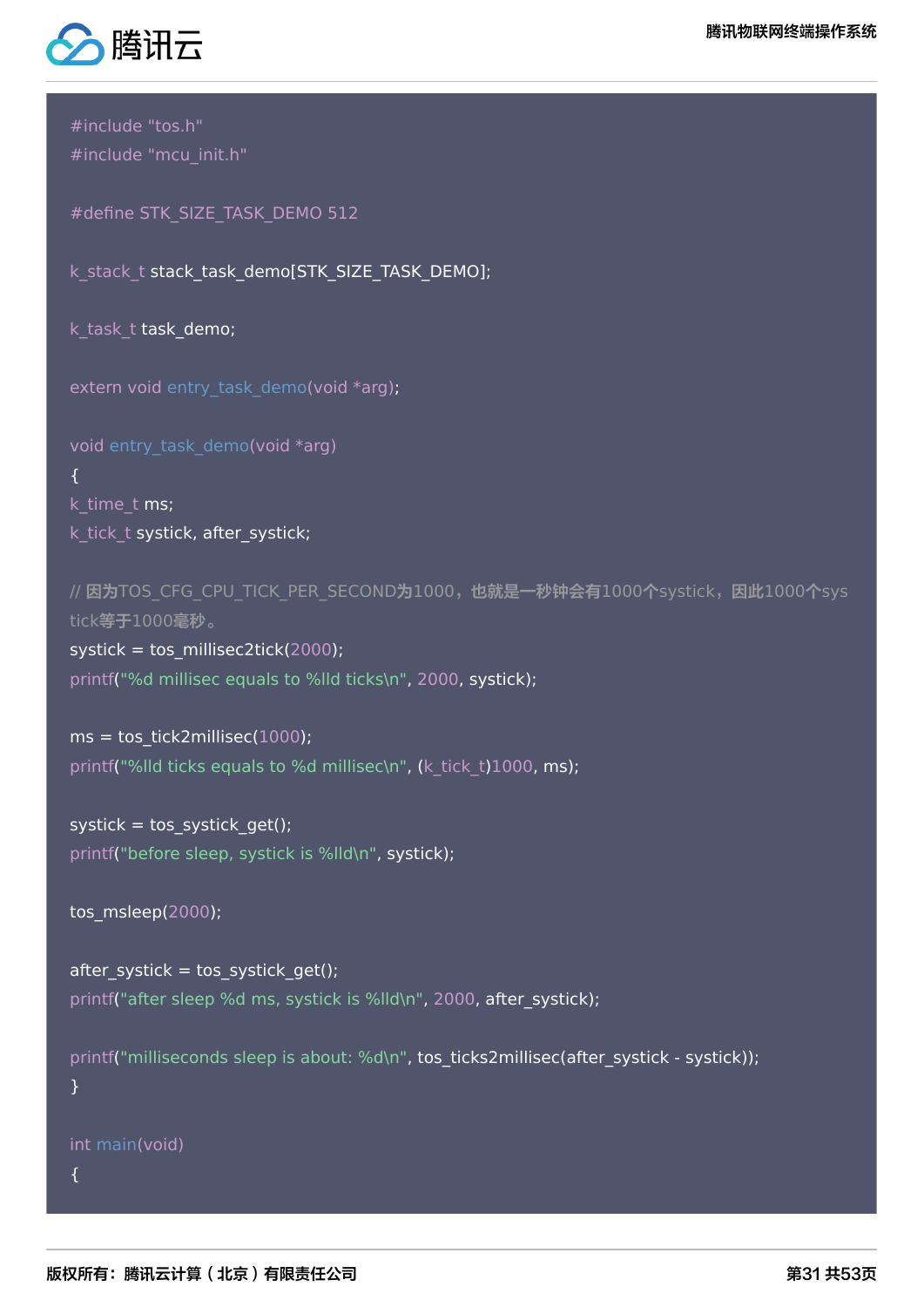

board\_init();

tos\_knl\_init(); (void)tos\_task\_create(&task\_demo, "receiver\_higher\_prio", entry\_task\_demo, NULL, 4, stack\_task\_demo, STK\_SIZE\_TASK\_DEMO, 0); tos\_knl\_start();

}

#### 运行效果

2000 millisec equals to 2000 ticks 1000 ticks equals to 1000 millisec before sleep, systick is 7 after sleep 2000 ms, systick is 2009 milliseconds sleep is about: 2002

#### 软件定时器

#### 概述

软件定时器提供了一套从软件层次实现的定时器机制,相对应的概念是硬件定时器。用户可以创建一系列的软件定 时器,并指定软件定时器到期的条件以及执行回调,当软件定时器到期时会执行注册的回调。

#### API 接口说明

#define TOS\_CFG\_TIMER\_AS\_PROC 1u

```
k_err_t tos_timer_create(k_timer_t *tmr,
k tick t delay,
k_tick_t period,
k timer callback t callback,
void *cb_arg,
k_opt_t opt)
```
#### 详细的 API 参数说明如下:

| 接口名称  | 接口说明        |
|-------|-------------|
| tmr   | 软件定时器句柄     |
| delay | 该定时器延迟多久后执行 |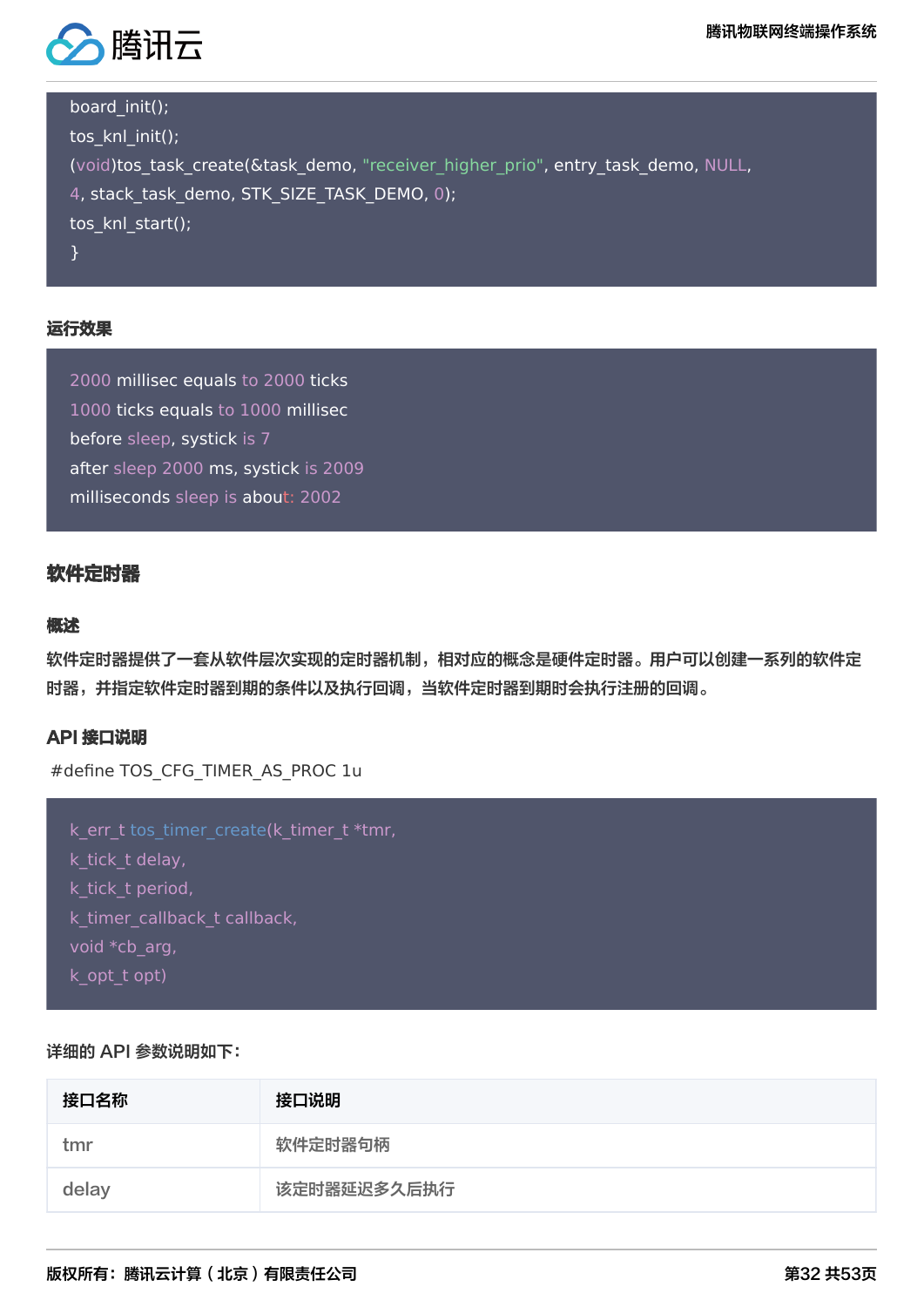

| 接口名称     | 接口说明                   |
|----------|------------------------|
| period   | 一个定时器的执行周期             |
| callback | 定时器到期后的执行回调            |
| cb_arg   | 执行回调的入参                |
| opt      | 此 opt 的传入主要是界定 tmr 的属性 |

#### 编程实例

- 1. 在 tos\_config.h 中, 配置软件定时器组件开关 TOS\_CFG\_TIMER\_EN: #define TOS CFG TIMER EN 1000u
- 2. 编写 main.c 示例代码:

```
#include "tos.h"
#include "mcu_init.h"
#define STK_SIZE_TASK_DEMO 512
k stack t stack task demo[STK_SIZE_TASK_DEMO];
k_task_t task_demo;
extern void entry_task_demo(void *arg);
void oneshot_timer_cb(void *arg)
{
printf("this is oneshot timer callback, current systick: %lld\n", tos_systick_get());
}
void periodic_timer_cb(void *arg)
{
printf("this is periodic timer callback, current systick: %lld\n", tos_systick_get());
}
void entry_task_demo(void *arg)
{
k_timer_t oneshot_tmr;
```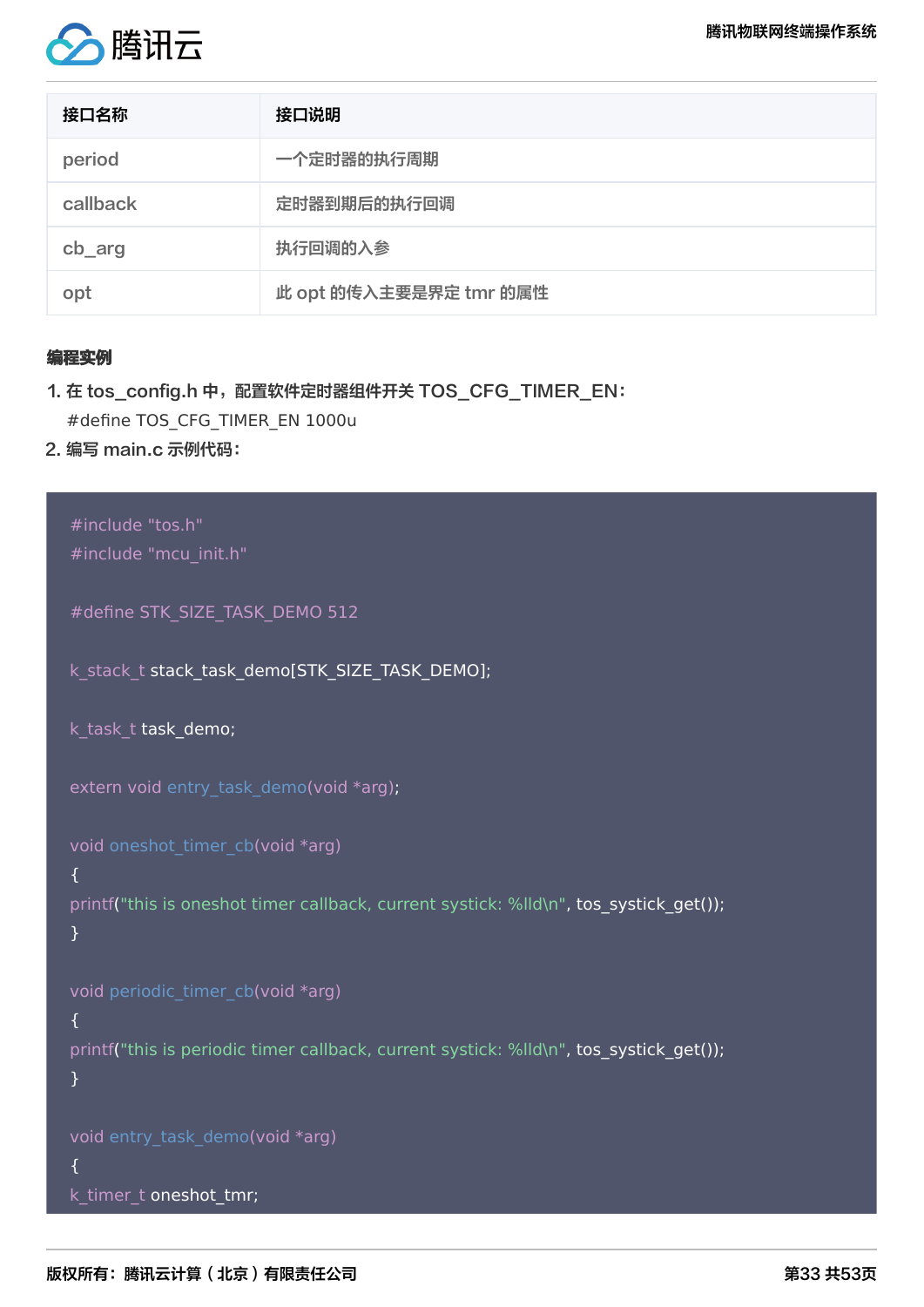

#### k timer t periodic tmr;

```
// 这是一个一次性的timer,且超时时间是3000个tick之后
tos_timer_create(&oneshot_tmr, 3000, 0, oneshot_timer_cb, K_NULL, TOS_OPT_TIMER_ONESHO
T);
// 这是一个周期性的timer,第一次超时时间是2000个tick之后,之后按3000个tick为周期执行回调
tos_timer_create(&periodic_tmr, 2000, 3000, periodic_timer_cb, K_NULL, TOS_OPT_TIMER_PERI
ODIC);
```
printf("current systick: %lld\n", tos\_systick\_get());

tos timer start(&oneshot tmr); tos\_timer\_start(&periodic\_tmr);

```
while (K_TRUE) {
tos task delay(1000);
}
}
int main(void)
{
board init();
tos knl init();
(void)tos task create(&task demo, "receiver higher prio", entry task demo, NULL,
4, stack task demo, STK SIZE TASK DEMO, 0);
tos knl start();
}
```
#### 运行效果

```
current systick: 0
this is periodic timer callback, current systick: 2001
this is oneshot timer callback, current systick: 3001
this is periodic timer callback, current systick: 5001
this is periodic timer callback, current systick: 8001
this is periodic timer callback, current systick: 11001
this is periodic timer callback, current systick: 14001
```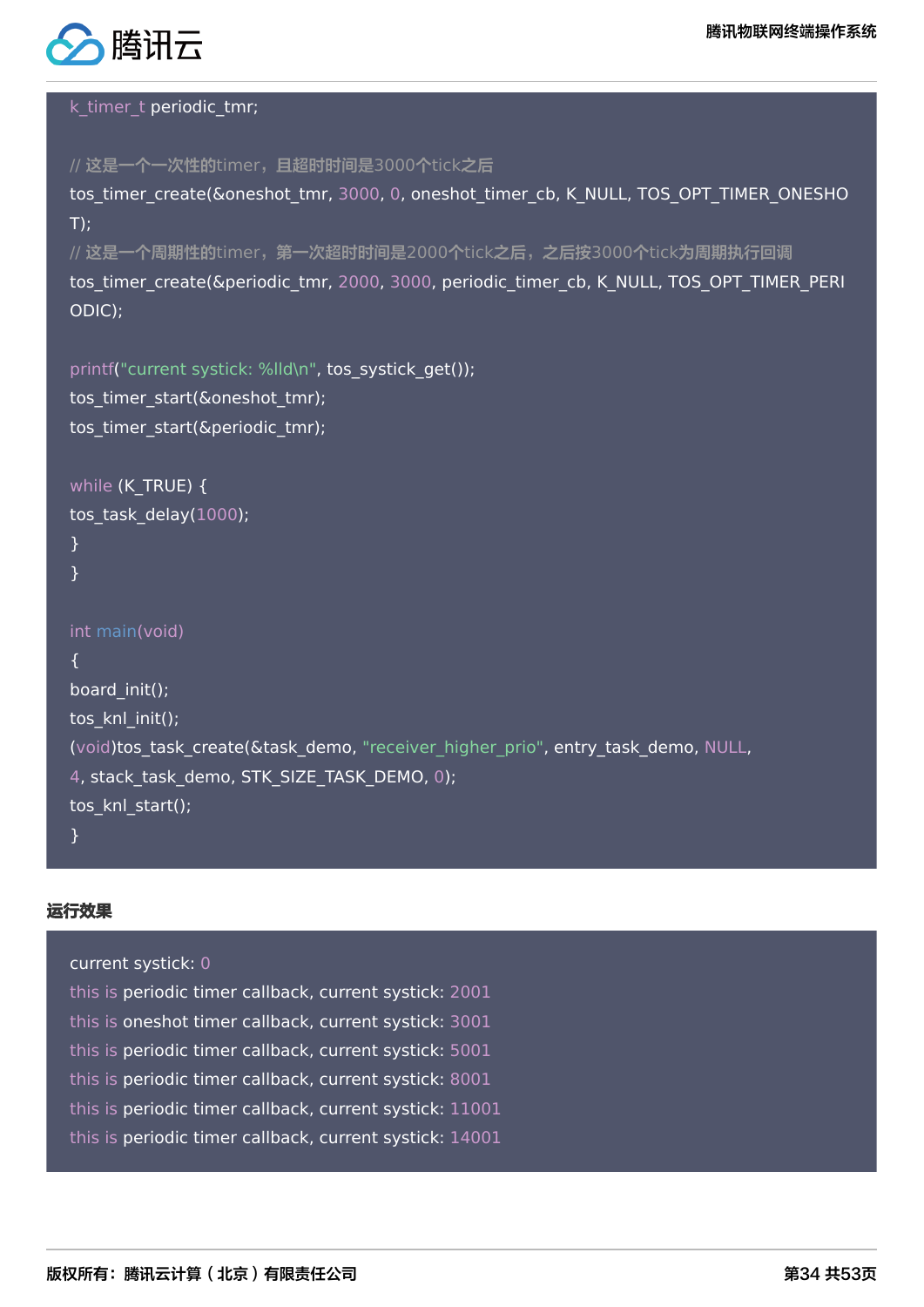

#### 时间片轮转机制

#### 概述

TencentOS tiny 操作系统内核是一个抢占式内核,抢占式内核的特点是,如果最高优先级的任务不放弃 CPU (调用tos\_task\_delay、tos\_task\_yeild 等主动放权,或者任务间同步通信机制的 pend 接口等),那 么 CPU 将会一直被此任务独占。

假设这样一种场景:系统中包含多个同等优先级的任务,且这几个任务体中都没有放弃 CPU 的行为,则会出现的 情况是,这几个任务始终只有第一个被得到调度的那个在运行,因为第一个得到调度的任务体中不会主动放弃 CPU,而其他任务优先级上与其相等无法抢占。此种场景下,其他任务会因得不到 CPU 而陷入饥饿状态。

时间片轮转机制提供了按时间片占用调度的策略,可以解决上述场景下的任务饥饿问题。

#### 编程实例

1. 在 tos\_config.h 中,配置时间片轮转组件开关 TOS\_CFG\_ROUND\_ROBIN\_EN: #define TOS\_CFG\_ROUND\_ROBIN\_EN 1u

2. 编写 main.c 示例代码:

#include "tos.h" #include "mcu\_init.h"

#define STK\_SIZE\_TASK\_DEMO 512 #define STK\_SIZE\_TASK\_SAMPLE 512

此代码中创建了两个同等优先级 (PRIO\_TASK\_DEMO) 的任务task\_demo1、task\_demo2,两个任务体 中做的操作是不断对各自的计数器 (demo1 counter、demo2 counter)做自增操作 (没有放弃CPU的操 作),时间片分别为timeslice\_demo1、timeslice\_demo2。

同时创建了一个优先级比task\_demo1、task\_demo2较高的采样任务task\_sample, 此任务不间歇的对两 个计数器进行采样。在开启时间片轮转的情况下,task\_demo1、task\_demo2得到运行的时间比例应该是ti meslice\_demo1与timeslice\_demo2的比例,那么demo1\_counter和demo2\_counter值的比例应该也差 不多是timeslice\_demo1与timeslice\_demo2的比例。

// task demo1和task demo2的优先级 #define PRIO TASK DEMO 4 // 采样任务的优先级 #define PRIO\_TASK\_SAMPLE (PRIO\_TASK\_DEMO - 1)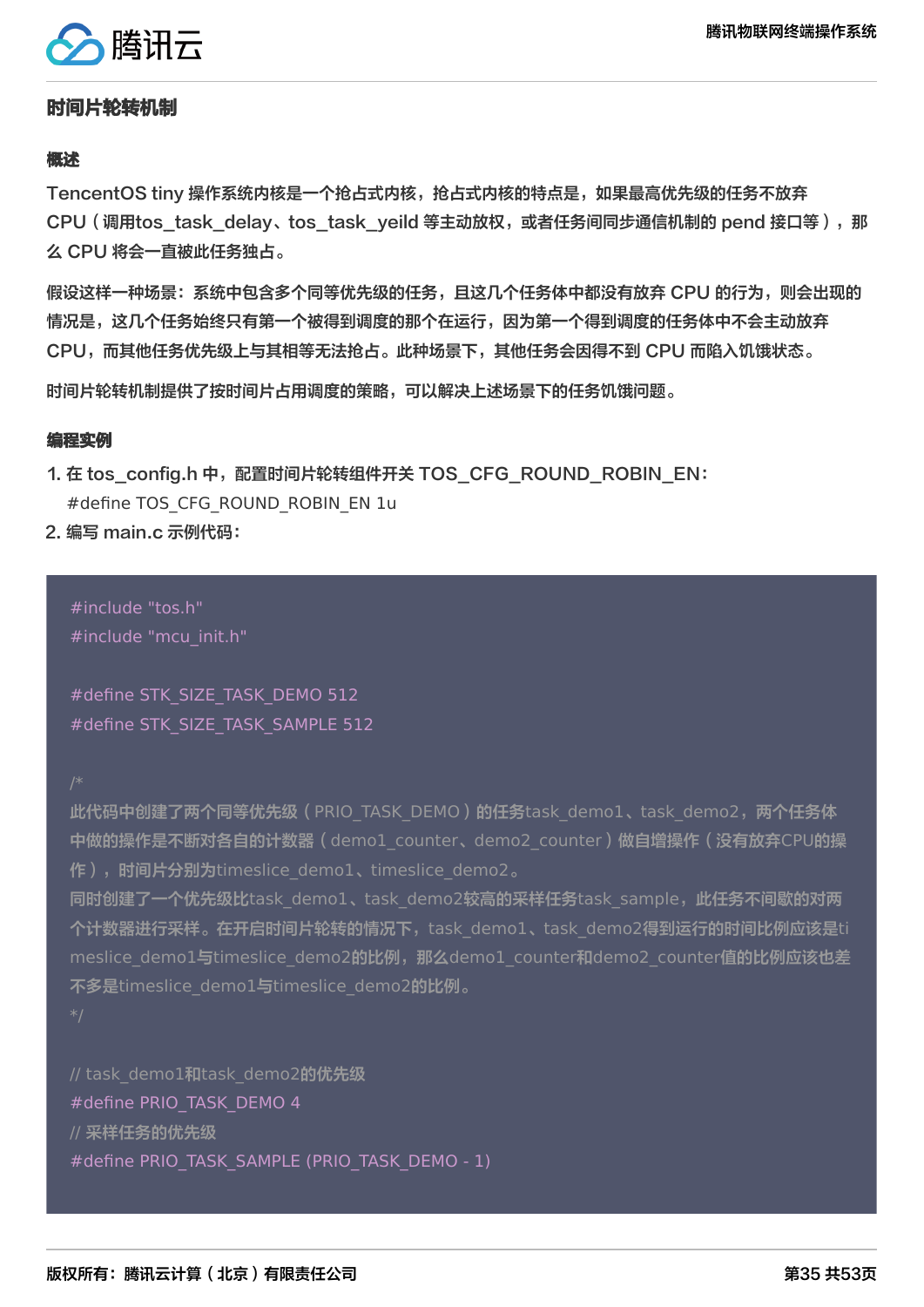

// task\_demo1的时间片, 在tos\_task\_create时传入 const k timeslice t timeslice demo1 =  $10$ ; // task\_demo2的时间片, 在tos\_task\_create时传入 const k\_timeslice\_t timeslice\_demo2 = 20;

k\_stack\_t stack\_task\_demo1[STK\_SIZE\_TASK\_DEMO]; k stack t stack task demo2[STK\_SIZE\_TASK\_DEMO]; k\_stack\_t stack\_task\_sample[STK\_SIZE\_TASK\_SAMPLE];

k task t task demo1; k task t task demo2; k task t task sample;

extern void entry task demo1(void \*arg); extern void entry task demo2(void \*arg); extern void entry task sample(void \*arg);

```
uint64 t demo1 counter = 0;
uint64 t demo2 counter = 0;
```

```
void entry task demo1(void *arg)
{
while (K_TRUE) {
++demo1_counter;
}
}
```

```
void entry task demo2(void *arg)
{
while (K TRUE) {
++demo2_counter;
}
}
```

```
void entry_task_sample(void *arg)
{
while (K_TRUE) {
++demo2_counter;
```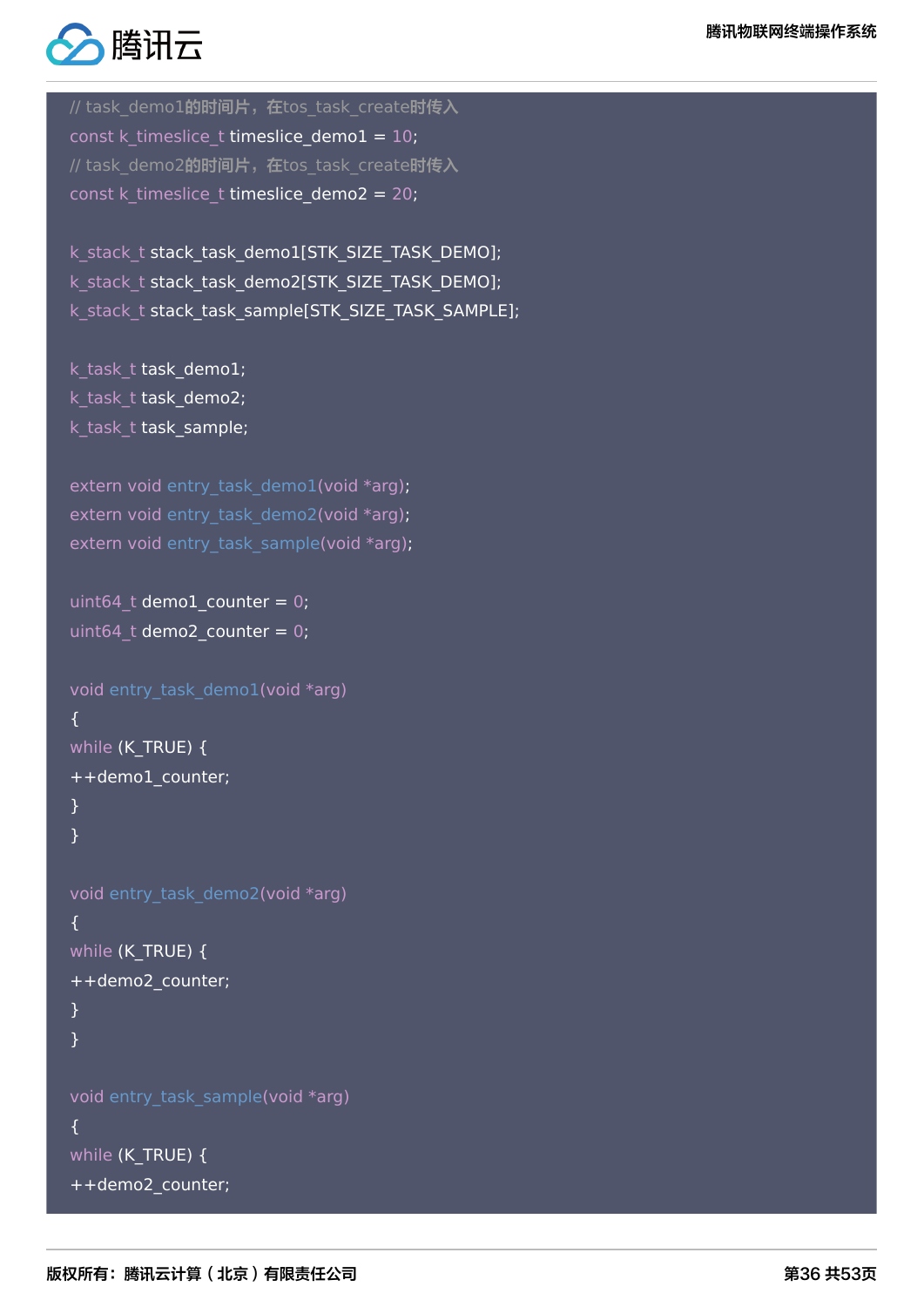

```
printf("demo1_counter: %lld\n", demo1_counter);
printf("demo2_counter: %lld\n", demo2_counter);
printf("demo2_counter / demo1_counter = %f\n",
(double)demo2_counter / demo1_counter);
printf("should almost equals to:\n");
printf("timeslice demo2 / timeslice demo1 = %f\n\n", (double)timeslice demo2 / timeslice de
mo1);
tos_task_delay(1000);
}
}
int main(void)
{
board init();
tos knl init();
// 配置robin机制参数
tos robin_config(TOS_ROBIN_STATE_ENABLED, (k_timeslice_t)500u);
(void)tos_task_create(&task_demo1, "demo1", entry_task_demo1, NULL,
PRIO TASK_DEMO, stack_task_demo1, STK_SIZE_TASK_DEMO,
timeslice_demo1);
(void)tos_task_create(&task_demo2, "demo2", entry_task_demo2, NULL,
PRIO TASK DEMO, stack task demo2, STK SIZE TASK DEMO,
timeslice_demo2);
(void)tos_task_create(&task_sample, "sample", entry_task_sample, NULL,
PRIO_TASK_SAMPLE, stack_task_sample, STK_SIZE_TASK_SAMPLE,
0);
tos knl start();
}
```
#### 运行效果

demo1 counter: 0 demo2\_counter: 1 demo2  $counter / demo1$  counter = 0.000000 should almost equals to: timeslice\_demo2 / timeslice\_demo1 =  $2.000000$ 

demo1\_counter: 1915369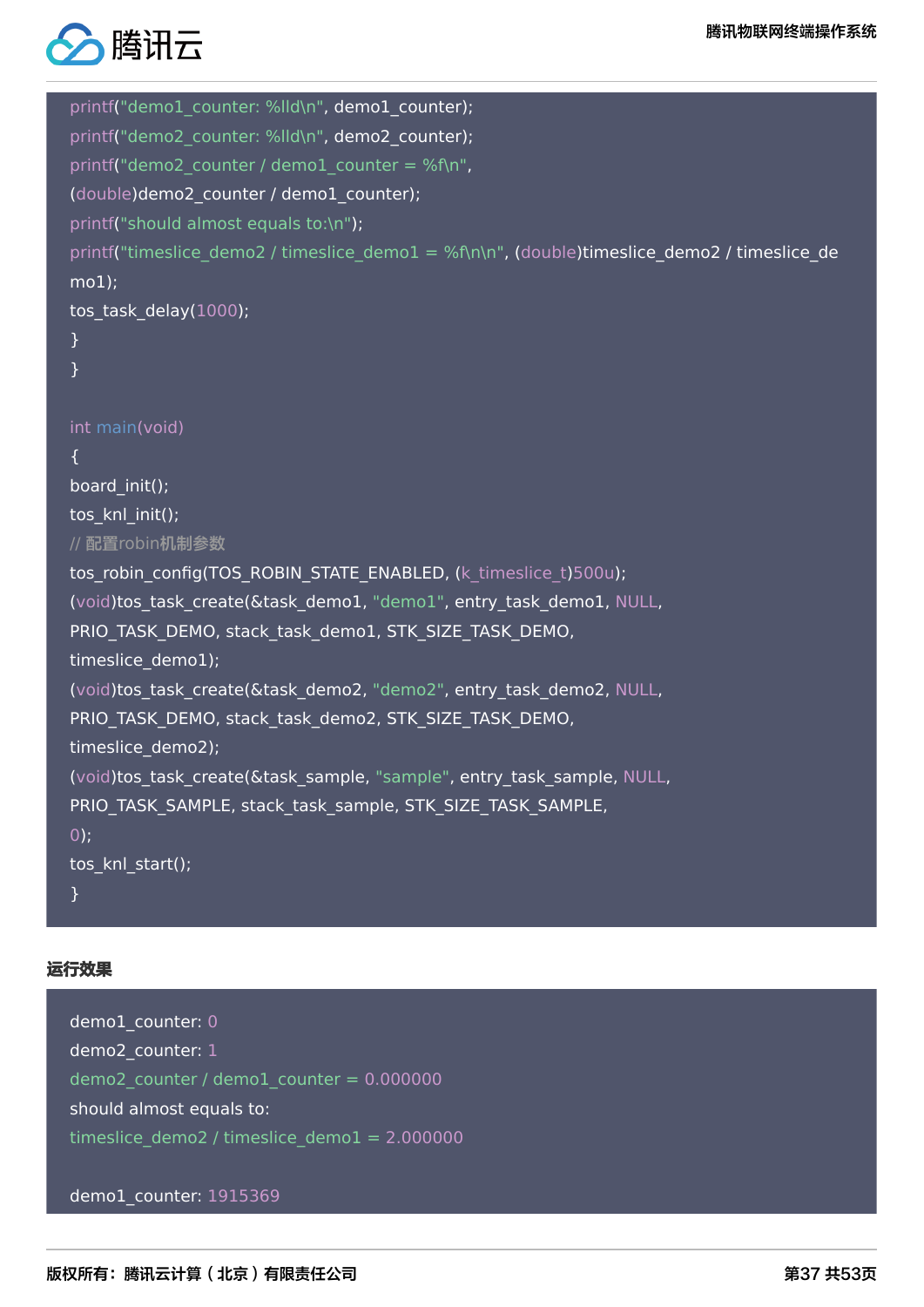

demo2\_counter: 3720158 demo2 counter / demo1 counter =  $1.942267$ should almost equals to: timeslice\_demo2 / timeslice\_demo1 = 2.000000

demo1 counter: 3774985 demo2\_counter: 7493508 demo2 counter / demo1 counter =  $1.985043$ should almost equals to: timeslice demo2 / timeslice demo $1 = 2.000000$ 

demo1\_counter: 5634601 demo2\_counter: 11266858 demo2\_counter / demo1\_counter =  $1.999584$ should almost equals to: timeslice\_demo2 / timeslice\_demo1 =  $2.000000$ 

demo1\_counter: 7546896 demo2\_counter: 14987015 demo2\_counter / demo1\_counter = 1.985852 should almost equals to: timeslice\_demo2 / timeslice\_demo1 = 2.000000

demo1 counter: 9406512 demo2\_counter: 18759340 demo2 counter / demo1 counter =  $1.994293$ should almost equals to: timeslice demo2 / timeslice demo $1 = 2.000000$ 

demo1\_counter: 11266128 demo2\_counter: 22531664 demo2 counter / demo1 counter = 1.999947 should almost equals to: timeslice\_demo2 / timeslice\_demo1 = 2.000000

demo1\_counter: 13177398 demo2\_counter: 26251821 demo2\_counter / demo1\_counter = 1.992185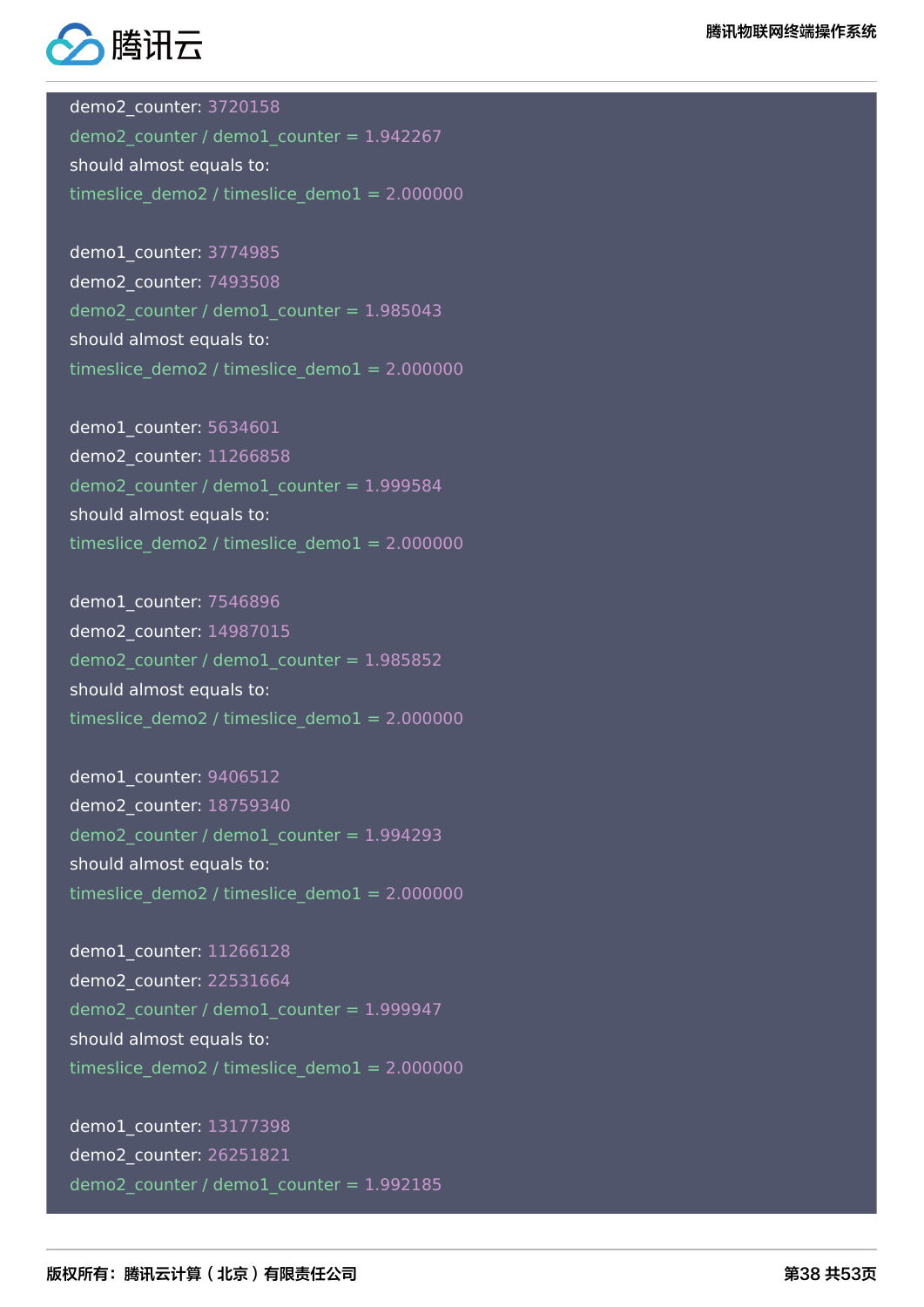

should almost equals to: timeslice demo2 / timeslice demo $1 = 2.000000$ 

demo1\_counter: 15037014 demo2\_counter: 30023632  $demo2_counter / demo1_counter =  $1.996649$$ should almost equals to: timeslice\_demo2 / timeslice\_demo1 = 2.000000

demo1\_counter: 16896630 demo2\_counter: 33795443 demo2 counter / demo1 counter =  $2.000129$ should almost equals to: timeslice\_demo2 / timeslice\_demo1 =  $2.000000$ 

demo1\_counter: 18807900 demo2\_counter: 37515600 demo2 counter / demo1 counter =  $1.994672$ should almost equals to: timeslice\_demo2 / timeslice\_demo1 =  $2.000000$ 

#### 内核基础组件

#### 消息队列

#### 概述

消息队列提供了一种同步的传递/收取消息的机制,与队列(tos\_queue)不同的是,tos\_queue 基于消息队列 封装了一层异步的机制,实际上 tos\_queue 的底层消息管理采用的就是消息队列。

#### 编程实例

- 1. 在 tos\_config.h 中, 配置消息队列组件开关 TOS\_CFG\_MSG\_EN: #define TOS\_CFG\_MSG\_EN 1u
- 2. 在 tos\_config.h 中, 配置消息队列池大小 TOS\_CFG\_MSG\_POOL\_SIZE: #define TOS\_CFG\_MSG\_POOL\_SIZE 3u

(?) 说明:

消息队列池中可以承载的最大消息数量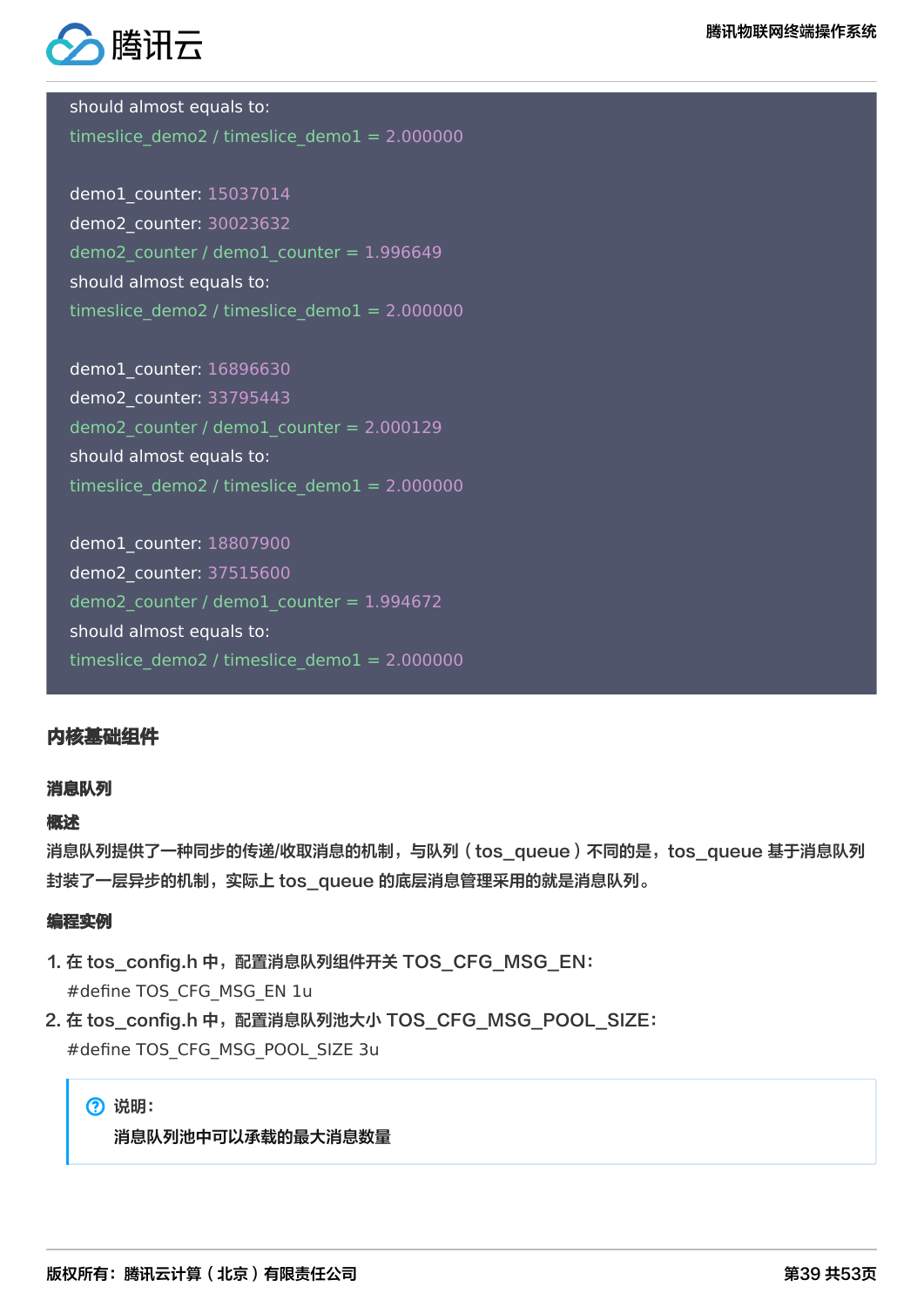

#### 3. 编写 main.c 示例代码:

```
#include "tos.h"
#include "mcu_init.h"
```
#define STK\_SIZE\_TASK\_DEMO 512

```
#define PRIO_TASK_DEMO 4
```
k stack t stack task demo[STK\_SIZE\_TASK\_DEMO];

k\_task\_t task\_demo;

```
k msg queue t msg queue;
```

```
struct msg_st {
```

```
char *msg;
size t size;
} msgs[TOS_CFG_MSG_POOL_SIZE] = {
{ "msg 0", 6 },
{ "msg 1", 6 },
{ "msg 2", 6 },
};
```

```
struct msg_st dummy_msg = \{ "dummy msg", 10 };
```

```
extern void entry_task_demo(void *arg);
```

```
void fifo_opt(void) {
k_err_t err;
int i = 0;
char * msg_received = K_NULL;size_t msg_size = 0;
```

```
for (; i < TOS_CFG_MSG_POOL_SIZE; ++i) {
printf("msg put: %s\n", msgs[i].msg);
err = tos_msg_queue_put(&msg_queue, (void *)msgs[i].msg, msgs[i].size, TOS_OPT_MSG_PUT_
```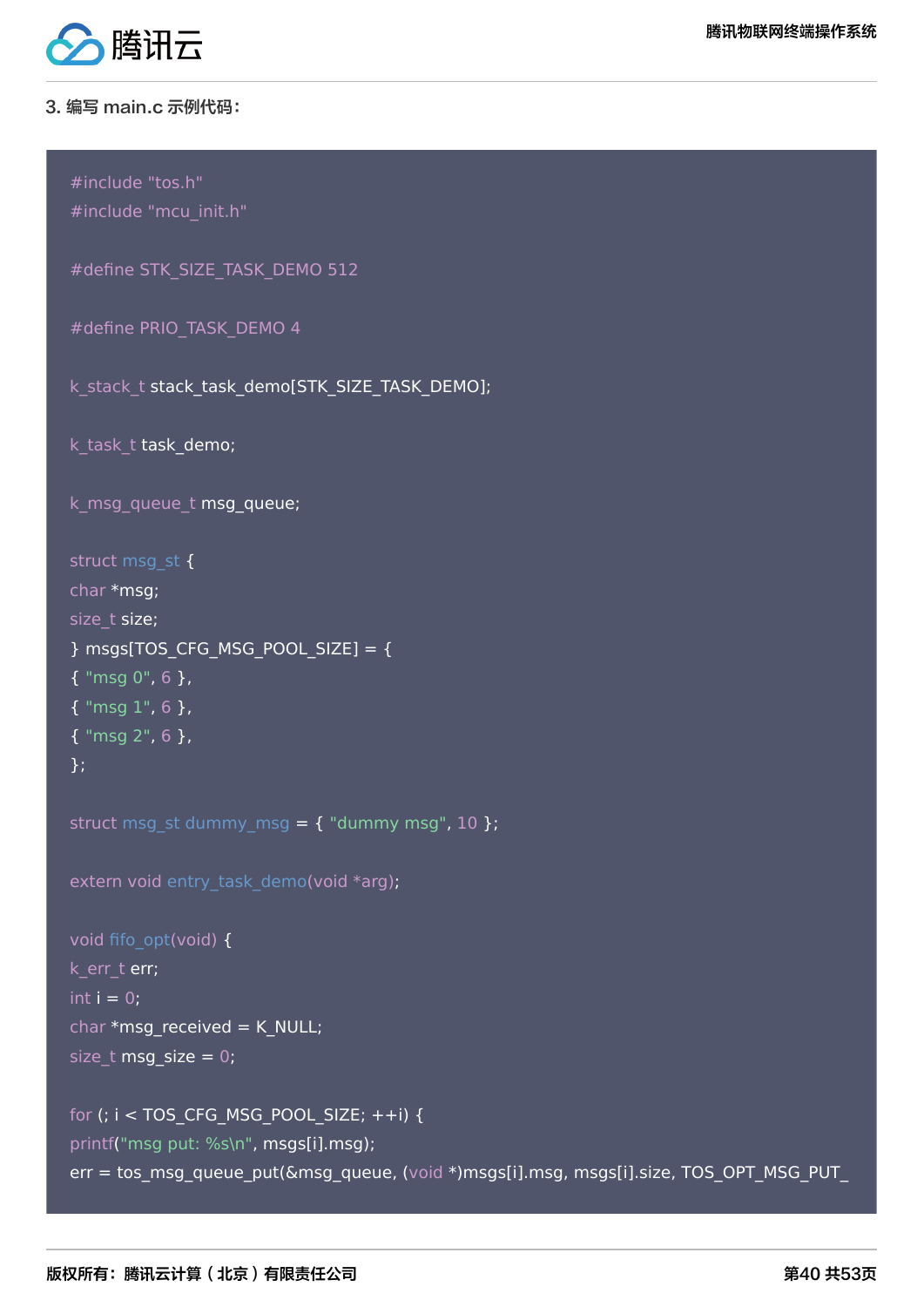

FIFO);

```
if (err != K ERR_NONE) {
printf("should never happen\n");
}
}
err = tos_msg_queue_put(&msg_queue, (void *)dummy_msg.msg, dummy_msg.size, TOS_OPT_
MSG_PUT_FIFO);
if (err == K_ERR_MSG_QUEUE_FULL) {
printf("msg queue is full\n");
} else {
printf("should never happen\n");
}
for (i = 0; i < TOS CFG MSG POOL SIZE; ++i) {
err = tos_msg_queue_get(&msg_queue, (void **)&msg_received, &msg_size);
if (err == K_ERR_NONE) {
printf("msg received: %s\n", msg_received);
printf("msg size: %d\n", msg size);
} else {
printf("should never happen\n");
}
}
err = tos_msg_queue_get(&msg_queue, (void **)&msg_received, &msg_size);
if (err == K_ERR_MSG_QUEUE_EMPTY) {
printf("msg queue is empty\n");
} else {
printf("should never happen\n");
}
}
void lifo_opt(void) {
k err t err;
```

```
int i = 0;
char *msg_received = K_NULL;
size_t msg_size = 0;
```
for (; i < TOS\_CFG\_MSG\_POOL\_SIZE; ++i) {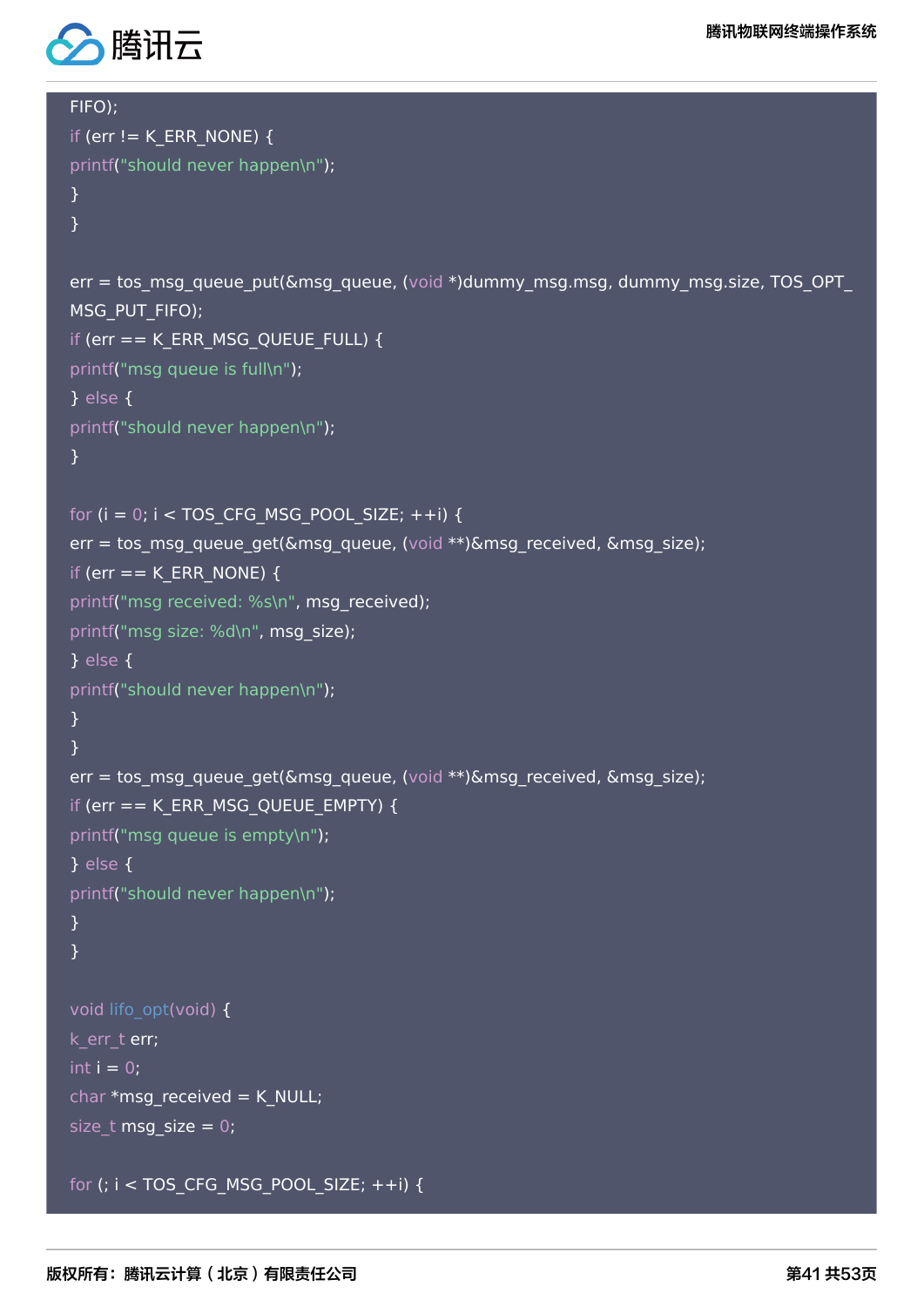

```
printf("msg put: %s\n", msgs[i].msg);
err = tos_msg_queue_put(&msg_queue, (void *)msgs[i].msg, msgs[i].size, TOS_OPT_MSG_PUT_
LIFO);
if (err != K_ERR_NONE) {
printf("should never happen\n");
}
}
err = tos_msg_queue_put(&msg_queue, (void *)dummy_msg.msg, dummy_msg.size, TOS_OPT_
MSG_PUT_LIFO);
if (err == K_ERR_MSG_QUEUE_FULL) {
printf("msg queue is full\n");
} else {
printf("should never happen\n");
}
for (i = 0; i < TOS CFG MSG POOL SIZE; ++i) {
err = tos msg_queue get(&msg_queue, (void **)&msg_received, &msg_size);
if (err == K_ERR_NONE) {
printf("msg received: %s\n", msg received);
printf("msg size: %d\n", msg size);
} else {
printf("should never happen\n");
}
}
err = tos msg queue get(&msg queue, (void **)&msg received, &msg size);
if (err == K_ERR_MSG_QUEUE_EMPTY) {
printf("msg queue is empty\n");
} else {
printf("should never happen\n");
}
}
void entry task demo(void *arg)
{ 
tos msg queue create(&msg queue);
printf("max msg in pool: %d\n", TOS_CFG_MSG_POOL_SIZE);
printf("msg queue using TOS_OPT_MSG_PUT_FIFO\n");
```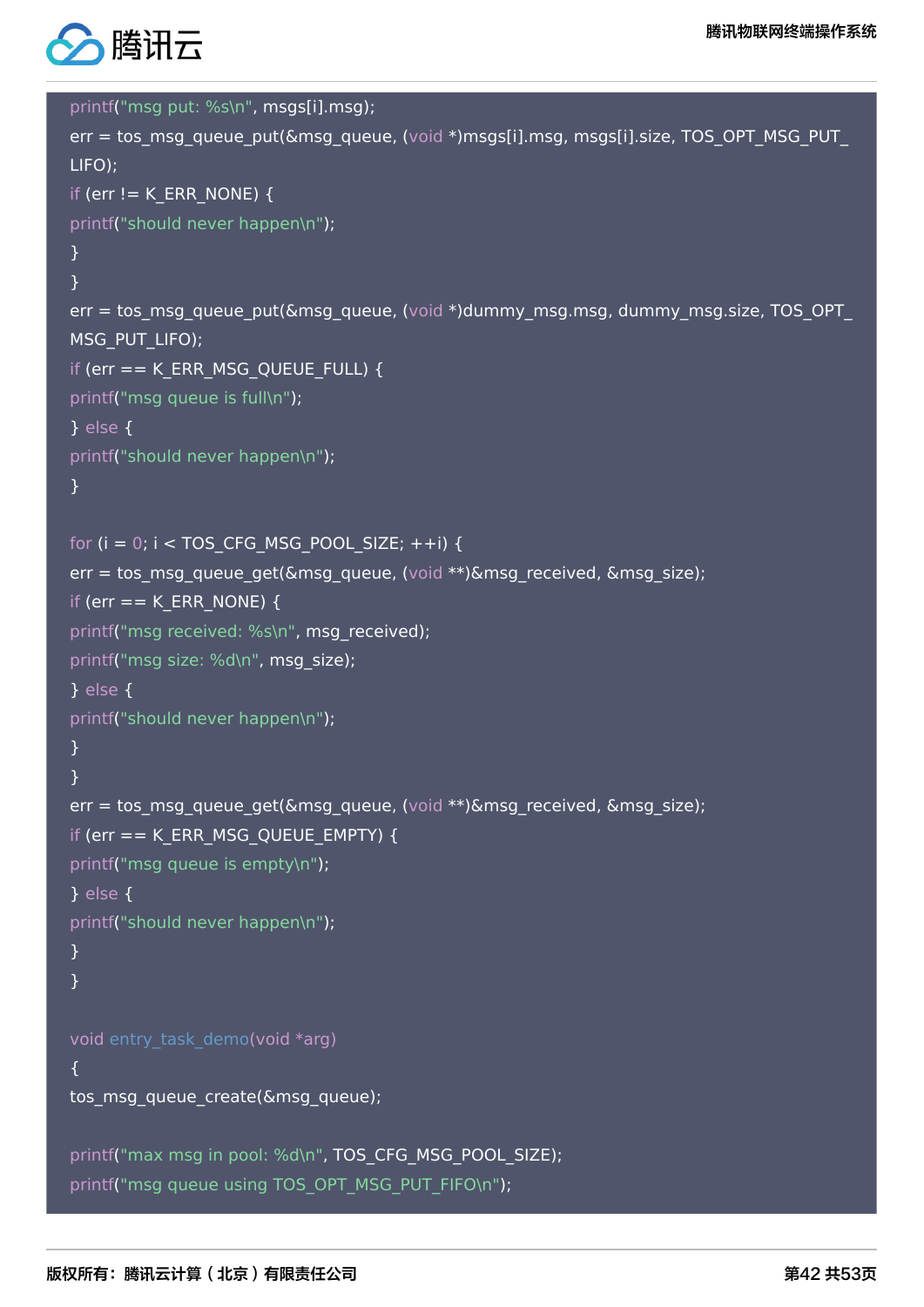



#### fifo\_opt();

```
printf("msg queue using TOS_OPT_MSG_PUT_LIFO\n");
lifo_opt();
}
int main(void)
{
board_init();
tos_knl_init(); 
(void)tos_task_create(&task_demo, "demo1", entry_task_demo, NULL,
PRIO_TASK_DEMO, stack_task_demo, STK_SIZE_TASK_DEMO,
0); 
tos knl start();
}
```
#### 运行效果

| max msg in pool: 3                   |
|--------------------------------------|
| msg queue using TOS_OPT_MSG_PUT_FIFO |
| msg put: msg 0                       |
| msg put: msg 1                       |
| msg put: msg 2                       |
| msg queue is full                    |
| msg received: msg 0                  |
| msg size: 6                          |
| msg received: msg 1                  |
| msg size: 6                          |
| msg received: msg 2                  |
| msg size: 6                          |
| msg queue is empty                   |
| msg queue using TOS_OPT_MSG_PUT_LIFO |
| msg put: msg 0                       |
| msg put: msg 1                       |
| msg put: msg 2                       |
| msg queue is full                    |
| msg received: msg 2                  |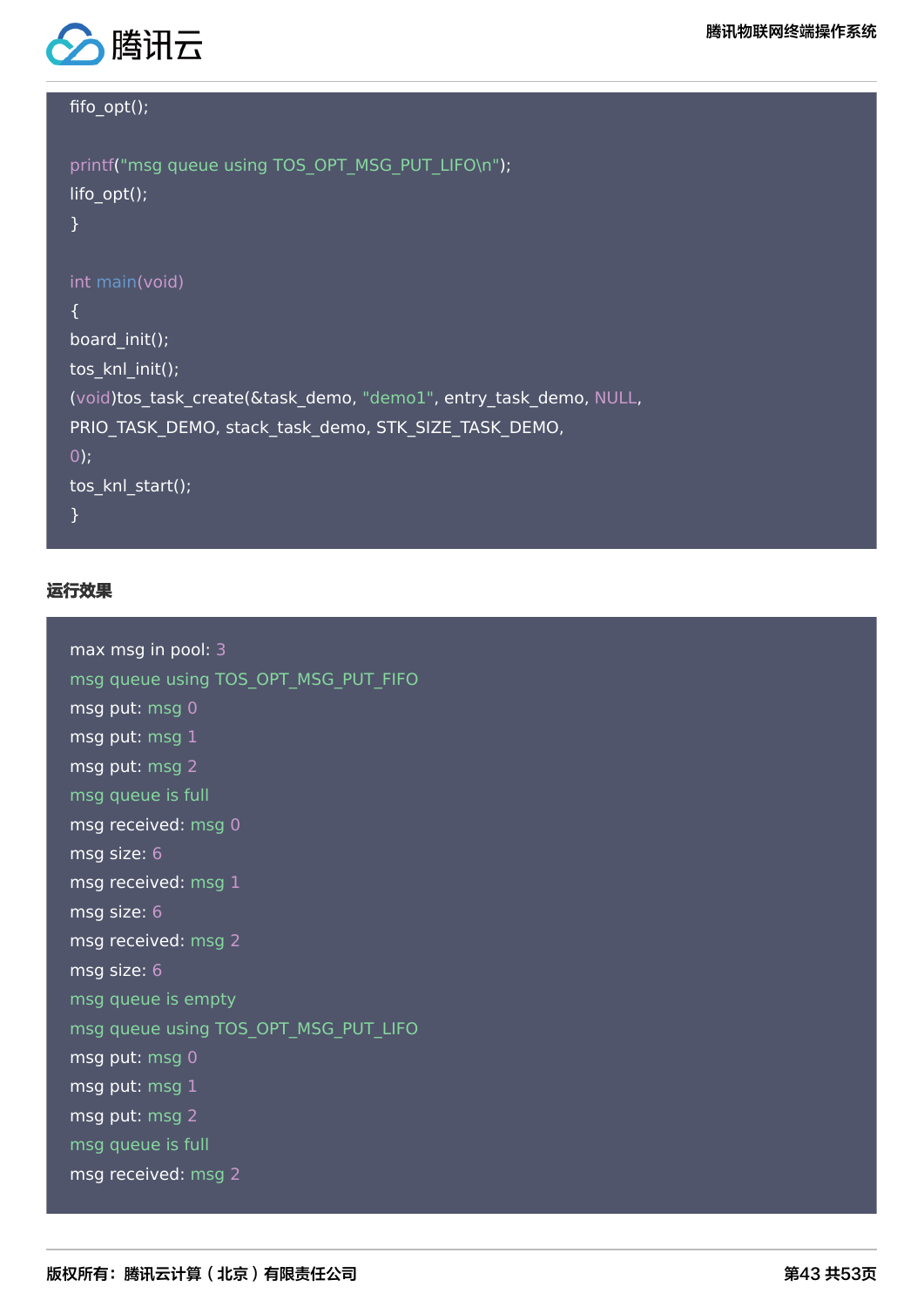

msg size: 6 msg received: msg 1

msg size: 6 msg received: msg 0 msg size: 6 msg queue is empty

#### 字符流先入先出队列

概述

字符流先入先出队列,提供的是一个面向字符操作的环形队列实现,提供了基本的字符流入队出队操作。

#### 编程实例

编写 main.c 示例代码:

```
#include "tos.h"
#include "mcu_init.h"
```
#define STK\_SIZE\_TASK\_DEMO 512

```
#define PRIO TASK DEMO 4
```
k\_stack\_t stack\_task\_demo[STK\_SIZE\_TASK\_DEMO];

k\_task\_t task\_demo;

```
#define FIFO_BUFFER_SIZE 5
uint8_t fifo_buffer[FIFO_BUFFER_SIZE];
```

```
k_fifo_t fifo;
```
extern void entry\_task\_demo(void \*arg);

```
void char_push(void)
{
k_err_t err;
int i = 0;
uint8_t data;
```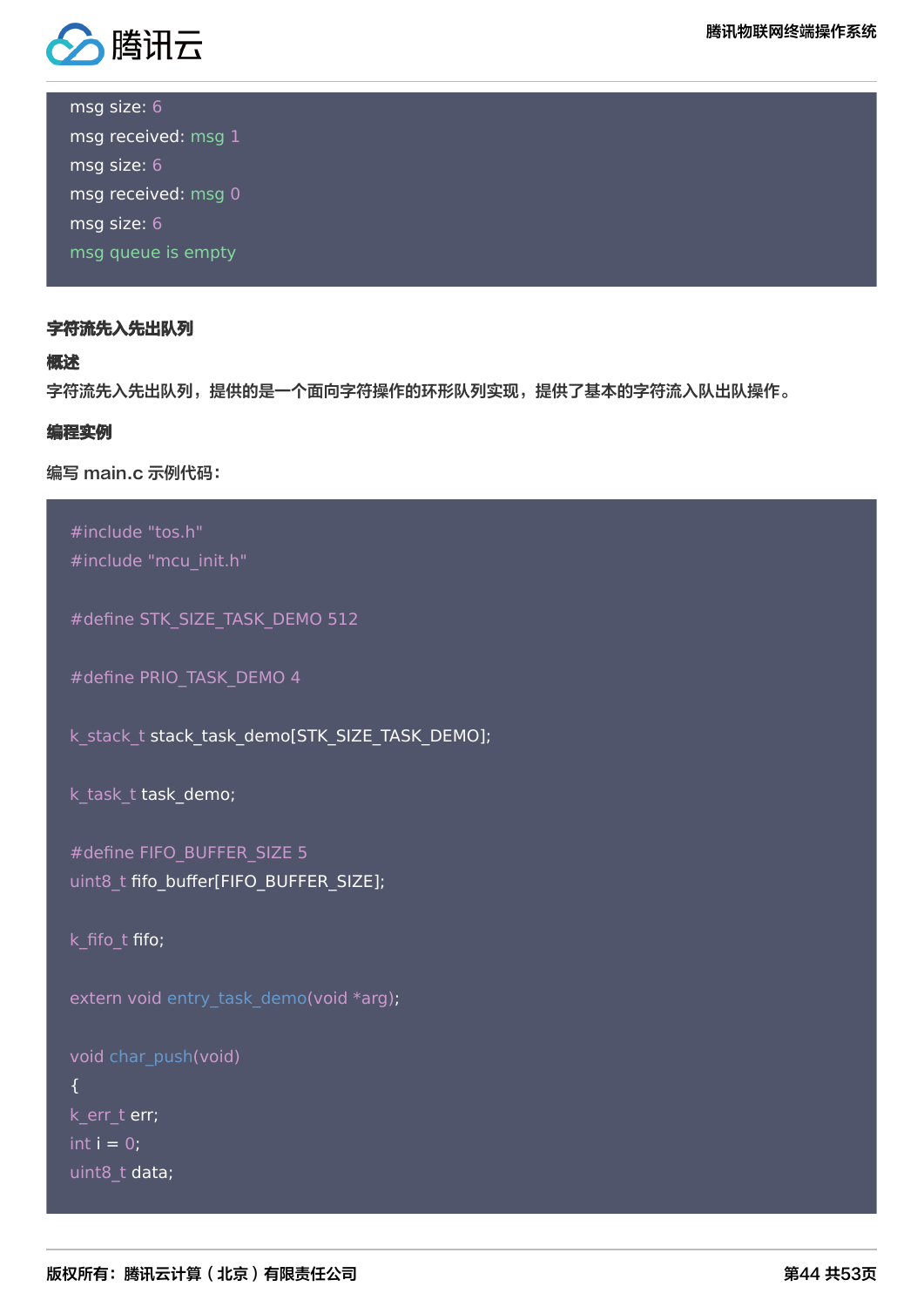

```
// 往fifo中压入FIFO_BUFFER_SIZE个字符, 分别是a、b、c、d、e
for (i = 0; i < FIFO_BUFFER_SIZE; ++i) {
printf("char pushed: %c\n", 'a' + i);
err = tos_ffifo_push(&fifo, 'a' + i);
if (err != K_ERR_NONE) {
printf("should never happen\n");
}
}
// fifo最多包含FIFO_BUFFER_SIZE个字符, 上文逻辑中已经压入了最大的字符量, 此时继续压入字符会返回
K ERR FIFO FULL (fifo已满)
err = tos fifo push(&fifo, 'z');
if (err == K_ERR_FIFO_FULL) {
printf("fifo is full: %s\n", tos fifo is full(&fifo) ? "TRUE" : "FALSE");
} else {
printf("should never happen\n");
}
// 从fifo中把所有的字符都弹出来
for (i = 0; i < FIFO_BUFFER_SIZE; ++i) {
err = tos_fifo_pop(&fifo, &data);
if (err == K_ERR_NONE) {
printf("%d pop: %c\n", i, data);
} else {
printf("should never happen\n");
}
}
// 此时继续弹出字符,会返回K_ERR_FIFO_EMPTY(fifo已空)
err = tos fifo pop(&fifo, &data);
if (err == K_ERR_FIFO_EMPTY) {
printf("fifo is empty: %s\n", tos fifo is empty(&fifo) ? "TRUE" : "FALSE");
} else {
printf("should never happen\n");
}
}
void stream_push(void)
```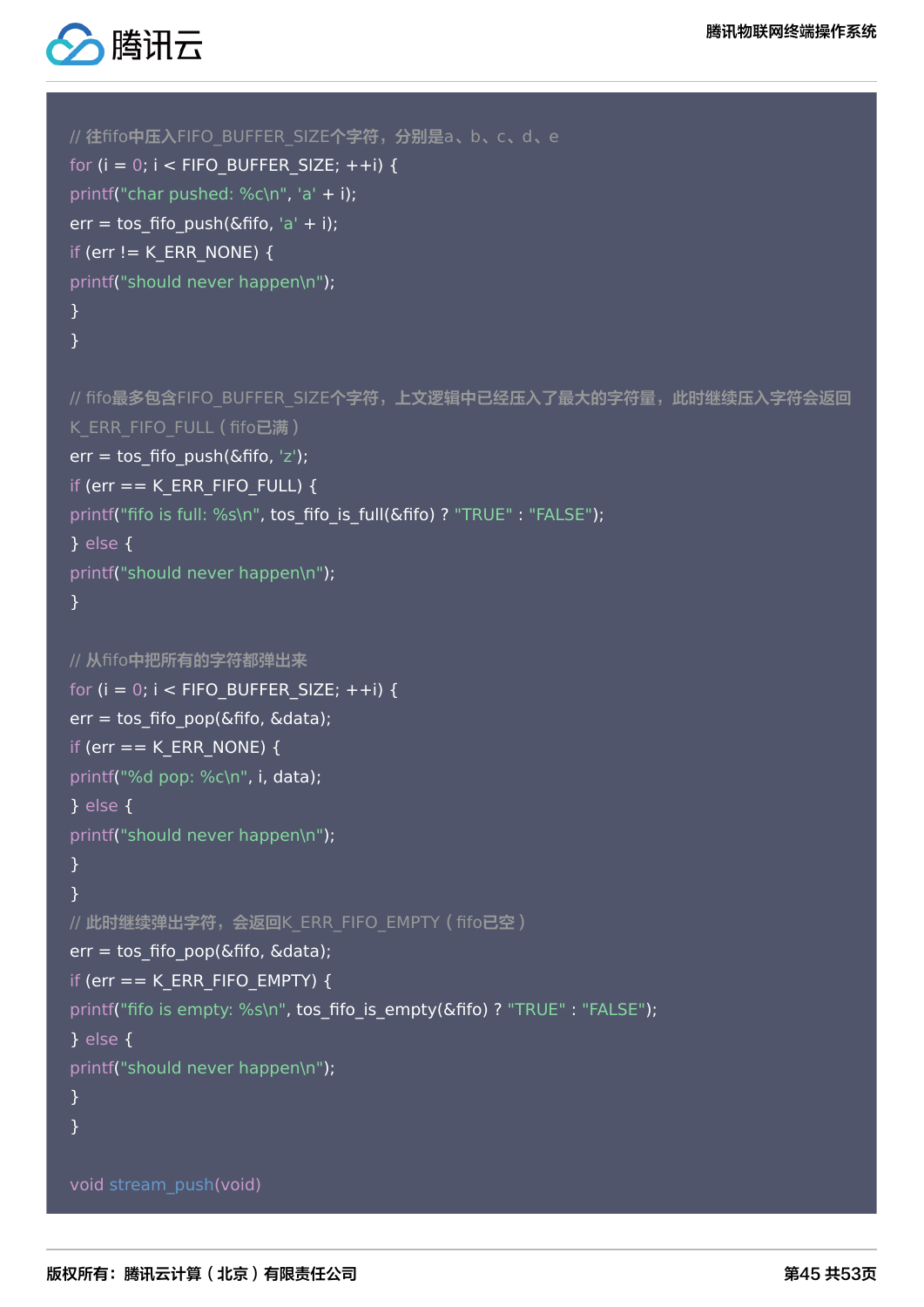

```
{
int count = 0, i = 0;
uint8 t stream[FIFO_BUFFER_SIZE] = { 'a', 'b', 'c', 'd', 'e' };
uint8 t stream dummy[1] = { 'z' };
uint8_t stream_pop[FIFO_BUFFER_SIZE];
// 压入字符流, 字符流的长度是5, 不超过fifo的最大长度FIFO BUFFER SIZE, 会压入成功, 并返回压入字
符流的长度5
count = tos_fifo_push_stream(&fifo, &stream[0], FIFO_BUFFER_SIZE);
if (count != FIFO_BUFFER_SIZE) {
printf("should never happen\n");
}
// 继续压入字符流(即使是长度为1的字符流),因fifo已满无法继续压入,返回长度0(压入失败)
count = tos fifo push stream(&fifo, &stream dummy[0], 1);
if (count == 0) {
printf("fifo is full: %s\n", tos fifo is full(&fifo) ? "TRUE" : "FALSE");
} else {
printf("should never happen\n");
}
// 将前文中压入的字符流全部弹出,返回前文压入的字符流长度5(弹出的字符流长度)
count = tos fifo pop stream(&fifo, &stream pop[0], FIFO BUFFER SIZE);
if (count == FIFO_BUFFER_SIZE) {
printf("stream popped:\n");
for (i = 0; i < FIFO_BUFFER_SIZE; ++i) {
printf("%c", stream_pop[i]);
}
printf("\n");
} else {
printf("should never happen\n");
}
// 继续弹出, 因fifo已空, 返回0
count = tos fifo pop stream(&fifo, &stream pop[0], 1);
if (count == 0) {
printf("fifo is empty: %s\n", tos_fifo_is_empty(&fifo) ? "TRUE" : "FALSE");
} else {
```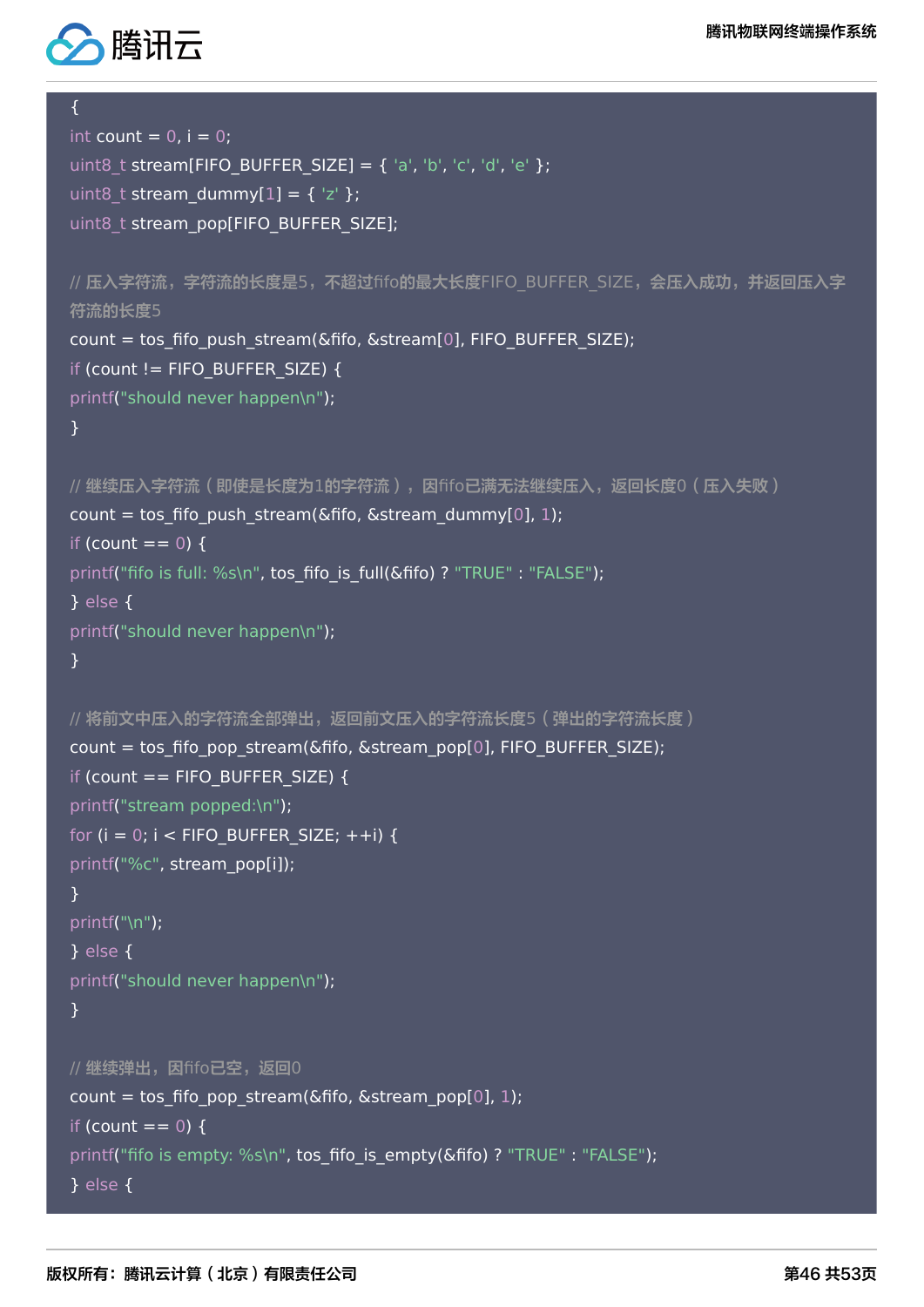

}

#### printf("should never happen\n");

```
}
void entry_task_demo(void *arg)
{
// 创建了一个最多包含FIFO_BUFFER_SIZE个字符的fifo
tos_fifo_create(&fifo, &fifo_buffer[0], FIFO_BUFFER_SIZE);
```

```
printf("fifo, dealing with char\n");
char push();
```

```
printf("fifo, dealing with stream\n");
stream_push();
```

```
}
```

```
int main(void)
```

```
{
board init();
tos knl init();
(void)tos_task_create(&task_demo, "demo1", entry_task_demo, NULL,
PRIO_TASK_DEMO, stack_task_demo, STK_SIZE_TASK_DEMO,
0); 
tos_knl_start();
}
```
#### 运行效果

fifo, dealing with char char pushed: a char pushed: b char pushed: c char pushed: d char pushed: e fifo is full: TRUE 0 pop: a 1 pop: b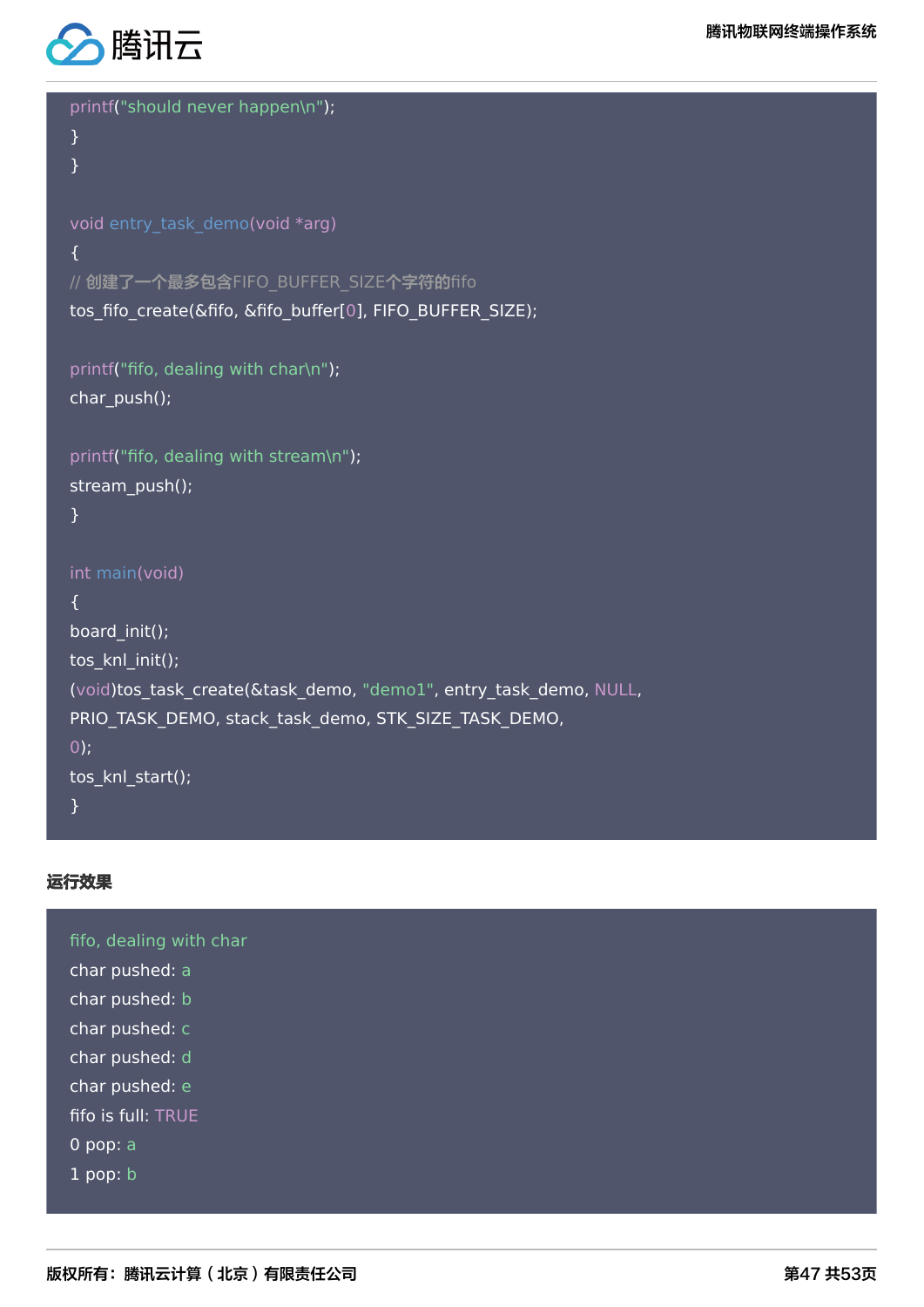

2 pop: c

3 pop: d 4 pop: e fifo is empty: TRUE fifo, dealing with stream fifo is full: TRUE stream popped: abcde fifo is empty: TRUE

#### 功耗管理

#### 低功耗

#### 概述

TencentOS tiny 提供了多级低功耗管理框架。初级低功耗的方案是,当系统处于"空闲"状态,也即进入 idle 任务时,系统调用处理器(目前支持的架构是 arm v7m )低功耗接口进入短暂的睡眠模式。

#### 编程实例

对于初级低功耗模式,无需用户编写任何代码,直接通过在 tos\_config.h 打开 TOS\_CFG\_PMR\_MGR\_EN 开关即可: #define TOS CFG PWR MGR EN 1u

#### tickless

#### 概述

TencentOS tiny 的 tickless 机制提供了一套非周期性时钟的方案, 在系统无需 systick 驱动调度的情况下, 停 掉 systick。

初级功耗管理方案下,因为还有系统 systick 的存在,因此系统进入 idle 任务后,并不会在睡眠模式下停留太久。 如需进入到更极致的低功耗状态,需要暂停 systick。

arm 架构提供三级低功耗模式,sleep、stop、standby 模式,三种模式运行功耗逐次降低,standby 模式最 低。TencentOS tiny 的内核提供了简洁清晰的接口来管理各级模式。

#### API 接口说明

void tos\_tickless\_wkup\_alarm\_install(k\_cpu\_lpwr\_mode\_t mode, k\_tickless\_wkup\_alarm\_t \*wkup \_alarm);

此接口用以安装各低功耗模式下的唤醒闹钟。当内核进入 tickless 模式下后,systick 以及停止了,因此需要其他 计时器来将 CPU 从低功耗模式下唤醒。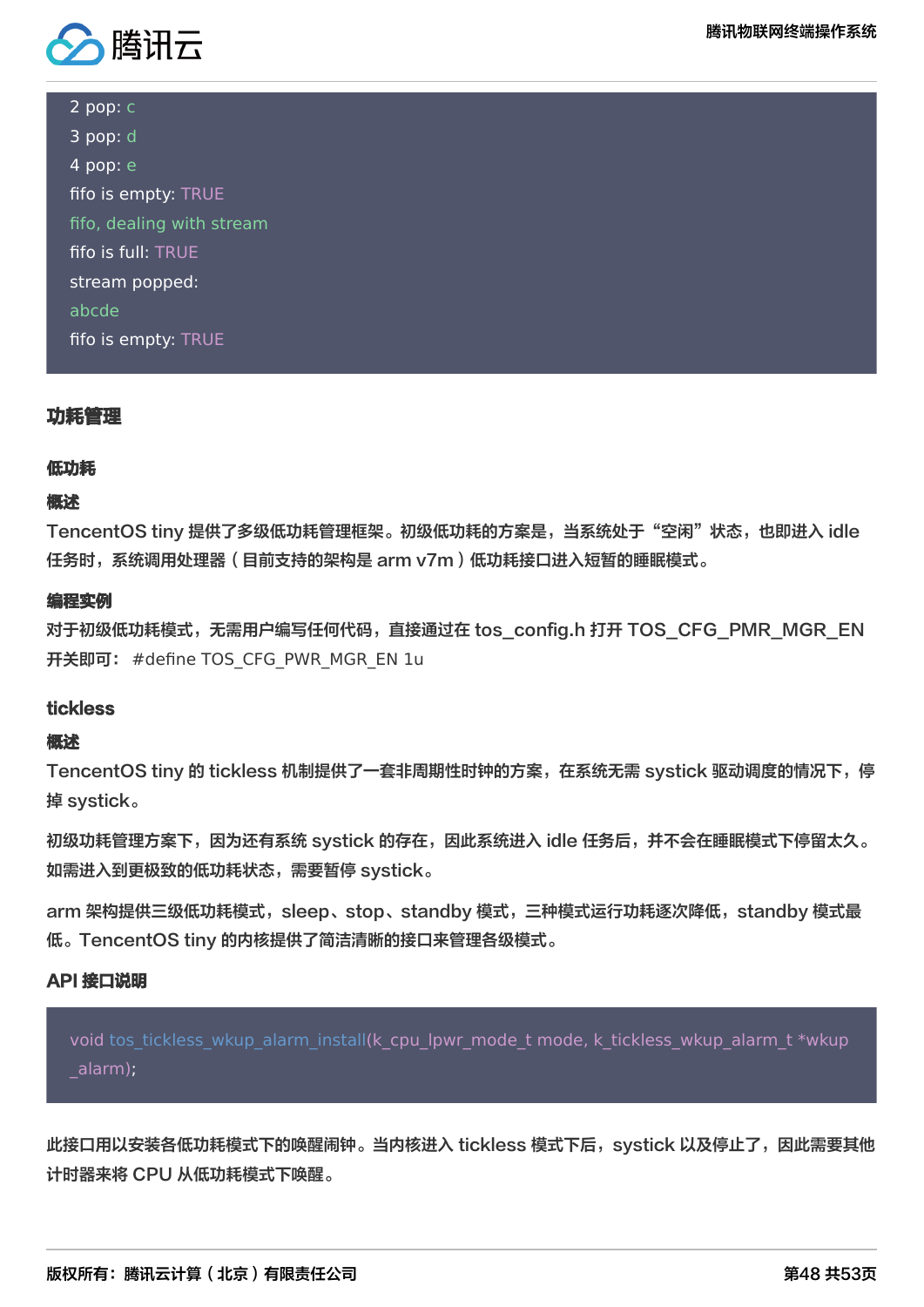

根据 arm v7m 的芯片规格,三种模式下的唤醒源分别为:

- sleep:CPU 进入 sleep 模式后,可以由 systick、硬件 timer、RTC 时钟唤醒(wakeup/alarm 中 断)。
- stop:CPU 进入 stop 模式后,可以由 RTC 时钟(wakeup/alarm 中断)唤醒。
- standby: CPU 进入 standby 模式后, 只可由 RTC 时钟的 alarm 中断唤醒 ( 还可以通过外部管脚唤醒, 但这不属于TencentOS tiny 内核机制设计的范畴)。

k tickless wkup alarm t 定义如下:

```
typedef struct k_tickless_wakeup_alarm_st {
int (*init)(void);
int (*setup)(k_time_t millisecond);
int (*dismiss)(void);
k time t (*max delay)(void); /* in millisecond */
} k_tickless_wkup_alarm_t;
```
一个唤醒闹钟有四个成员方法:

| 接口名称      | 接口说明                                                     |
|-----------|----------------------------------------------------------|
| init      | 闹钟初始化函数                                                  |
| setup     | 闹钟设定函数,入参为闹钟到期时间(单位毫秒)。此闹钟在设定完毕后的 millisecond 毫<br>秒时来中断 |
| dismiss   | 闹钟解除函数,执行完后闹钟中断不会再来                                      |
| max_delay | 此闹钟最长的到期时间(单位为毫秒)                                        |

k err t tos tickless wkup alarm init(k cpu lpwr mode t mode);

此函数用来初始化特定模式下的唤醒闹钟 (实际上调用的是 tos\_tickless\_wkup\_alarm\_install 接口中安装的 k\_tickless\_wkup\_alarm\_t 的 init 方法)。

k err t tos pm cpu lpwr mode set(k cpu lpwr mode t cpu lpwr mode);

设置内核在 tickless 模式下进入的 CPU 低功耗模式。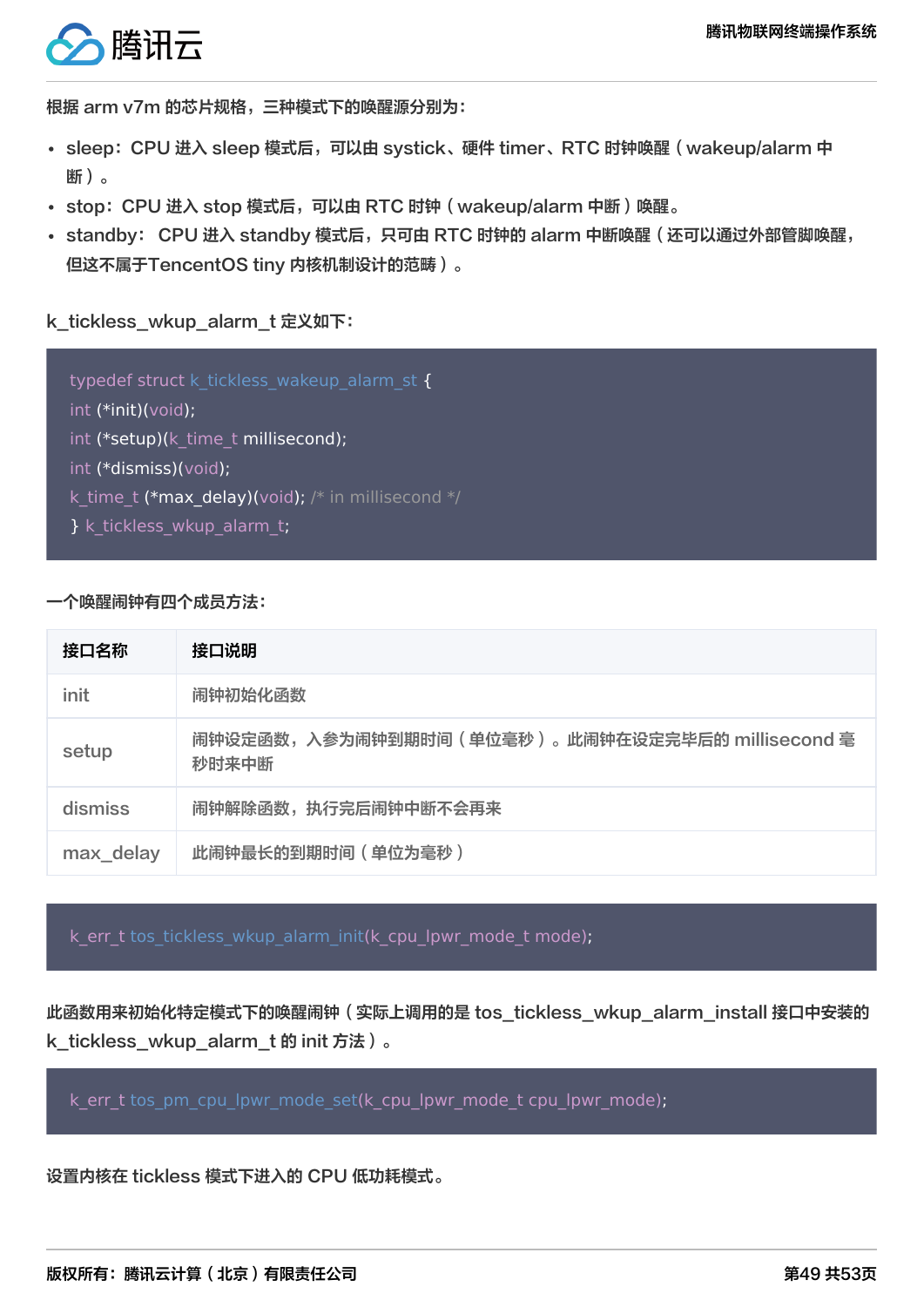

#### 编程实例

- 1. 在 tos\_config.h 中,配置低功耗组件开关 TOS\_CFG\_PWR\_MGR\_EN: #define TOS\_CFG\_PWR\_MGR\_EN 1u
- 2. 在 tos\_config.h 中, 配置 tickless 组件开关 TOS\_CFG\_TICKLESS\_EN: #define TOS\_CFG\_TICKLESS\_EN 1u
- 3. 编写 main.c 示例代码:

#include "tos.h" #include "mcu\_init.h"

#define STK\_SIZE\_TASK\_DEMO 512

```
#define PRIO TASK_DEMO 4
```
k stack t stack task demo[STK\_SIZE\_TASK\_DEMO];

```
k task t task demo;
```
extern void entry task demo(void \*arg);

void timer\_callback(void \*arg)

```
{
```
printf("timer callback: %lld\n", tos\_systick\_get());

```
}
```
void entry task demo(void \*arg) { k\_timer\_t tmr;

// 创建一个软件定时器,每6000个tick触发一次 tos\_timer\_create(&tmr, 0u, 6000u, timer\_callback, K\_NULL, TOS\_OPT\_TIMER\_PERIODIC); tos\_timer\_start(&tmr);

// 此任务体内每3000个tick运行一次 while (K\_TRUE) { printf("entry task demo: %lld\n", tos\_systick\_get()); tos task delay(3000);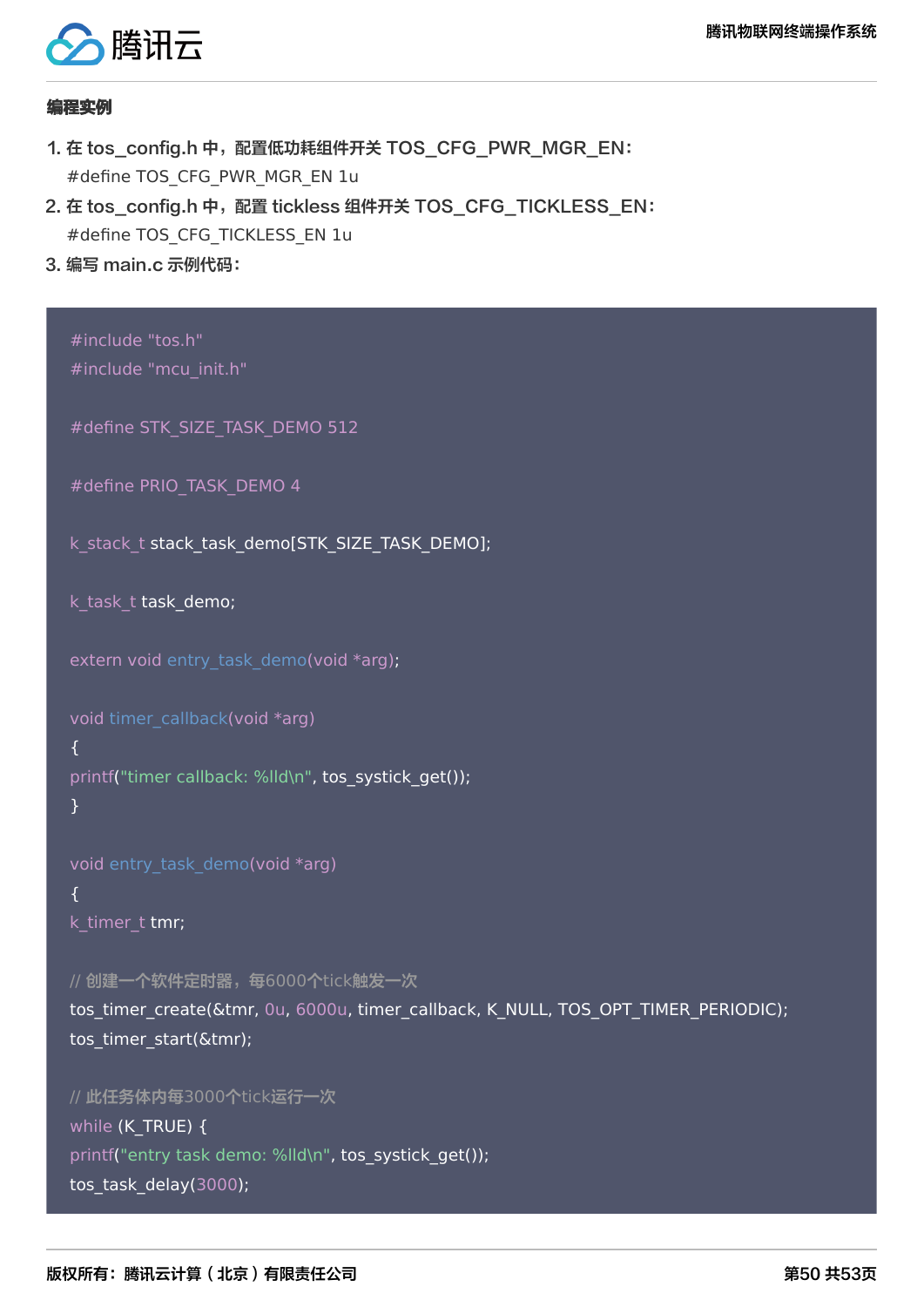

4. 实现 tos bsp\_tickless\_setup 回调 (参考 board\TOS\_tiny\_EVK\_STM32L431CBT6\BSP\Src\tickless\bsp\_pwr\_mgr.c、 board\TOS\_tiny\_EVK\_STM32L431CBT6\BSP\Src\tickless\bsp\_tickless\_alarm.c):

```
#include "tos.h"
#include "tickless/bsp_pm_device.h"
#include "tickless/bsp_tickless_alarm.h"
int tos_bsp_tickless_setup(void)
{
#if TOS_CFG_TICKLESS_EN > 0u
// sleep模式下的唤醒源,基本定时器
tos_tickless_wkup_alarm_install(TOS_LOW_POWER_MODE_SLEEP, &tickless_wkup_alarm_tim);
// 初始化唤醒源闹钟
tos_tickless_wkup_alarm_init(TOS_LOW_POWER_MODE_SLEEP);
// 设置tickless状态时进入sleep模式
tos_pm_cpu_lpwr_mode_set(TOS_LOW_POWER_MODE_SLEEP);
#endif
}
```
5. 为了观察在 tickless 时是否无 systick 中断,请在 tos\_sys.c 的 idle 任务体内加一句调试代码: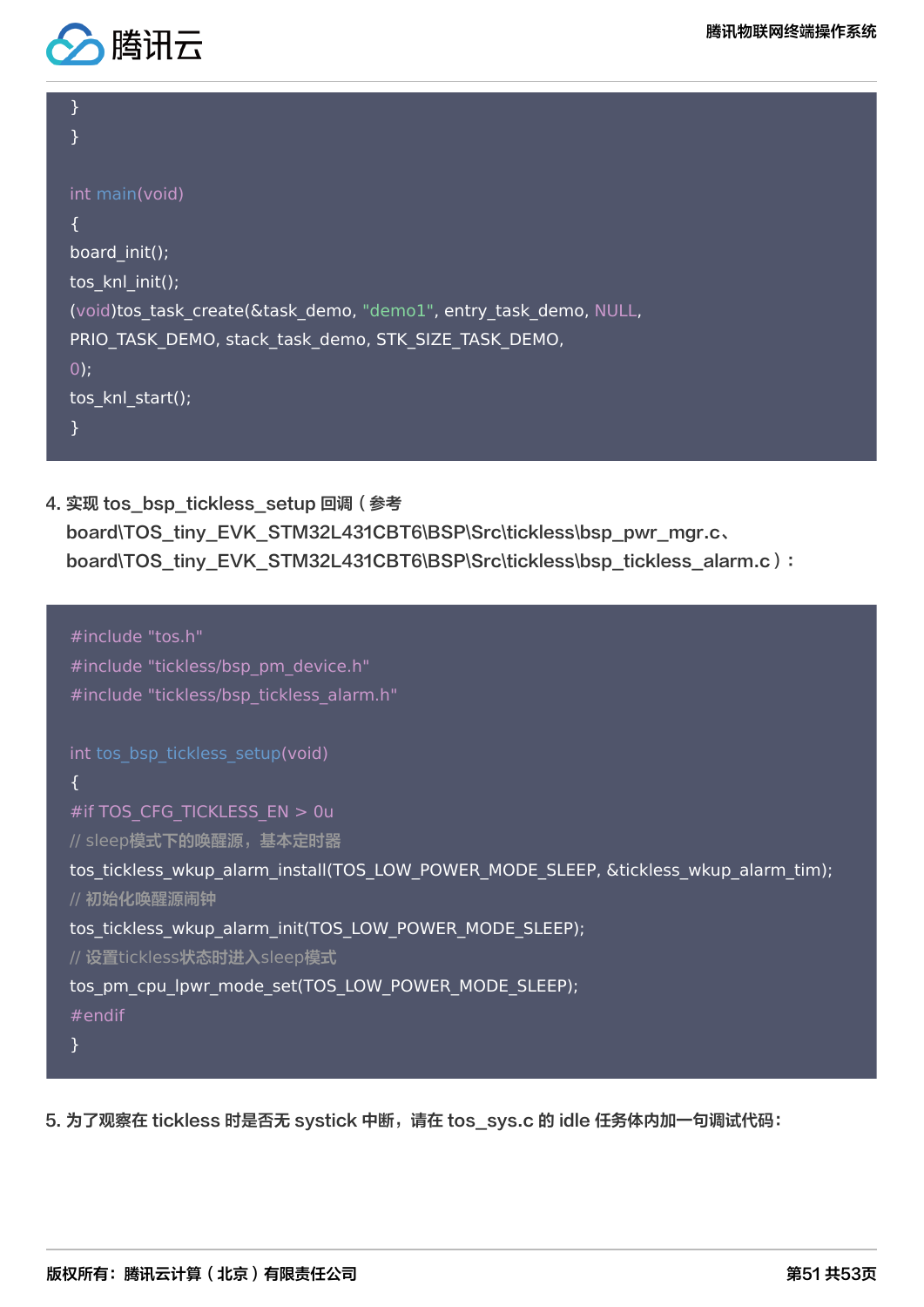

| <b>STATIC</b> void knl idle entry(void *arg)            |
|---------------------------------------------------------|
|                                                         |
| $arg = arg; \# make compiler happy$                     |
|                                                         |
| while $(K$ TRUE) $\{$                                   |
| // 这里在idle任务体内加上一句打印,如果systick正常开启,在没有用户任务运行时,此调试信息会不断打 |
| 印;如果是tickless状态,此调试信息应该只会第一次进入idle任务时,或在用户任务等待到期,或用户的软  |
| 件定时器到期时,才打印一次。                                          |
| printf("idle entry: %lld\n", tos systick get());        |
| #if TOS CFG PWR MGR EN > 0u                             |
| pm_power_manager();                                     |
| $#$ endif                                               |
| $\mathcal{F}$                                           |
|                                                         |

#### 运行效果

| entry task demo: 0     |
|------------------------|
| idle entry: 2          |
| entry task demo: 3002  |
| idle entry: 3002       |
| timer callback: 6000   |
| idle entry: 6000       |
| entry task demo: 6002  |
| idle entry: 6002       |
| entry task demo: 9002  |
| idle entry: 9002       |
| timer callback: 12000  |
| idle entry: 12000      |
| entry task demo: 12002 |
| idle entry: 12002      |
| entry task demo: 15002 |
| idle entry: 15002      |
| timer callback: 18000  |
| idle entry: 18000      |
| entry task demo: 18002 |
| idle entry: 18002      |
|                        |